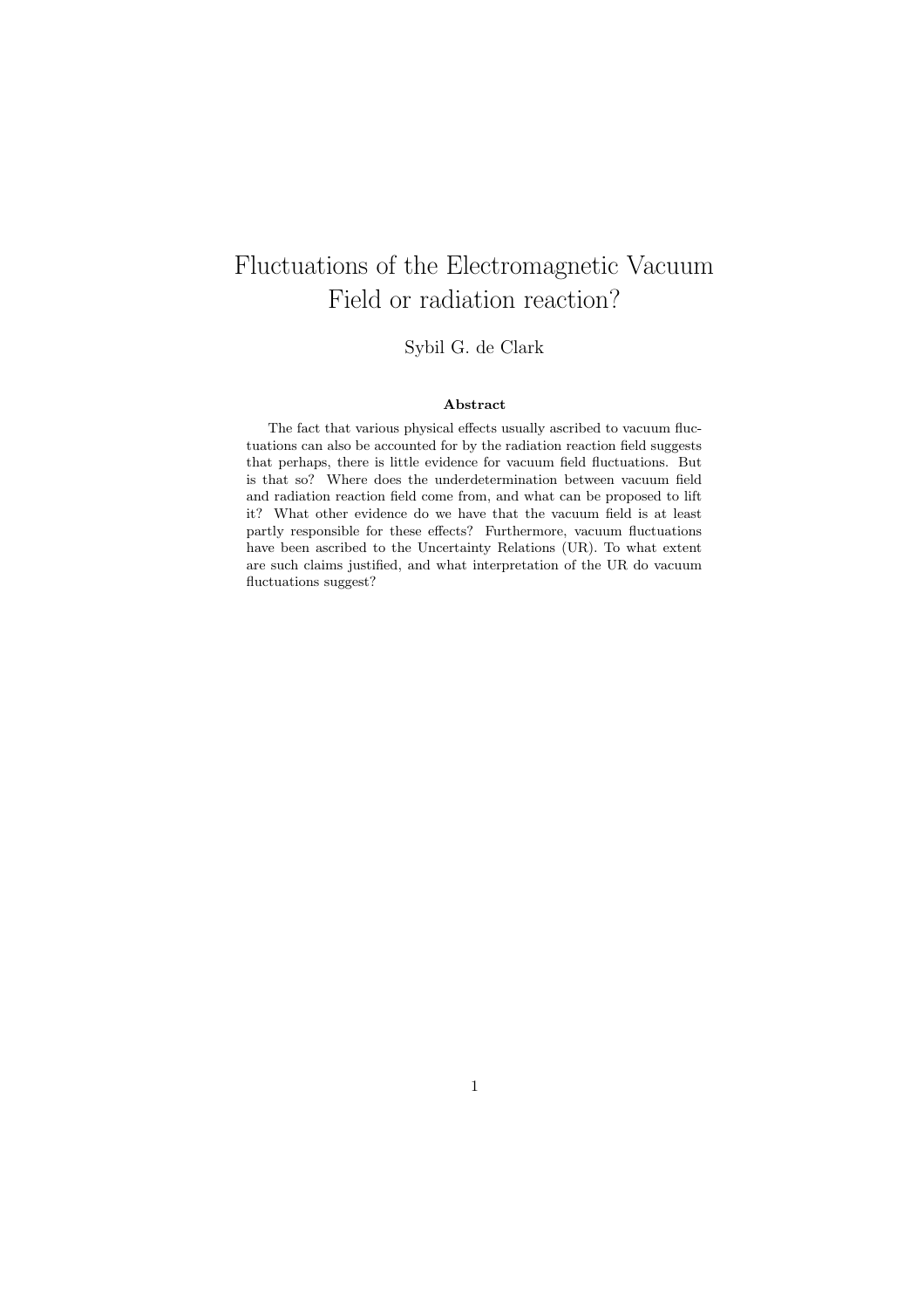# Contents

| 1        |                                                                                                                                                                  | Introduction<br>3<br>3                                                                                                               |                                                                                                                |                |  |  |  |  |  |
|----------|------------------------------------------------------------------------------------------------------------------------------------------------------------------|--------------------------------------------------------------------------------------------------------------------------------------|----------------------------------------------------------------------------------------------------------------|----------------|--|--|--|--|--|
| 1.1      |                                                                                                                                                                  |                                                                                                                                      |                                                                                                                |                |  |  |  |  |  |
|          | Vacuum fluctuations, virtual particles and zero-point energies:<br>1.2<br>what are they? $\ldots \ldots \ldots \ldots \ldots \ldots \ldots \ldots \ldots \ldots$ |                                                                                                                                      |                                                                                                                |                |  |  |  |  |  |
|          |                                                                                                                                                                  |                                                                                                                                      |                                                                                                                |                |  |  |  |  |  |
|          |                                                                                                                                                                  | 1.2.1                                                                                                                                | Quantum Field Theory (QFT) vs Classical Field Theory                                                           |                |  |  |  |  |  |
|          |                                                                                                                                                                  |                                                                                                                                      | and Non-Relativistic Quantum Mechanics (NRQM)                                                                  | $\overline{4}$ |  |  |  |  |  |
|          |                                                                                                                                                                  | 1.2.2                                                                                                                                | Zero-point energies and vacuum state $\ldots \ldots \ldots$                                                    | $\overline{5}$ |  |  |  |  |  |
|          | 1.3                                                                                                                                                              |                                                                                                                                      | Physical effects deemed evidence for vacuum fluctuations                                                       | $\overline{7}$ |  |  |  |  |  |
|          | 1.4                                                                                                                                                              |                                                                                                                                      | Source field and radiation reaction: what are they? $\dots \dots$                                              | 8              |  |  |  |  |  |
| $\bf{2}$ | Operator ordering and ambiguity in the physical interpretation                                                                                                   |                                                                                                                                      |                                                                                                                |                |  |  |  |  |  |
|          | 2.1                                                                                                                                                              |                                                                                                                                      | Operator ordering as the source of underdetermination $\ldots \ldots$                                          | 9              |  |  |  |  |  |
|          | 2.2                                                                                                                                                              |                                                                                                                                      | Reactions to the ambiguity $\dots \dots \dots \dots \dots \dots \dots$                                         | 10             |  |  |  |  |  |
| 3        |                                                                                                                                                                  |                                                                                                                                      | The Fluctuation-Dissipation Theorem (FDT)                                                                      | 11             |  |  |  |  |  |
|          | 3.1                                                                                                                                                              |                                                                                                                                      |                                                                                                                | 11             |  |  |  |  |  |
|          | $3.2\,$                                                                                                                                                          | Examples                                                                                                                             |                                                                                                                | 12             |  |  |  |  |  |
|          |                                                                                                                                                                  | 3.2.1                                                                                                                                |                                                                                                                | 12             |  |  |  |  |  |
|          |                                                                                                                                                                  | 3.2.2                                                                                                                                |                                                                                                                | 13             |  |  |  |  |  |
|          |                                                                                                                                                                  | 3.2.3                                                                                                                                |                                                                                                                | 13             |  |  |  |  |  |
|          | 3.3                                                                                                                                                              |                                                                                                                                      | Possible interpretations                                                                                       | 14             |  |  |  |  |  |
|          | 3.4                                                                                                                                                              |                                                                                                                                      | Interpretations of the Fluctuation Dissipation Theorem in the                                                  |                |  |  |  |  |  |
|          |                                                                                                                                                                  |                                                                                                                                      |                                                                                                                | 18             |  |  |  |  |  |
|          |                                                                                                                                                                  | 3.4.1<br>3.4.2                                                                                                                       | The FDT implies the existence of vacuum fluctuations<br>The FDT does not imply the existence of vacuum fluctu- | 18             |  |  |  |  |  |
|          |                                                                                                                                                                  |                                                                                                                                      | ations $\ldots \ldots \ldots \ldots \ldots \ldots \ldots \ldots \ldots \ldots$                                 | 22             |  |  |  |  |  |
| 4        |                                                                                                                                                                  | Consistency of the quantum theory of radiation: necessity of<br>the vacuum field for the commutation relations to hold.<br>$\bf{25}$ |                                                                                                                |                |  |  |  |  |  |
| 5        |                                                                                                                                                                  | <b>Discussion</b>                                                                                                                    |                                                                                                                | 26             |  |  |  |  |  |
|          | 5.1                                                                                                                                                              |                                                                                                                                      |                                                                                                                | 27             |  |  |  |  |  |
|          | $5.2\,$                                                                                                                                                          | Are we really dealing with the vacuum field? $\ldots \ldots \ldots$                                                                  | 29                                                                                                             |                |  |  |  |  |  |
|          | $5.3\,$                                                                                                                                                          |                                                                                                                                      | Implication for the Uncertainty Relations                                                                      |                |  |  |  |  |  |
|          |                                                                                                                                                                  | 5.3.1                                                                                                                                | Preliminary: Interpretations of the Uncertainty Relations                                                      |                |  |  |  |  |  |
|          |                                                                                                                                                                  |                                                                                                                                      |                                                                                                                | 30             |  |  |  |  |  |
|          |                                                                                                                                                                  | 5.3.2                                                                                                                                | Uncertainty Relations, vacuum fluctuations and virtual                                                         |                |  |  |  |  |  |
|          |                                                                                                                                                                  |                                                                                                                                      |                                                                                                                | 33             |  |  |  |  |  |
| 6        |                                                                                                                                                                  | Conclusions<br>38                                                                                                                    |                                                                                                                |                |  |  |  |  |  |
| 7        | Appendix: Underdetermination and Ordering of operators                                                                                                           |                                                                                                                                      |                                                                                                                |                |  |  |  |  |  |
|          |                                                                                                                                                                  | 40<br>REFERENCES41                                                                                                                   |                                                                                                                |                |  |  |  |  |  |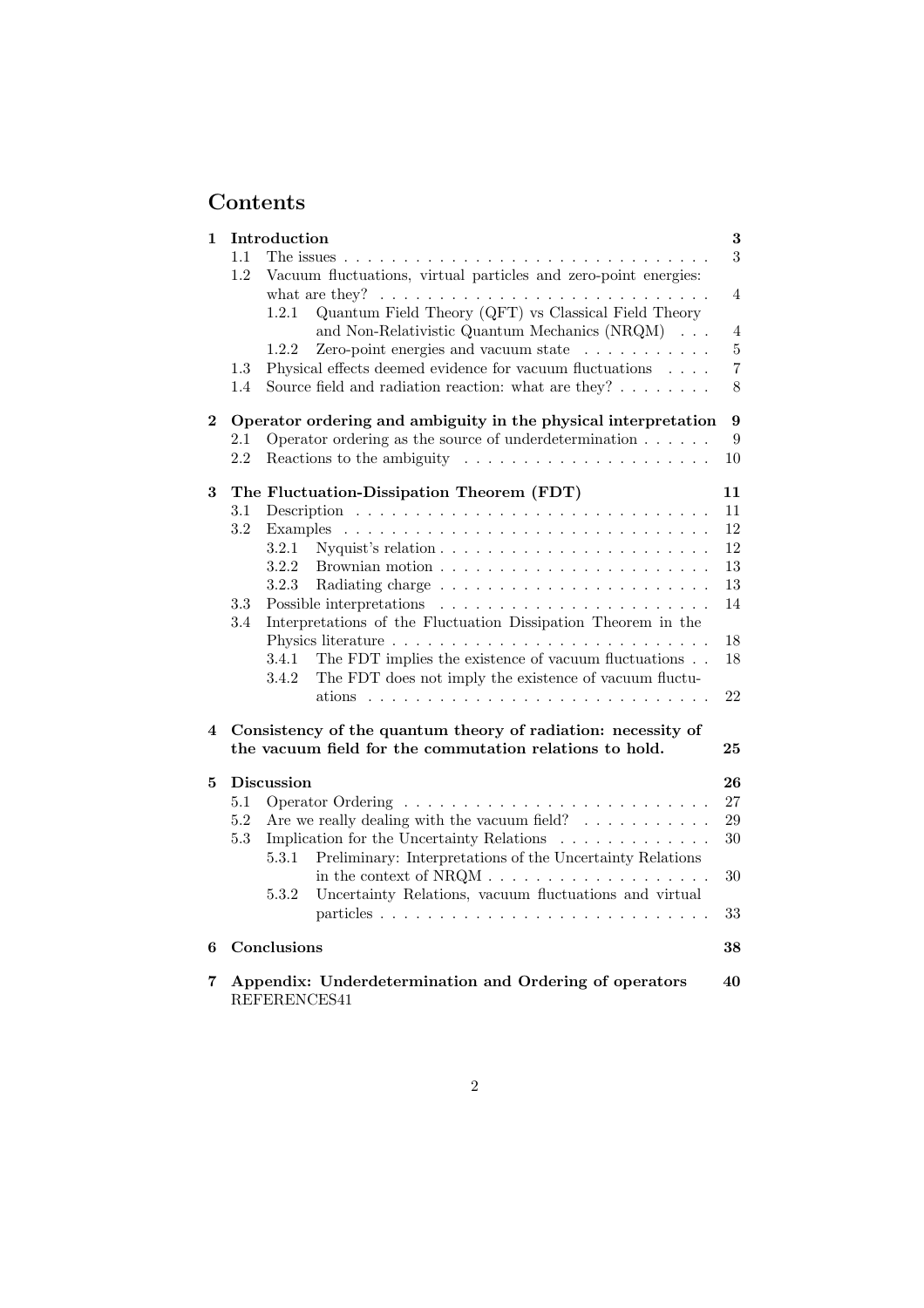## <span id="page-2-0"></span>1 Introduction

#### 1.1 The issues

Whether zero-point fluctuations of the electromagnetic field are physically real has been the issue of debate among physicists in the 20th century. Although opinion is now overwhelmingly in their favor, the strength of the evidence on which this opinion relies is still occasionally challenged, $<sup>1</sup>$  and whether some of</sup> the arguments against it still have import is not clear a priori. Furthermore, the issues raised in these debates deepen our understanding of the electromagnetic vacuum field.

Evidence for the existence of vacuum fluctuations has naturally been sought in observable physical phenomena thought to involve them. Yet it has been shown that most of these, including the famous Casimir effect, can also be accounted for without invoking vacuum fluctuations, but instead the field radiated by the charge itself — usually called either the "radiation reaction field" or the "source field" in this context. Of great interest is the fact that these two alternatives (i.e. vacuum vs source field) do not constitute completely unrelated models. It is clear how one can switch from one physical picture to the other by a specific change in formalism: depending on how one chooses to order the operator relating to the system and the operator relating to the electromagnetic field, one finds the vacuum field and the radiation reaction field having different contributions to the effect.

At the same time, the alternative interpretations in terms of vacuum or source field have often been thought to be intimately related to the Fluctuation Dissipation Theorem (FDT).

Are the alternatives pictures brought about by the choice of ordering an instance of theory underdetermination, or can we find a fact of the matter regarding which one holds? What arguments and criteria have been used in support of these alternatives? What part has the FDT played in these debates? How has it been interpreted, and what can it really teach us about vacuum fluctuations? And having surveyed these debates, where can we say the matter stands now? What seems to be the best evidence in favor of vacuum fluctuations, currently?

In order to investigate these questions, this paper is organized as follows. The rest of this introductory section is devoted to preliminary clarifications: we shall first discuss what is meant by vacuum field, zero-point energies and vacuum fluctuations, then we shall survey what physical effects have been considered as evidence for vacuum fluctuations. As these have also been interpreted in terms of the radiation reaction field, we shall then briefly examine the latter.

The second section discusses how the ordering of operators referring to the electromagnetic field and atomic variables leads to underdetermination in the interpretation of the physical effects previously surveyed: are they due to vacuum fluctuations, the source field, or both? We shall present the results obtained by the physicists who have aimed to settle the matter by arguing that, despite

 $1$ See notably [1]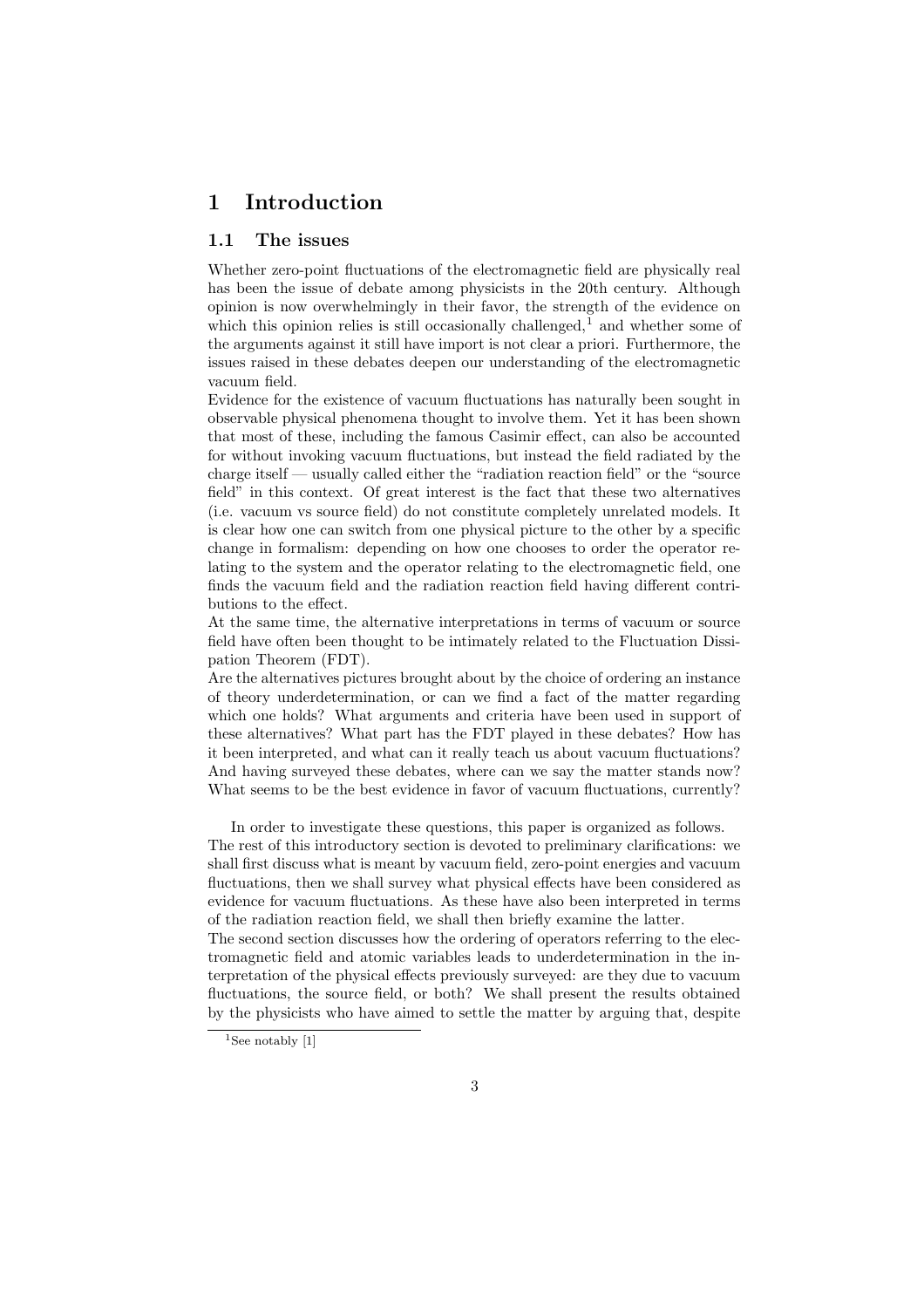<span id="page-3-0"></span>leading to the same experimental predictions, one ordering is superior to the others.

The third section is devoted to the Fluctuation Dissipation Theorem (FDT). While its meaning has always seemed cleared in the classical, high temperature limit, we shall see that it is not so in the  $T = 0$  limit that involves zero-point energies. The way it has been interpreted in this context, and the corresponding implications for the issue at hand will then be examined in a survey of the relevant physics literature. Most physicists have argued that it provides evidence for vacuum fluctuations, but some have doubted it, and Edwin Jaynes in particular stressed at some point an entirely different view.

The Fourth section will present an argument for vacuum field effects. It shows that the quantum theory of radiation would be inconsistent if it were not for the vacuum field, and for the fact that it is related to the radiation reaction force in a specific way. This argument has been related to the FDT, but is in fact based on the commutation relation between the position and momentum of a particle.

Finally, the paper will end with a discussion of the evidence the previous sections provide in favor or against the existence of vacuum fluctuations. It shall also examine how the latter relate to the uncertainty relations (UR), and what interpretation of the latter it would suggest.

## 1.2 Vacuum fluctuations, virtual particles and zero-point energies: what are they?

The concept of vacuum fluctuations arises in Quantum Field Theory (QFT), in connection to the zero-point energy of the electromagnetic field. The notion of virtual particles is often found associated to it, and both are often stated to arise courtesy of the uncertainty relations (UR).

### 1.2.1 Quantum Field Theory (QFT) vs Classical Field Theory and Non-Relativistic Quantum Mechanics (NRQM)

The basic premise of QFT is that matter and radiation can be described in terms of quantum fields.

The difference between the quantum fields of QFT and their classical counterparts is that the former are "quantized", in a sense analogous to the way the energy of a particle is quantized in non-relativistic quantum mechanics (NRQM). The main difference between QFT and NRQM lies in the fact that the basic entities of interest in QFT are fields, while the particles that NRQM takes as its direct focus are derivative concepts in QFT, in the following sense. A field is by definition an entity that extends throughout space and whose value generally differs between points.<sup>2</sup> In QFT a field is defined for each type of particle one wishes to deal with (there is a "photon field", a "fermion field" for electrons, one for positrons, etc...) These being the basic entities of interest, states in QFT

<sup>2</sup>And generally between events, i.e. points in spacetime.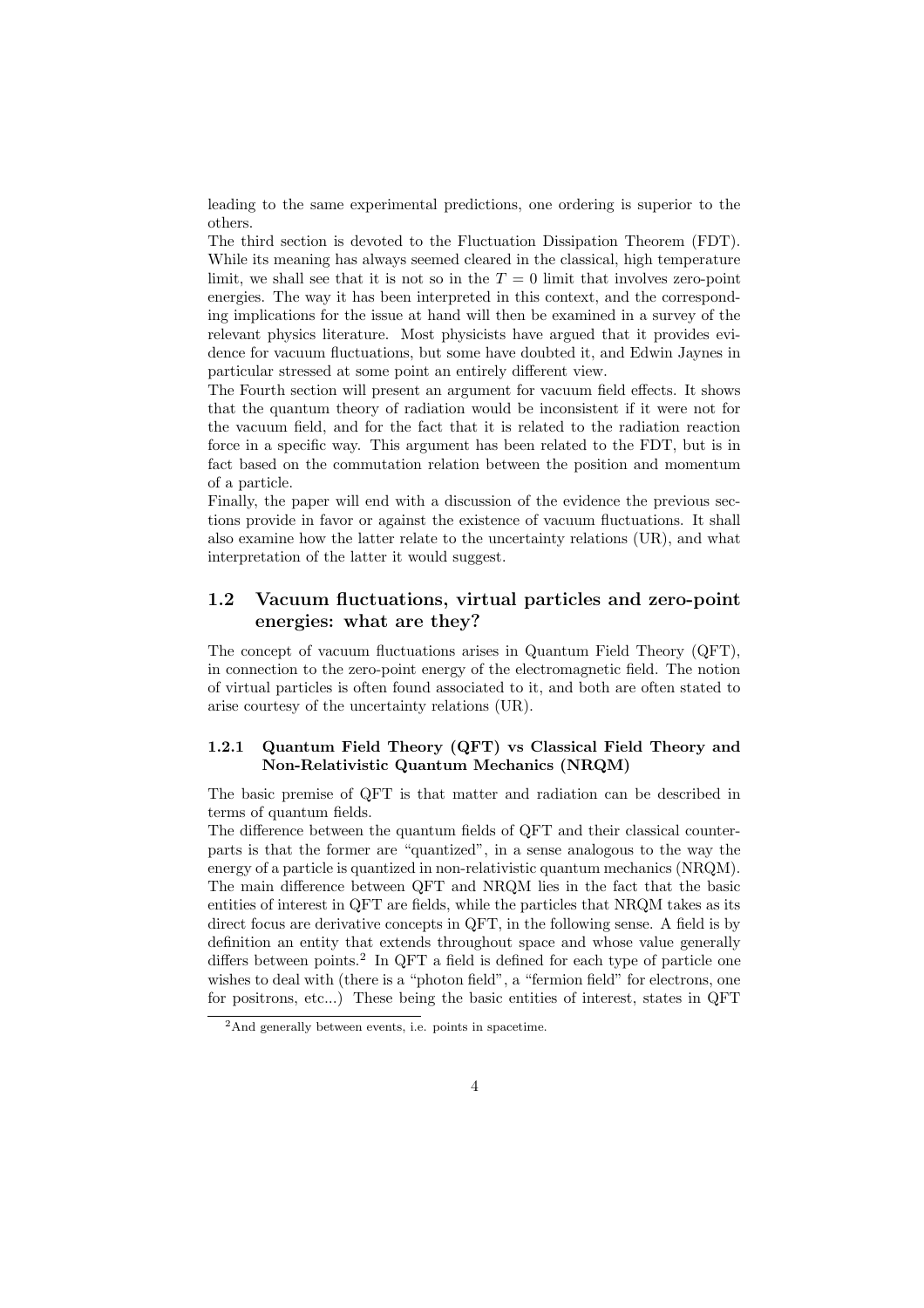<span id="page-4-0"></span>are states of a field. The notion of particle arises in this context as a property of the field: the state of a field is a "multiparticle state", which specifies how many particles have, say, a momentum of a given value when the field is in that state.<sup>3</sup>.

In this description, particles are localized energy quanta, that can be thought of as "local excitations" of the corresponding field. For instance, a photon of frequency  $\omega$  is an excitation of the photon field of energy  $\hbar \omega$ . Now talking of particles as field excitations certainly seems to imply that the field is thought to be there anyway, even if no excitations happen to be. And indeed such a situation is thought of as a state of the field: its so-called "vacuum state". This state is the ground state of the field in the same sense as a NRQM particle has a ground state: it is its state of lowest energy.<sup>4</sup>

#### 1.2.2 Zero-point energies and vacuum state

Recall that in NRQM a particle in a "harmonic oscillator" potential energy well can only have energies of  $(n + \frac{1}{2}\hbar\omega)$ .<sup>5</sup> This notably implies that its minimum energy is not zero, but  $(\frac{1}{2}\hbar\omega)$ , which is referred to as its *zero-point energy*. This is often described as a consequence of the uncertainty relations (thereafter "UR") between position and momentum, which imply corresponding uncertainties for the potential and kinetic energies, respectively. What motivates this view will be discussed below, in section 5, together with other issues pertaining to the UR.

Just as there are position and momentum commutation rules in NRQM, in QFT there are commutation relations between the quantum field and the canonical momentum. $6$  The latter in turn result in commutation relations between field

<sup>5</sup>i.e. whose potential energy goes as the square of the position coordinate.

 $^6$ Just as t[he](#page-41-0)re [is](#page-41-0) a [c](#page-41-0)or[re](#page-41-0)spondence between the Poisson brackets of classical *particle* theories and the commutators of NRQM, there is also a correspondence between Poisson brackets

<sup>3</sup>Other properties of interest are energy, spin or polarization

<sup>4</sup>This is ignoring many serious issues with a particle interpretation of QFTs. In reality the validity of a particle description in QFT has been vigorously debated in the philosophical literature. There are a number of concerns, associated with different requirements one would expect particles to satisfy, notably countability or localizability. When demanding that particles be countable and obey relativistic energy conditions, we do have grounds for thinking that a particle interpretation for the Fock representation of free fields is possible. The eigenvectors of the total number operator have properties appropriate for states containing definite numbers of particles. The no-particle, vacuum state being invariant under the Poincaré Group, it looks the same to all inertial observers, and most importantly, the energy eigenvalues of oneand multi-particle states are  $n\sqrt{k^2 + m^2}$  in agreement with relativity. However this no longer obtains for interacting fields. There are serious problems, both when one tries to represent the interacting field using the free field Fock representation (no state can be interpreted as containing zero quanta, for reasons related to Haag's theorem), and when seeking instead a different Hilbert space representation (attempts involve expressions that are not relativistically covariant or no longer ensure that one-particle states have the desired relativistic energy). Furthermore, even without taking interactions into account, the Unruh effect, whereby an observer accelerating in vacuum would detect Rindler quanta, also presents a challenge for countability.[2], [3], [4], [5]. Localizability also faces problems of its own. The fact that under a set of reasonable conditions, the probability of finding a particle in any spatial set is zero constitutes a no-go theorem, and this conclusion has been generalized to generic spacetimes, as well as for unsharp localization. [6], [7]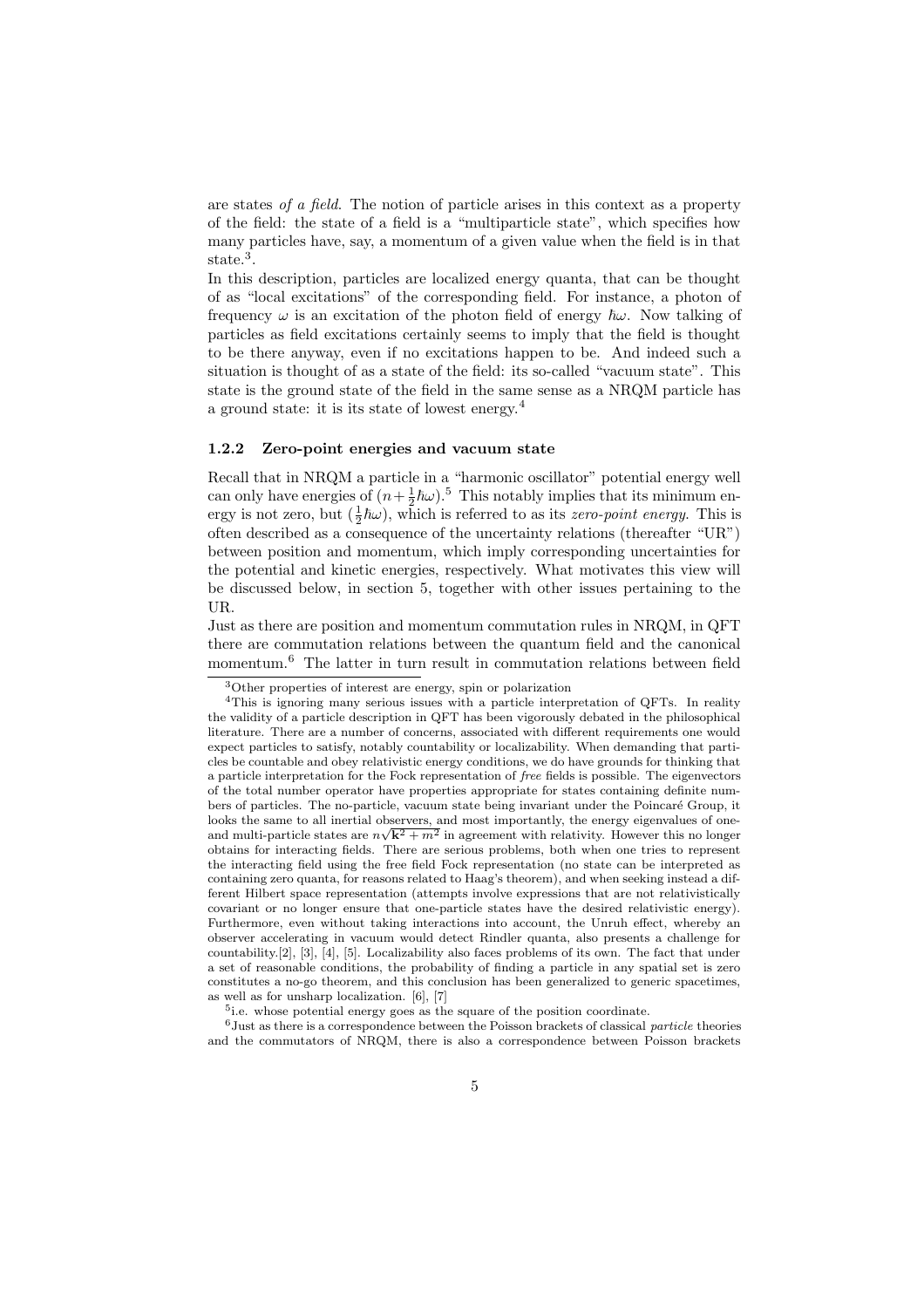creation and annihilation operators.<sup>7</sup> As in NRQM, the non-commuting character of these operators again lead to a non-zero eigenvalue for the ground state, i.e. the so-called "vacuum state" — or simply "the vacuum". And again, we find an energy of  $\frac{1}{2}\hbar\omega$  involved. However whereas in NRQM this value represented the energy of a particle, now in QFT it represents an energy at each point in space. Another difference from NRQM is that this "zero-point energy of the field" does not simply involve one value of  $\omega$ , but is a sum over a range of values of  $\omega$ , which a priori could run over arbitrarily large values. This is what leads to the energy of the vacuum state being infinite.<sup>8</sup> These energies of  $\frac{1}{2}\hbar\omega$  are considered half quanta since in QFT as in NRQM energy quanta are  $\hbar\omega^2$  For a particle to be present takes a field excitation of a full quantum, so the vacuum state represents a state where no particles are present, thereby justifying the term "vacuum".

However we often find the claim that it is seething with "virtual particles", associated with the half quanta. The phrase "virtual particles" is often used interchangeably with that of "vacuum fluctuations". In the context of the vac-

$$
H = \sum_{k} \frac{1}{2} \omega_k \, (a(\vec{k}) \, a^{\dagger}(\vec{k}) + a^{\dagger}(\vec{k}) \, a(\vec{k})), \tag{1}
$$

for the particles, with similar terms for the anti-particles. Now if  $a(\vec{k})$  and  $a^{\dagger}(\vec{k})$  commuted, by definition that would mean that the two terms  $a(\vec{k}) a^{\dagger}(\vec{k})$  and  $a^{\dagger}(\vec{k}) a(\vec{k})$  were equal. It can be shown that  $a^{\dagger}(\vec{k}) a(\vec{k})$  is a number operator,  $N(\vec{k})$ , i.e. when it acts on a state it returns the number of particles of momentum  $(\vec{k})$  present in that state (analogously to the NRQM number operator returning the number of energy quanta of a particle). We would then get:

$$
a(\vec{k}) a^{\dagger}(\vec{k}) = a^{\dagger}(\vec{k}) a(\vec{k}) = N(\vec{k}), \qquad (2)
$$

and when H acts on the vacuum field we would find:

$$
H|0\rangle = \sum_{k} \omega_k N(\vec{k})|0\rangle = \sum_{k} \omega_k .0|0\rangle = 0,
$$
\n(3)

i.e., the vacuum state would have an energy eigenvalue of zero. This is not the case because  $a(\vec{k})$  and  $a^{\dagger}(\vec{k})$  do not commute, and instead  $[a(\vec{k}), a^{\dagger}(\vec{k})] = 1$ . Then what we get is:

$$
a(\vec{k}) a^{\dagger}(\vec{k}) = a^{\dagger}(\vec{k}) a(\vec{k}) + 1 = N(\vec{k}) + 1
$$
\n(4)

$$
a(\vec{k}) a^{\dagger}(\vec{k}) + a^{\dagger}(\vec{k}) a(\vec{k}) = 2a^{\dagger}(\vec{k}) a(\vec{k}) + 1 = 2N(\vec{k}) + 1,
$$
\n(5)

and when H acts on the vacuum field we find:

$$
H|0\rangle = \sum_{k} \omega_k \left( N(\vec{k}) + \frac{1}{2} \right) |0\rangle = \sum_{k} \omega_k \frac{1}{2} |0\rangle.
$$
 (6)

With the sum running over an infinite number of values of k, this sum is infinite, and we find that the energy of the vacuum state is infinite.

The issue is often dealt with by imposing that the operators should be "normal ordered", that is ordered in such a way that the annihilation operator is always to the right of the creation operator. Imposing this to  $Eq.(1)$  yields  $Eq.(3)$ . However what we are essentially doing then is arbitrarily imposing that  $a(\vec{k})$  and  $a^{\dagger}(\vec{k})$  commute.

<sup>9</sup>The hamiltonian still involves  $\hbar \omega N$ , not half thereof.

involving classical field theory variables and the canonical commutation relations of QFT.

<sup>&</sup>lt;sup>7</sup>As we also find commutation relations between raising and lowering operators in NRQM  $^8$  The hamiltonian for a free scalar field turns out to be given by: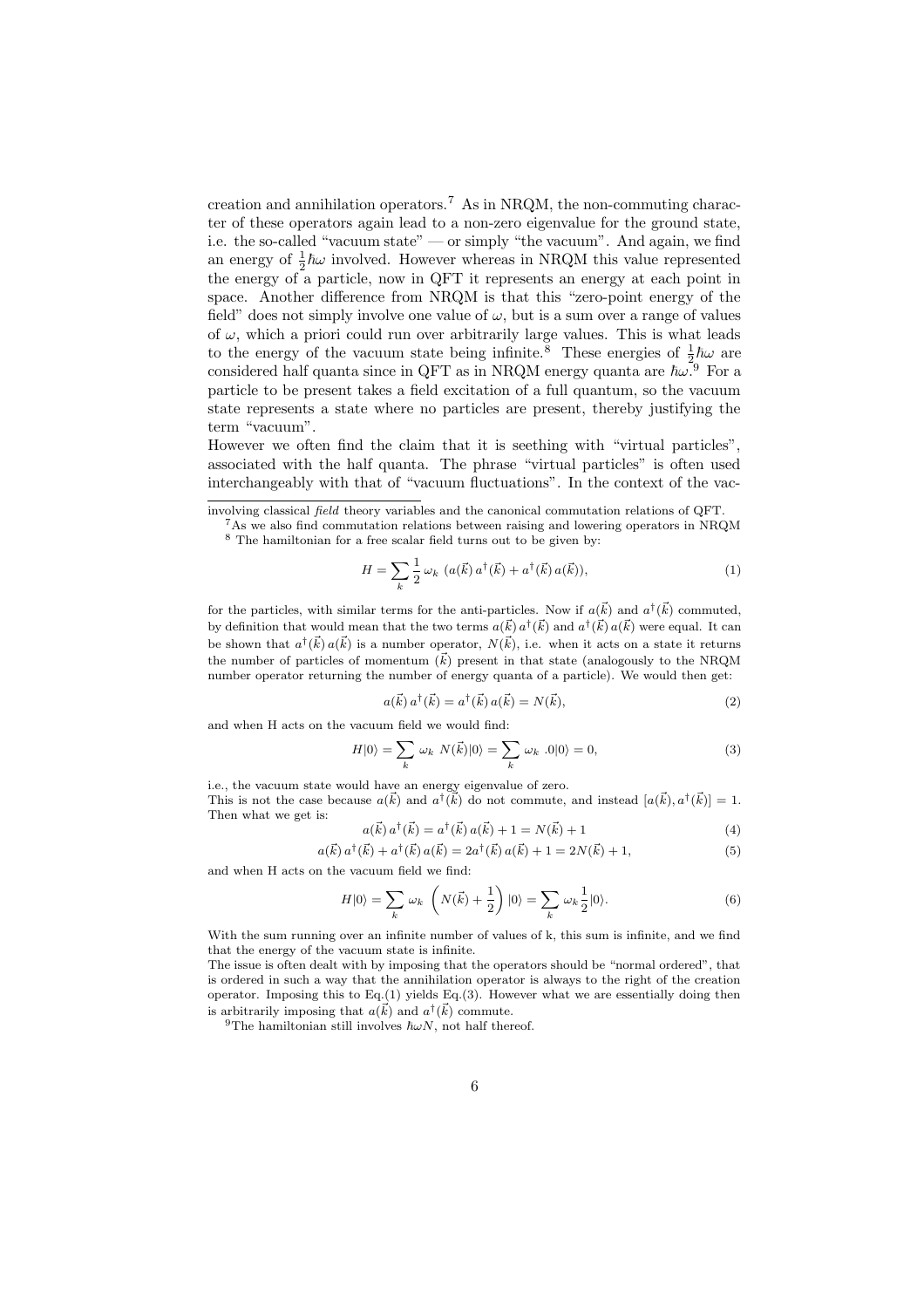<span id="page-6-0"></span>uum state, "virtual particles" refers to the idea that the UR between energy and time,  $\Delta E \Delta t \geq \frac{\hbar}{2}$ , allows the field to have an excitation of a full quantum of energy for a very brief time.<sup>10</sup> This time is thought to be too short as a matter of principle for the particles to be observed, as a consequence of the UR. What part exactly the half quanta play in this account is often not made explicit, but they thought to arise courtesy of the UR by analogy to the ground state energy of the NRQM harmonic oscillator.<sup>11</sup>

Whether sense can be made of this scheme, and what implications it would have for our understanding of the UR, is discussed below in section 5.

Finally, let us already mention an operational definition of the electromagnetic vacuum field that we shall encounter later. In some of the research on the topic, the concept of "free field" is used instead, by which is meant "the solution of the homogeneous field equation (without atomic source term), [which] coincides with the "vacuum field" when no [real] photons are initially present".<sup>12</sup>

Also, the way in which the vacuum is identified as such in derivations is often through its spectral energy density  $\rho_0(\omega)$ , that is its energy density not only per unit volume, but also per frequency interval  $d\omega$ . This quantity is the product of the energy of one mode — which in the case of the vacuum is half a quanta,  $\frac{1}{2}\hbar\omega$ , and the density of modes per unit volume.<sup>13</sup> The resulting expression is:

$$
\rho_0(\omega) = \frac{\hbar\omega^3}{2\pi^2 c^3} \cdot {}^{14} \tag{7}
$$

## 1.3 Physical effects deemed evidence for vacuum fluctuations

The physical effects attributed to vacuum fluctuations include the Lamb shift, spontaneous emission and the Casimir force. However, they can also be accounted for by radiation reaction.

The Lamb shift consists in a deviation from the prediction of non-relativistic quantum mechanics regarding the spectrum of the hydrogen atom, according to which the  $2s_{1/2}$  and the  $2p_{1/2}$  states<sup>15</sup> should have the same energy. The Lamb shift is usually interpreted as arising from fluctuations in the position of the electron within the atomic potential. These fluctuations themselves are attributed to interactions between the electron and the electromagnetic field vacuum fluctuations.<sup>16</sup> But they can also be thought to arise instead from the electromagnetic field associated with radiation reaction.

Spontaneous emission is commonly interpreted as a form of stimulated emis-

<sup>10</sup>Hence the notion of "fluctuations", i.e. variations in time.

<sup>11</sup>Particle in an harmonic oscillator potential well.

 $12[8]$ , p.1618. This was standard use, and can notably be found in [9].

<sup>13</sup>Also sometimes referred to as density of states.

<sup>&</sup>lt;sup>14</sup>The density of modes is  $\frac{\omega^2 d\omega}{\pi^2 c^3}$ .

<sup>&</sup>lt;sup>15</sup>principal quantum number  $n = 2$ , orbital quantum number  $l = 0$  and 1 respectively.

<sup>16</sup>[10], pp.635-636; [11], pp.61-62.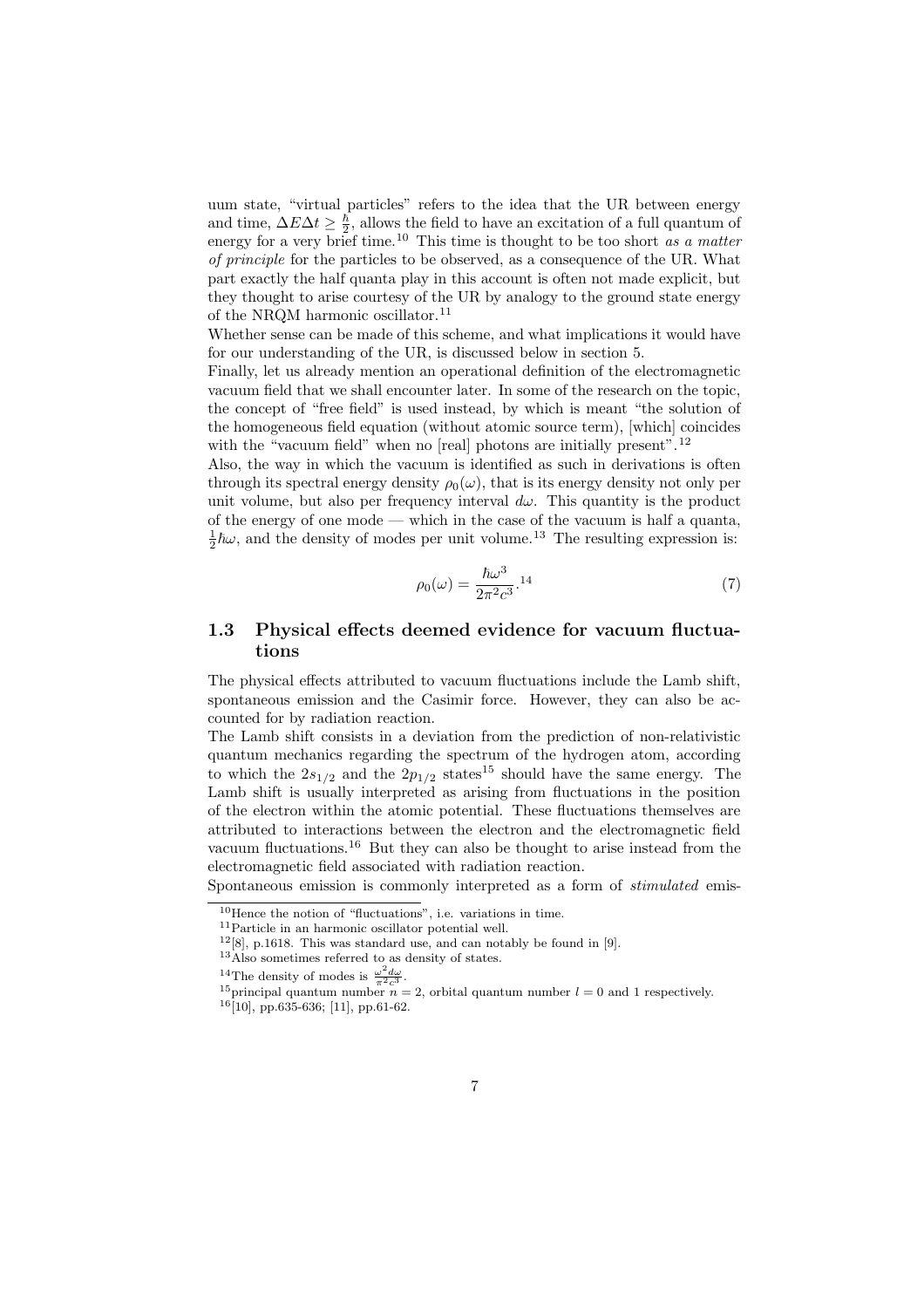<span id="page-7-0"></span>sion, with vacuum fluctuations as the origin of the disturbance.<sup>17</sup> Prior to this explanation however, the source of the disturbance used to be ascribed to the radiation reaction field of the electron ([12], pp.142-143).

The Casimir force is an attractive force between neutral conducting plates. It is traditionally ascribed to the energy density of the vacuum fluctuations between the plates being smaller than outside of them: this difference in energy densities decreases if the distance between the p[late](#page-41-0)s is reduced. There does not seem to be much room for radiation reaction in this picture, however the Casimir force can also be derived by considering the polarization energy of the atoms in the plates, and how this energy changes as the distance between the plates is varied. This polarization can be attributed to the vacuum field, but also to the radiation reaction field.

As will be discussed shortly, which field is responsible can be shown to depend on the way one orders the operators for the field and the atom.

#### 1.4 Source field and radiation reaction: what are they?

Unlike the vacuum electromagnetic field, radiation reaction is a classical concept. The radiation reaction force, also known as the Abraham-Lorentz force, is the recoil force on a radiating charge due to its own radiation, just as the thrust is the recoil force on a rocket due to the exhaust gases it ejects, or the recoil is the force on a gun when it shoots a bullet. In all these situations, energy and momentum conservation does not apply to the more massive system of interest (charge, rocket, gun), but to the larger system that includes what is being ejected (electromagnetic radiation, exhaust gases or bullet, respectively). As the latter carry away part of the momentum of the total system, the momentum of the system of interest also changes — so that the total momentum remains the same. This implies that a force is exerted on the system of interest, by the ejected part. So for a radiating charge, the recoil, "radiation reaction" force, is being exerted on the charge by the very radiation it emits. This is why the relevant field is referred to as the "source field": it is emitted by a source, i.e. the charge, by opposition to the vacuum field.

The radiation reaction force is proportional to  $\dddot{x}$ , the time derivative of the acceleration of the charge:

$$
F = -\frac{2}{3}\frac{e^2}{c^3}\ddot{x} \tag{8}
$$

where e is the charge, c the speed of light and x the position of the charge.<sup>18</sup>

<sup>17</sup>Spontaneous emission is the emission of a photon by an atom, during which the atom transitions from a higher to a lower excited state, without the process being due to the atom having been visibly disturbed.

<sup>18</sup>[13], chapter 28, pp.6-7. There are interesting issues regarding the radiation reaction force, which we shall not dwell on here but are at least worth mentioning. It accounts for the energy a charge loses when radiating, however what it conserves is the *on average* loss, over an entire period of oscillation of an emitting dipole for instance, not the instantaneous one.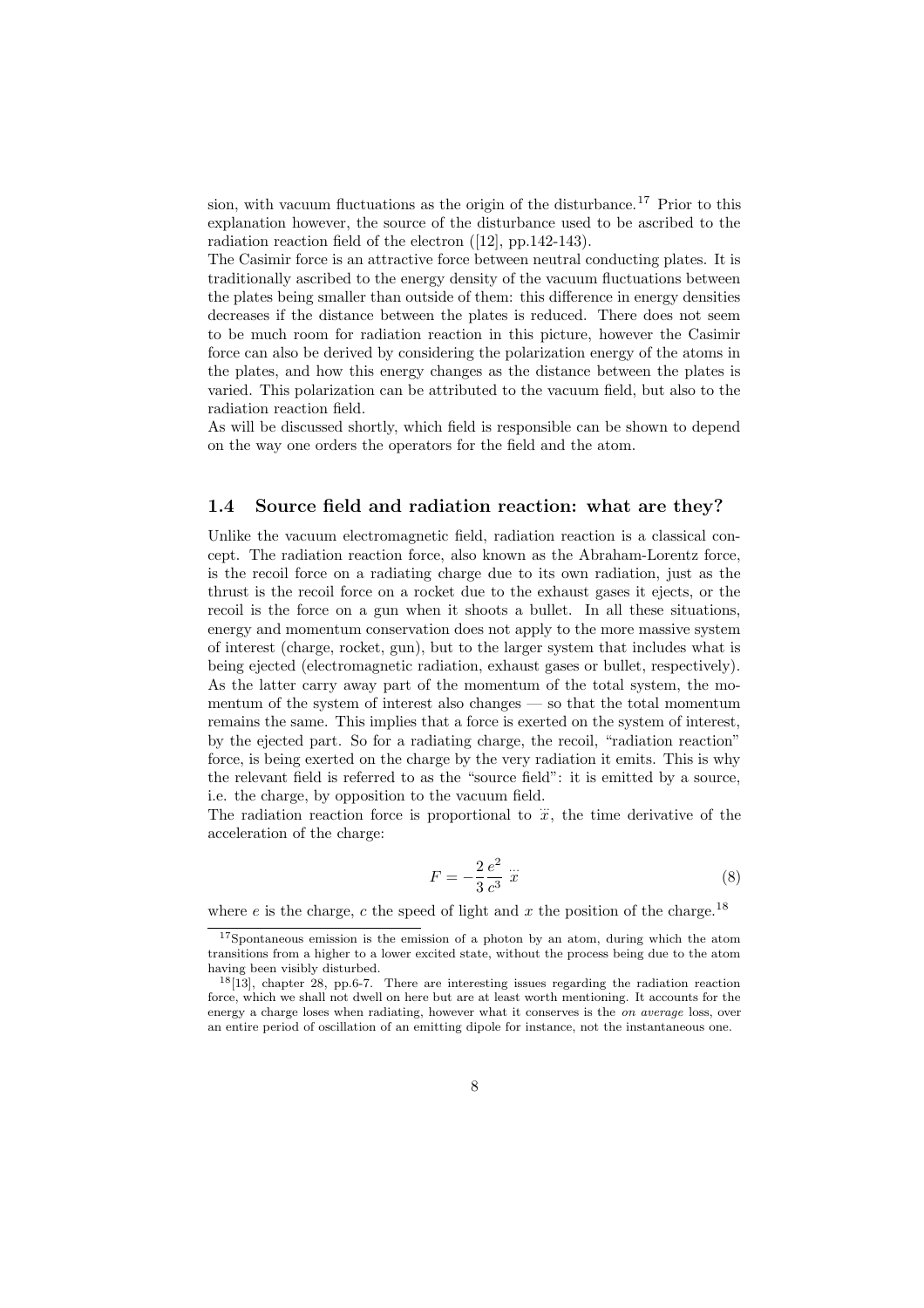## <span id="page-8-0"></span>2 Operator ordering and ambiguity in the physical interpretation

As discussed above, the physical effects attributed to the vacuum field (Lamb shift, spontaneous emission, the Casimir force) can also be attributed to radiation reaction, that is to a source field. Which of these two fields is responsible has be shown to depend on the way one orders the operators for the field and the atom.

## 2.1 Operator ordering as the source of underdetermination

In the present context, the ambiguity in the physical picture that the formalism depicts originates from the fact that the quantities of interest involve the product of two operators, and that a priori we are free to order these in any way we wish. To see this let us represent by Q the operator for the quantity that we wish to find. In the simplest case Q is proportional to the product of an operator for the total electromagnetic field, E, with an operator that refers to some atomic variable, which we shall call P. That is:

$$
Q \sim PE. \tag{9}
$$

 $E$  and  $P$  commute at equal times, so we are free to order them any way we wish: the derivations that follow yield the same results.<sup>19</sup>

However different choices of ordering lead to different physical pictures because  $E$  is the sum of operators that do *not* commute with  $P$  — the 0-point vacuum field  $E_0$  and the source field  $E_S$ :

$$
E = E_0 + E_S,\t\t(10)
$$

The quantity of interest,  $Q$ , is due to the two corresponding contributions,  $Q_0$ and  $Q_S$ .<sup>20</sup> If we chose the order P E, we now find:

$$
Q = PE = P(E_0 + E_S) = PE_0 + PE_S = Q_0 + Q_S \tag{11}
$$

And for E P:

$$
Q = EP = (E_0 + E_S)P = E_0P + E_SP = Q_0 + Q_S
$$
\n(12)

<sup>20</sup> [8] refers to these quantities as  $\left(\frac{dG(t)}{dt}\right)_{vf}$  and  $\left(\frac{dG(t)}{dt}\right)_{sr}$ , respectively, where the subscripts stand for "vacuum fiel[d](#page-41-0)" and "self-reaction".

 $19$ This is discussed by Dalibard *et al* before they treat specifically of the Lamb shift and the spin anomaly of the electron.[8] Because of the application they have mind, they consider the time evolution of an operator G,  $\frac{dG(t)}{dt}$ , rather than an arbitrary operator Q as I have done here.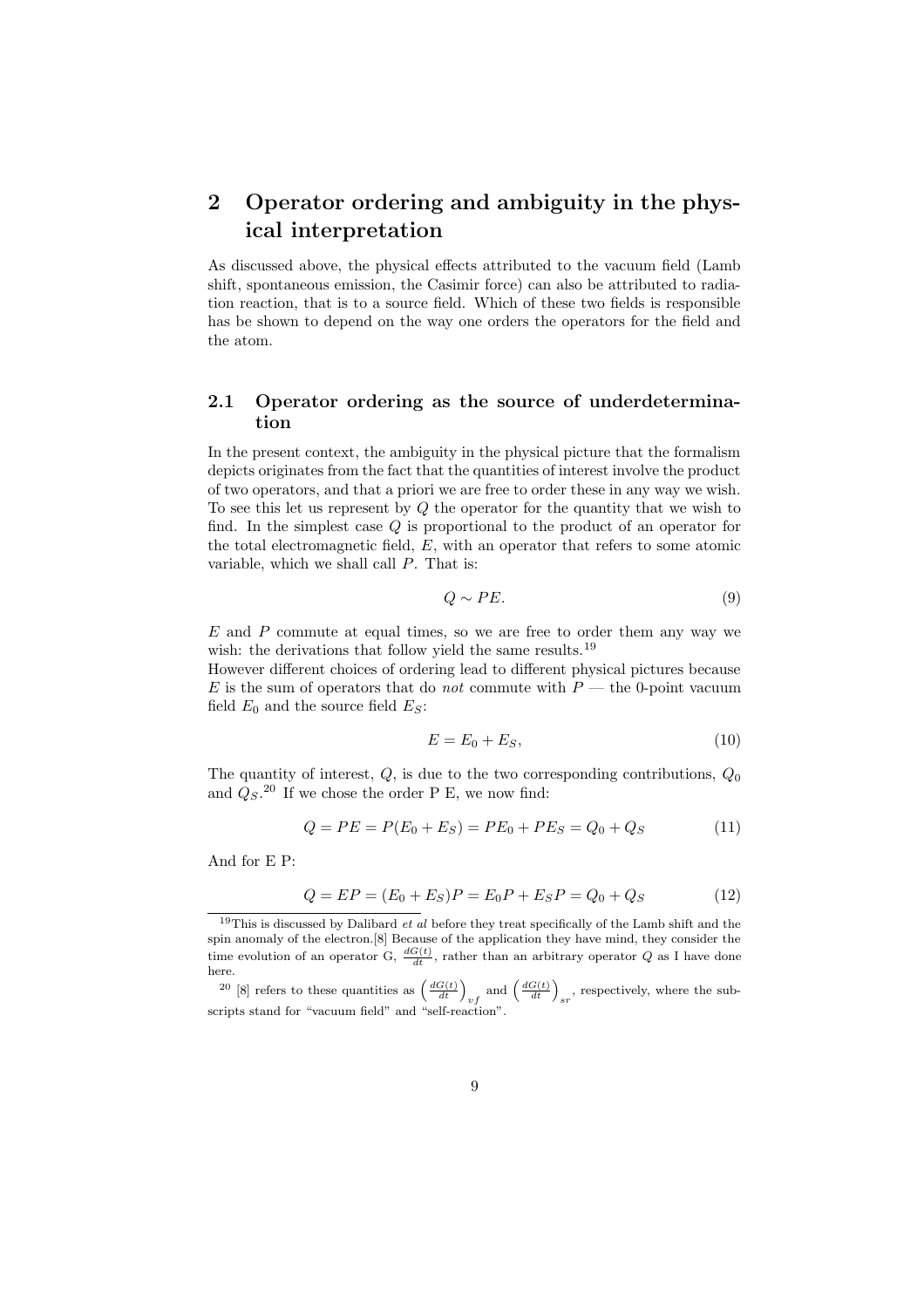<span id="page-9-0"></span>That seems all fine, but although their sum does,  $E_0$  and  $E_S$  do not commute with P:

$$
E_0 P \neq PE_0 \quad E_S P \neq PE_S^{21} \tag{13}
$$

So  $Q_0$  is not the same thing in Eq.(11) as in Eq.(12) — and the same goes for  $Q<sub>S</sub>$  of course. Therefore, depending on how we choose to order P and E, the total effect represented by  $Q$  will be due to contributions from  $Q_0$  and  $Q_S$  in different proportions — even though one recovers the same result for Q itself whatever choice is made.

We see that the underdetermination arises because, in so far that some operators commute, we get similar final results, in so far that the operators that make them up do not commute, we get different accounts of which field is responsible for the effects.

## 2.2 Reactions to the ambiguity

Different attitudes towards this underdetermination can be found in the literature. There is agreement regarding the formal equivalence of the choice of ordering. However some researchers have argued that physical interpretation itself should be ground for regarding one ordering as being the correct one. Specifically, they deem that each separate contribution (i.e. such as  $Q_0$  and  $Q_S$ above) should have a clear physical meaning, and that for this to be the case, they need to be formally described by a Hermitian operator. Only symmetric ordering corresponds to this case.<sup>22</sup>

Therefore, at this point it would seem that imposing the condition that  $Q_0$  and  $Q<sub>S</sub>$  must be Hermitian implies symmetric ordering.

This is not true in all cases however, notably not when dealing with a model of relevance to our concerns: the two-level atom. $^{23}$ 

Indeed in this case the operator of interest  $Q$  is given not by  $PE$  but by a sum over terms of the form  $E^-P^- + E^+P^+$ .<sup>24</sup> In this case choices of ordering that lead to different relative contributions from  $E_0$  and  $E_S$  nevertheless correspond

It may seem strange that operators referring to a field and an atom, hence to different systems, can fail to commute. However, if we consider for instance the polarization of an atom, the fact that it is due to the field leads to the polarization being expressed in terms of the creation and annihilation operators of the field.

 $2^{2}[8]$ . See the Appendix for the derivation of this res[ult](#page-41-0). Normal ordering involves placing annihilation operators to the right of creation operators, anti-normal ordering places them to the left, and symmetric ordering consists in a linear combination of both.

<sup>23</sup>The two-level atom is often used to discuss spontaneous emission and the Lamb shift, hence its importance.

 $24E^ 24E^ 24E^-$  is the negative frequency component of the field which involves the creation operator alone, whereas the positive frequency component  $E^+$  involves the annihilation operator. The same holds for  $P^-$  and  $P^+$ .

 $21$ An explanation given for this is:

One's freedom to change orderings in mid-calculation is limited because different operators may acquire differing time arguments and because the interaction of the field with the atom may make the separation of different degrees of freedom difficult at a time other than the initial instant. [9], p.157.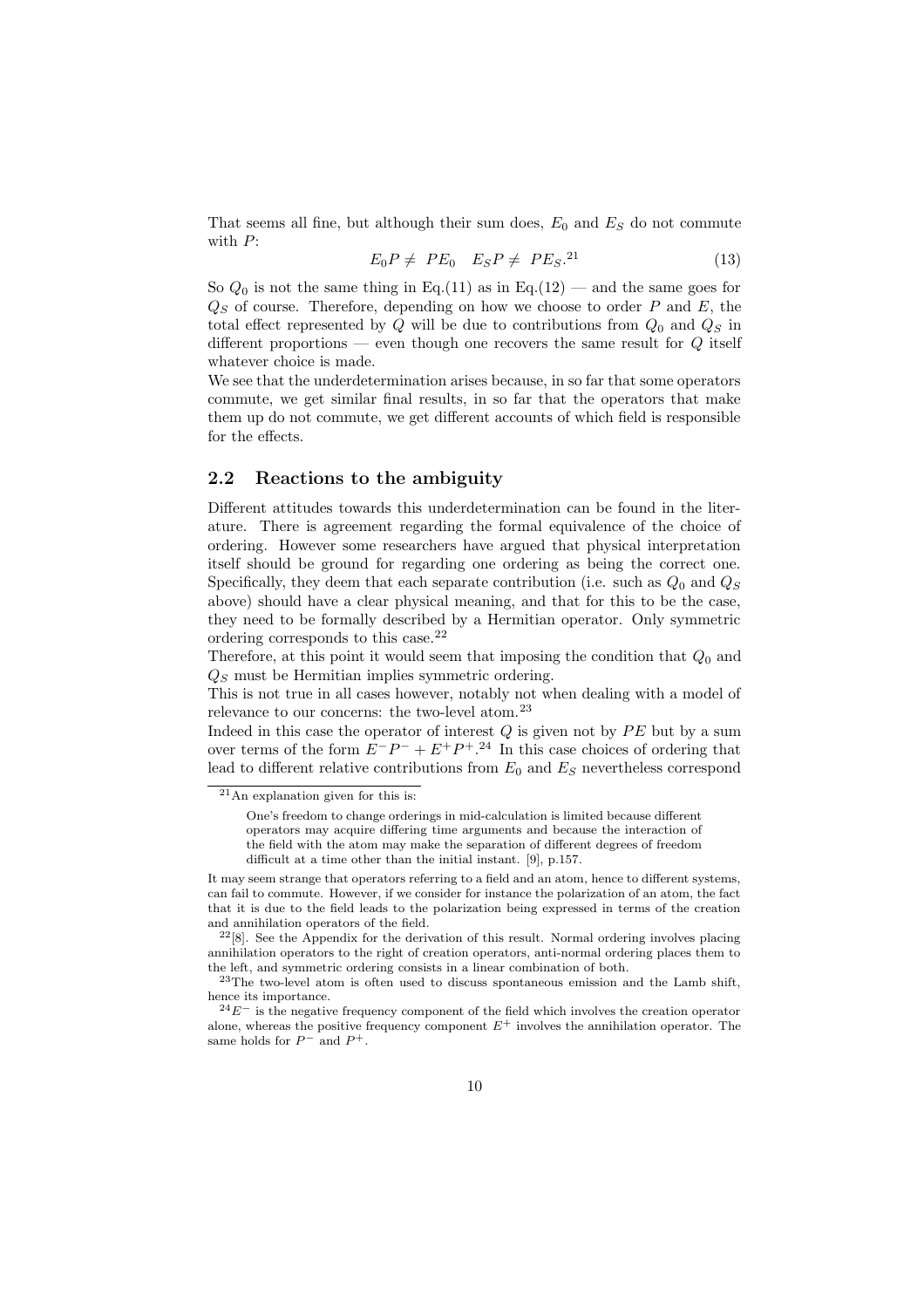<span id="page-10-0"></span>to  $Q_0$  and  $Q_S$  being Hermitian. So imposing that  $Q_0$  and  $Q_S$  be Hermitian is not enough to remove the ordering freedom and the underdetermination associated with it. In addition, one needs to demand that Q be written in a form that involves products of only E with  $P,^{25}$  not products of  $E^+$  with  $P^+$  (or  $E^-$  P<sup>-</sup>) as above. That is, operators for the system and for the fields must be Hermitian operators throughout the derivation. The ordering that corresponds to this requirement is again the symmetric ordering.

Hence the symmetric one is the only ordering where:

- the vacuum field contribution, and the source field contribution to the effect, are represented by Hermitian operators.

- operators for the system and for the fields are Hermitian operators throughout the derivation.

For these reasons, it has been argued that the underdetermination is only superficial. The reasoning is that symmetric ordering should be the preferred choice, because observables are represented by Hermitian operators, so preferring symmetric ordering corresponds to imposing that the operators have physical meaning throughout the derivation. And symmetric ordering involves the vacuum field as well as the source field  $-$  in fact, equal contributions from both ([8], [14]). However, as will be discussed below, this line of reasoning has not met with universal agreement.

## 3 [T](#page-41-0)h[e F](#page-41-0)luctuation-Dissipation Theorem (FDT)

#### 3.1 Description

Aside from operator Hermiticity, another issue has played an important role in the way physicists have thought of the relative roles of the vacuum and source fields: the Fluctuation-Dissipation Theorem (FDT). The relation between the two fields has been viewed as a special instance of this theorem ([15]).

The FDT was proposed in 1951 by Herbert B. Callen and Theodore A. Welton. It generalizes a result derived by H. Nyquist in 1928, which relates voltage fluctuations to resistance in electric circuits ([16]). What fascinated Callen and Welton about Nyquist's relation and prompted them to generali[ze i](#page-42-0)t was that it doesn't simply relate physical quantities for a given physical situation, but two different processes: it "relates a property of a system in equilibrium (i.e., the voltage fluctuations) with a parameter [whic](#page-42-0)h characterizes an irreversible process (i.e. the electrical resistance)" ([15], p.34).

Callen and Welton considered an arbitrary dissipative system, i.e. a system able "to absorb energy when subjected to a time-periodic perturbation" ([15], p.34). Their FDT then states that, for such a system, the fluctuating force on it,  $\mathscr{F}_f$ obeys:

$$
\langle \mathcal{F}_f^2 \rangle = \frac{2}{\pi} \int_0^\infty R(\omega) E(\omega, T) d\omega, \tag{14}
$$

<sup>&</sup>lt;sup>25</sup>or products of appropriate combinations of  $E^+ - E^-$  and  $P^+ - P^-$ . [8], p.1625.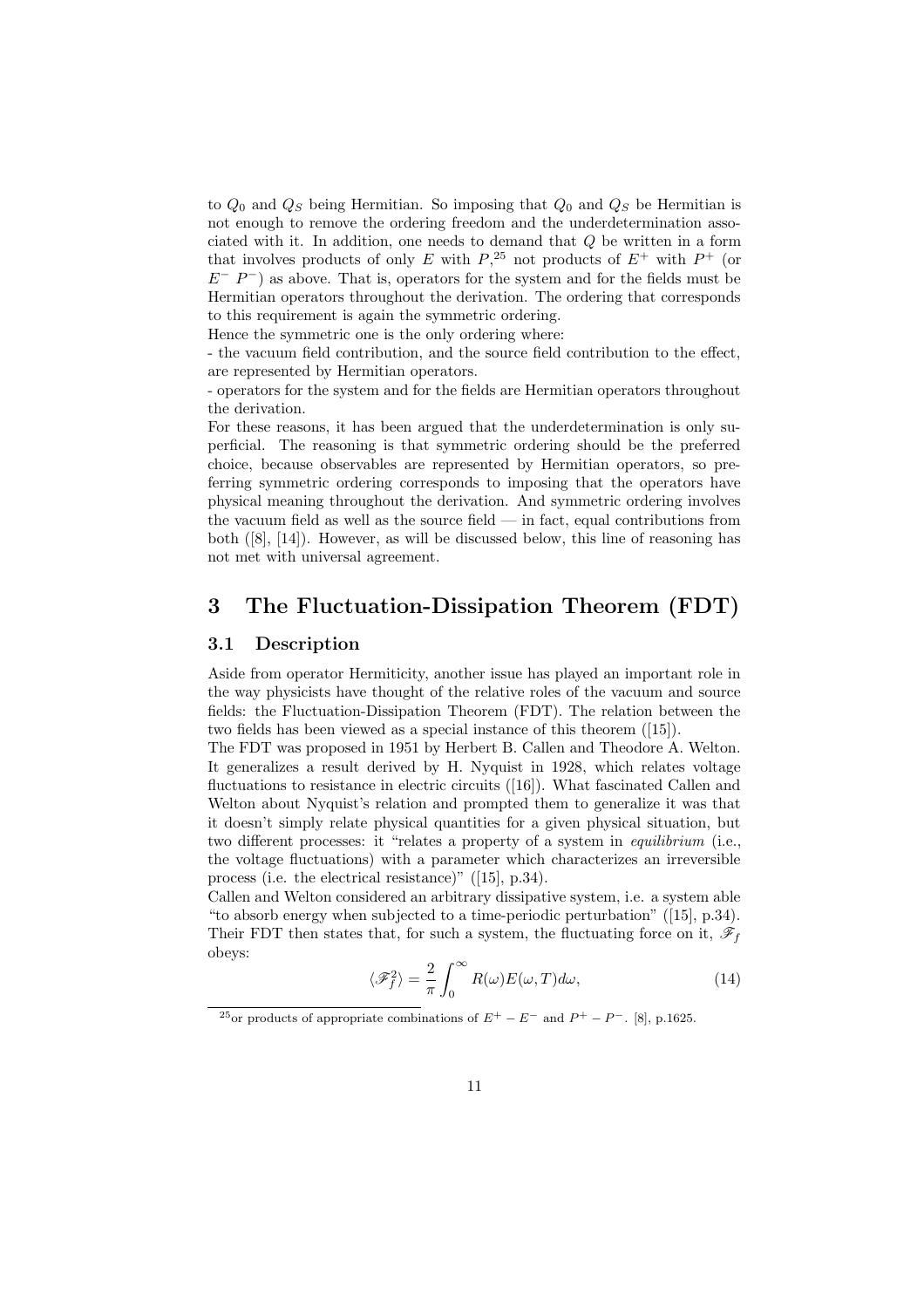<span id="page-11-0"></span>where:

$$
E(\omega, T) = \frac{1}{2}\hbar\omega + \hbar\omega[e^{(\frac{\hbar\omega}{kT})} - 1]^{-1},\tag{15}
$$

is the energy of the system, which corresponds to the expression for the mean energy of an oscillator of natural frequency  $\omega$ , at temperature T, and the "generalized resistance"  $R(\omega)$  characterizes the *dissipation*, given by ([15], p.37):

$$
R(\omega) = Re\left(\frac{\mathcal{F}_d}{\dot{Q}}\right),\tag{16}
$$

where  $\dot{Q}$  is the response of the system, and  $\mathscr{F}_{d}$  the dissipative for[ce.](#page-42-0)  $^{26}$ Note the two terms in Eq.(15): the first term corresponds to zero-point energies, and in the  $T = 0$  case  $E(\omega, T)$  reduces to this term alone. In contrast, in the high temperature limit,  $E(\omega, T)$  can be approximated by the second term which is then equal to  $kT^{27}$ 

Applying the theorem requires identifying the generalized resistance, hence usually the dissipative force and the response in Eq.(16).

#### 3.2 Examples

#### 3.2.1 Nyquist's relation

By deriving the relation that led to Callen and Welton's generalization in the form of the FDT, Nyquist meant to account for the observation of an electromotive force  $(e.m.f.)$  in conductors in the absence of an external potential, due to their thermal agitation alone.

When we identify:

- the fluctuating force  $\mathscr{F}_f$  with the electromotive force  $(e.m.f.)$ 

- the generalized resistance  $R(\omega)$  with the usual electric resistance

and we consider the high temperature limit where  $E(\omega, T) \sim kT$ , the FDT (i.e. eq.14) becomes ([15], p.37):

$$
\langle e.m.f.^2 \rangle \simeq \frac{2}{\pi} kT \int_0^\infty R(\omega) d\omega, \tag{19}
$$

in [agr](#page-10-0)eement wit[h](#page-42-0) [N](#page-42-0)yquist's result.

 $^{26}$ [15], p.35. More precisely, they considered a periodic perturbing force of the form:

$$
\mathcal{F}_f = \mathcal{F}_{f0} \sin(\omega t). \tag{17}
$$

They found the power dissipated by the system to be proportional to the square of this perturbation, and related the proportionality constant to generalized notions of impedance  $Z(\omega)$  and resistance  $R(\omega)$ :

$$
Power = \mathcal{F}_f^2 \frac{R}{Z}.
$$
\n(18)

Callen and Welton actually did not distinguish between  $\mathscr{F}_f$  and  $\mathscr{F}_d$  as I have done here: they used the same symbol for both, suggesting that the force which fluctuates is the same force as that responsible for the dissipation. However in the examples that they discussed as applications of their theorem, the distinction is intuitively helpful, as we shall see below.

<sup>27</sup>This can be seen by using the binomial expansion on the second term with  $kT \ll \hbar \omega$ , which serves as the condition for the high temperature limit.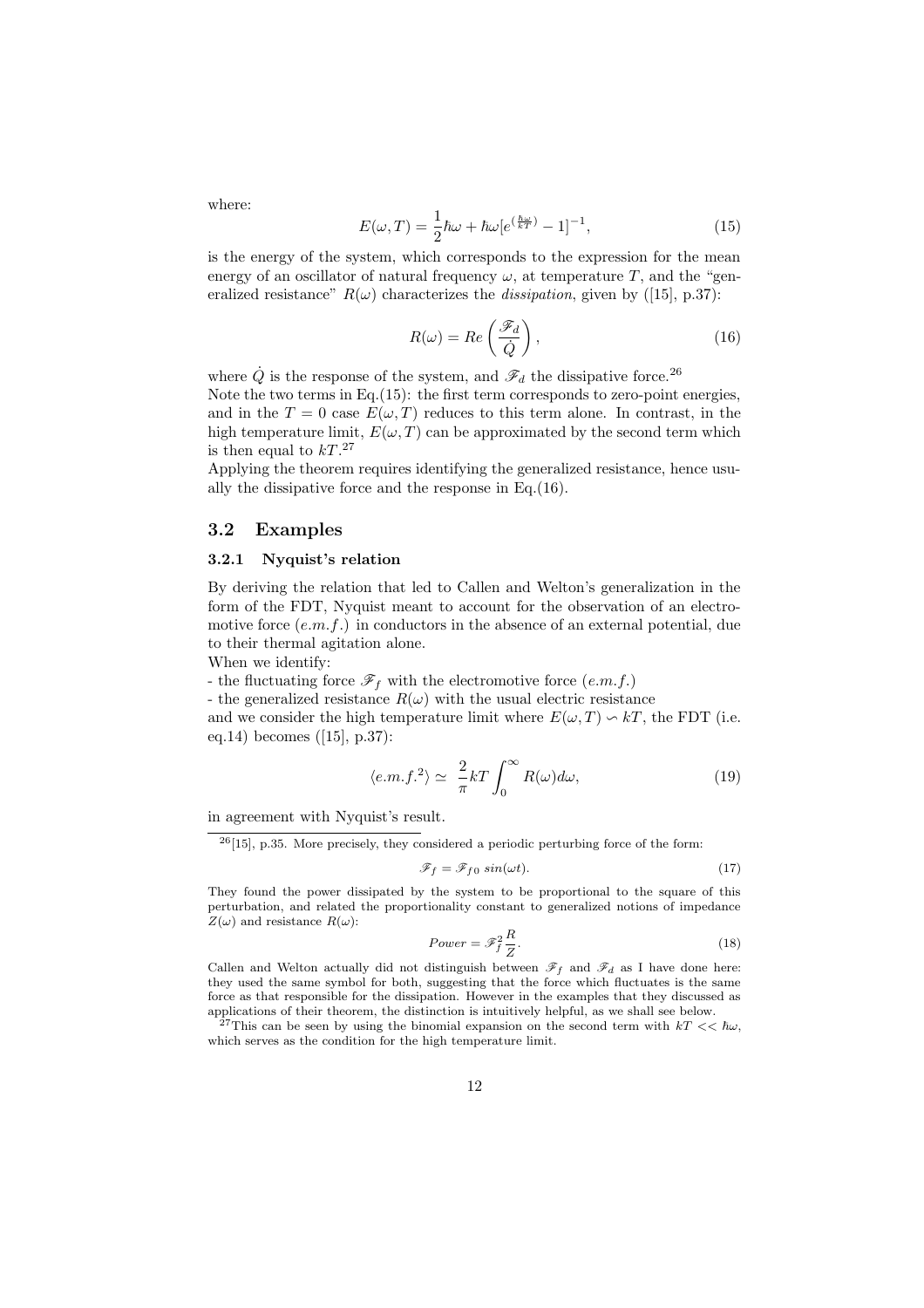#### <span id="page-12-0"></span>3.2.2 Brownian motion

Applying the FDT to Brownian motion (the random movements that small particles in a fluid exhibit) one recovers the known form of the fluctuating force on the particles. In this case the following identifications need to be made:

 $-\mathscr{F}_f$ : force(s) due to the fluid as its molecules hit the system,

-  $\mathscr{F}_d$ : viscous force, responsible for dissipation, and equal to  $-\eta v$ , where v is the speed of the particle and  $\eta = 6\pi$  viscosity  $\times$  particle radius,

- response  $\dot{Q}$ : speed v of the particles,

consequently, from Eq.(16):

- the generalized resistance  $R(\omega)$  is equal to  $-\eta$ .

Then in the high temperature limit  $E(\omega, T) \sim kT$ , the FDT (i.e. Eq.(14)) becomes:<sup>28</sup>

$$
\langle \mathcal{F}_f^2 \rangle = \frac{2}{\pi} kT\eta \int d\omega, \qquad (20)
$$

in agreement with the known force responsible for Brownian motion.

#### 3.2.3 Radiating charge

The two examples given above provide an intuitive feel for the FDT, notably because they are classical, as we took the high temperature limit in both cases. Of greater interest to our present concerns regarding electromagnetic fields however, Callen and Welton also applied their theorem to the radiation emitted by an accelerating charge. More specifically, they discussed a physical dipole oscillator ([15], pp.37-38).

They sought to find the force responsible for the fluctuations that their theorem implies must exist, knowing that a dissipative effect occurs due to the radiation reaction force,  $-\frac{2e^2}{3c^3}x$ , responsible for the energy loss of the charge. In order to do so, [the](#page-42-0)y again needed to find what the generalized resistance  $R(\omega)$  is in the situation at hand.

In this case the relevant identifications are:

-  $\mathscr{F}_f$  : the fluctuating force on the charge,

 $\mathscr{F}_d$ : the radiation reaction force,  $-\frac{2e^2}{3c^3}x$ , where  $x = \frac{P_0}{e}sin(\omega t)$  with  $P_0$  the dipole moment of the oscillator at maximum amplitude,

 $-Q$ : the speed of the charge  $\dot{x}$ ,

consequently from Eq.(16):

- the generalized resistance  $R(\omega)$  is equal to  $-\frac{2}{3}\frac{e^2\omega^2}{c^3}$ .

What the FDT implies is that there must be on the charge a randomly fluctuating force  $\mathscr{F}_f = e\mathscr{E}_x$ , [of t](#page-11-0)he form:

$$
\langle \mathcal{F}_f^2 \rangle = \langle e^2 \mathcal{E}_x^2 \rangle = \frac{2}{\pi} \int_0^\infty E(\omega, T) \frac{2}{3} \frac{e^2 \omega^2}{c^3} d\omega \tag{21}
$$

This time Callen and Welton did not take the high-temperature limit to recover a classical result, but kept the exact form of  $E(\omega, T)$  (Eq.(15)), including the

 $\langle \mathscr{F}_{f}^{2} \rangle = \frac{2}{\pi} \int_{0}^{\infty} R(\omega) E(\omega, T) d\omega$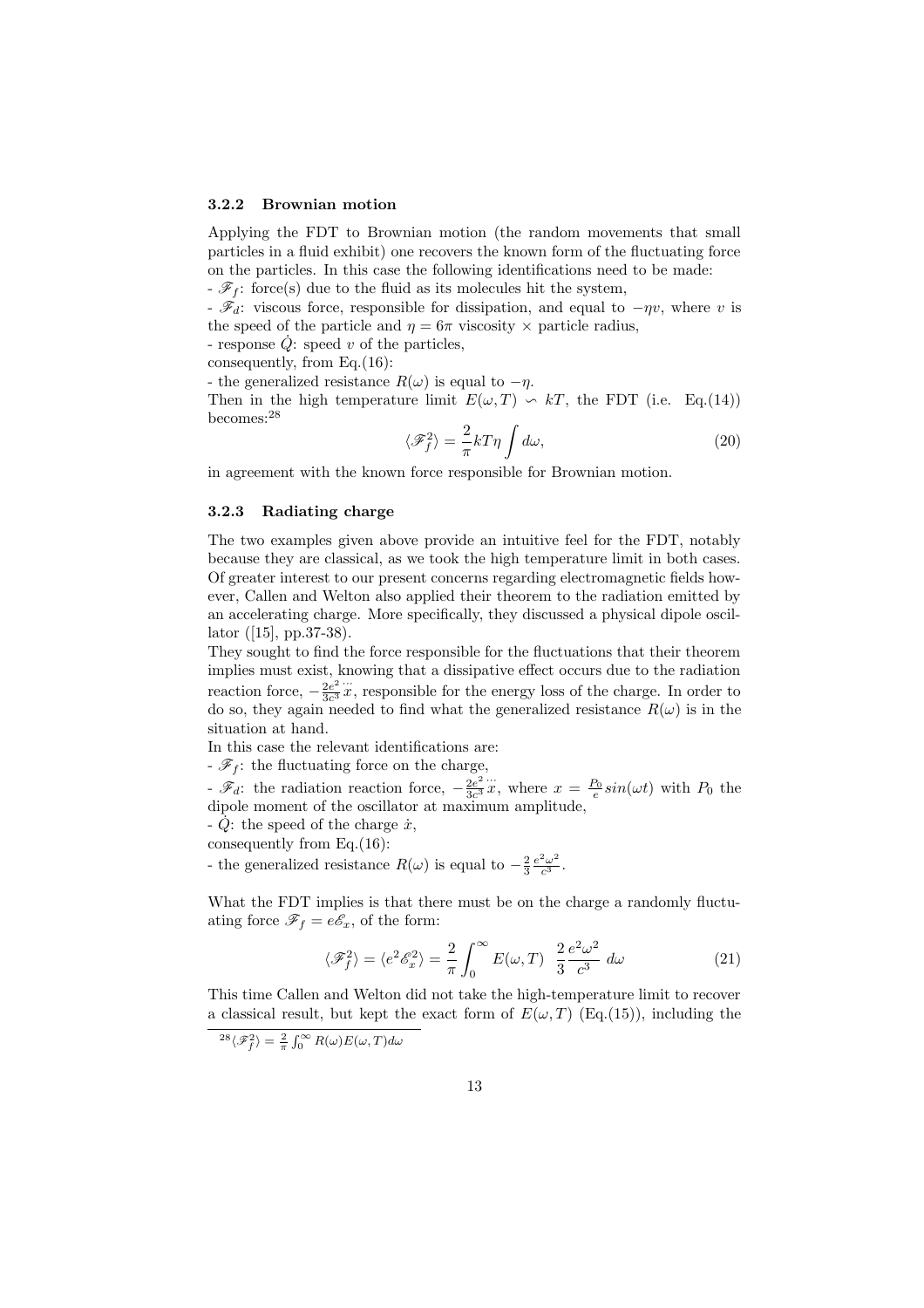<span id="page-13-0"></span>zero-point energy term  $\frac{1}{2}\hbar\omega$  that it would reduce to at  $T = 0$ . They noted that the energy density of an isotropic radiation field is directly related to the fluctuating electric field by:

energy density 
$$
=\frac{\langle \mathcal{E}^2 \rangle}{4\pi} = \frac{3}{4\pi} \langle \mathcal{E}_x^2 \rangle
$$
 (22)

and therefore the FDT directly leads to:

energy density 
$$
=\frac{3}{4\pi e^2}\langle \mathscr{F}_f^2 \rangle = \frac{1}{\pi^2 c^3} \int_0^\infty \left(\frac{1}{2}\hbar\omega + \hbar\omega \left[\exp\left(\frac{\hbar\omega}{kT}\right) - 1\right]^{-1}\right) \omega^2 d\omega.
$$
 (23)

This energy density clearly involves two contributions: - the Planck radiation law, given by the second term:

$$
\frac{1}{\pi^2 c^3} \int_0^\infty \hbar \omega^3 \left[ exp(\frac{\hbar \omega}{kT}) - 1 \right]^{-1} d\omega, \tag{24}
$$

- the zero-point energy term, to which the energy density reduces in the limit of  $T \to 0$  (but which is also present at non-zero temperatures):

$$
\int_0^\infty \frac{\hbar \omega^3}{2\pi^2 c^3} d\omega.
$$
 (25)

Recall that the spectral energy density of the vacuum  $\rho_0(\omega)$  has the form:

$$
\rho_0 = \frac{\hbar\omega^3}{2\pi^2 c^3}.\tag{26}
$$

So the FDT states that the fluctuating force due to the zero-point energy term involves an expression of the same functional form as the spectral energy density of the vacuum  $\rho_0(\omega)$ .

#### 3.3 Possible interpretations

Looking at Eqs.(23) and (25), one would think that the implications of the FDT for the existence of vacuum fluctuations of the electromagnetic field are quite straight forward. Fluctuations in this field occur as thermal effects at non-zero temperature, but do not vanish at  $T = 0$  when the field is in its ground state. Of course in view of its derivation, using the result of the FDT for a radiating charge as evidence for the existence of vacuum fluctuations certainly does not seem free of circularity: we have used a zero-point contribution in Eq.(15) for  $E(\omega, T)$ , so we should hardly be surprised that we get one in our final result.

not choose to neglect it by taking the high temperature limit. Yet when we consider the physics literature pertaining to debates on th[e is](#page-11-0)sue, we do find disagreement regarding the implications of the FDT for the existence of vacuum fluctuations. Associated to those, we also find differences in the way the FDT has been interpreted. It is not even always clear from the outset

We would get one too for the Nyquist circuit and Brownian motion if we did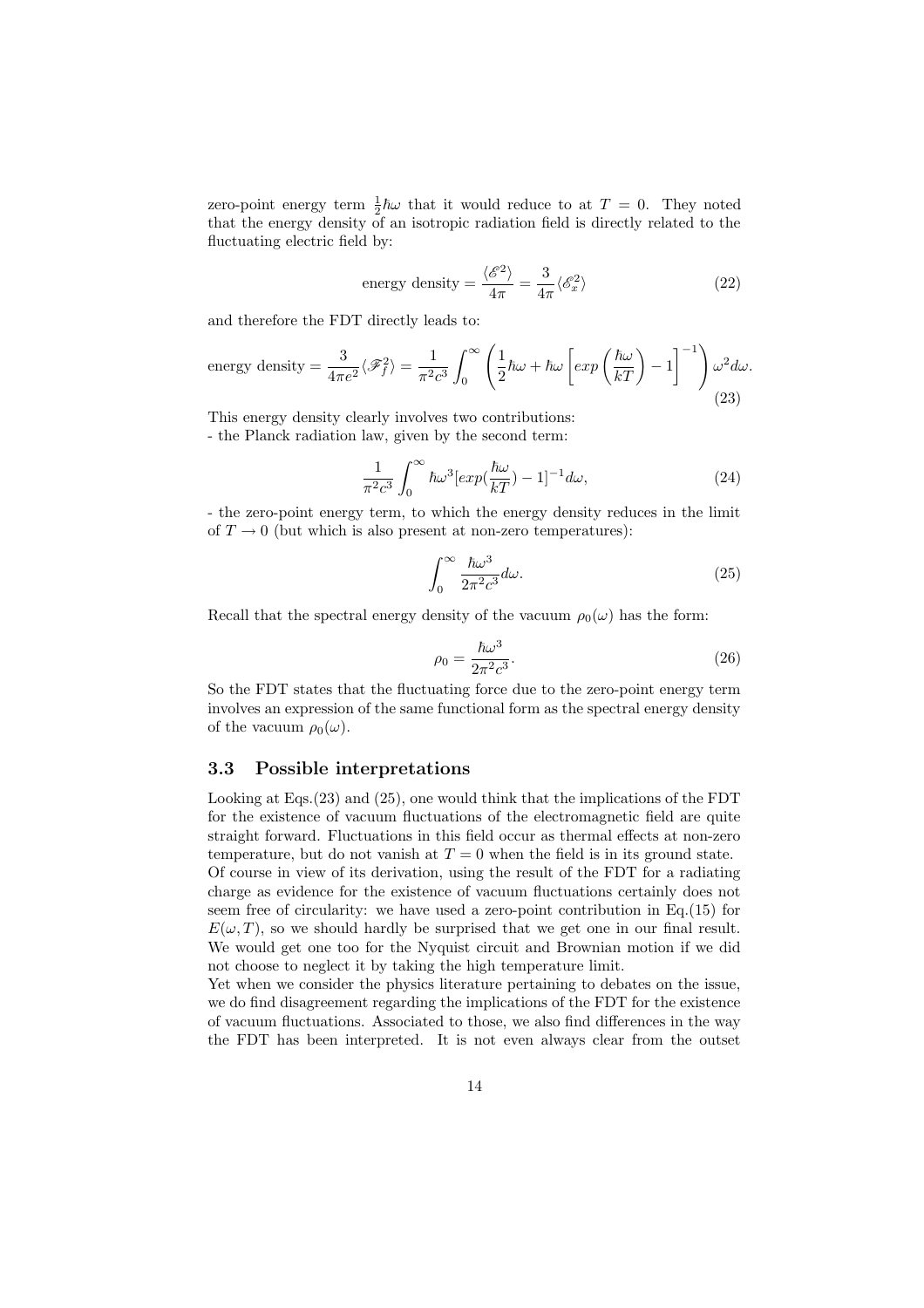whether the FDT (whatever its interpretation) is acting as a premise in the discussions. Often, it seems more like the considerations in the light of which it is being interpreted are themselves put forward as arguments for or against the idea of vacuum fluctuations. It is these interpretations that we now turn to. The classical, high temperature limit applications of the FDT discussed above provide us with an intuitive grasp on the meaning of this theorem. Peter Milonni has described the latter as follows:

If a system is coupled to a "bath", that can take energy from the system in an effectively irreversible way, then the bath must also cause fluctuations. The fluctuations and the dissipation go hand in hand, we cannot have one without the other. ([12], p.54)

In the case of the electric circuit discussed by Nyquist, the dissipative force and the fluctuating force are both exerted on the electrons by the ionic lattice of the metal, so that the system is best described to be th[e e](#page-41-0)lectrons, and the bath the lattice.<sup>29</sup>

For Brownian motion, the dissipative effect is due to the viscous force exerted on the particle by the fluid, and the fluctuating forces are also exerted by the molecules of the fluid as they hit the particle. So in this case the system is the particle, and the bath is the molecules of the surrounding fluid.

This is summarized in Table 1, and we note that in these cases the fluctuating and dissipative forces are both ultimately exerted by the same entity (i.e. metal lattice, fluid molecules).<sup>30</sup>

The question of interest to us is: if we now try to give an analogous description of the FDT for a radiating [ch](#page-15-0)arge, what can it teach us, if anything, about the radiation reaction field, the vacuum field fluctuations, and the relationship between them?

Here the dissipative effect is due to radiation reaction, so the dissipative force is exerted by the radiation reaction field. This is really only a matter of definition, since the radiation reaction field is a concept that was introduced in order to account for the (average) energy loss as a charge radiates.

Since this time we did not take the high-temperature limit, we get two contributions to the fluctuating forces: the electromagnetic force due to the Planck radiation field, and the electromagnetic force  $\mathscr{F}_{f0}$ . Whether the latter can be

 $^{29}$ In fact Nyquist himself considered two conductors. In his scheme, the fluctuations originate in one conductor and dissipation in the other: the dissipative effect is the heat generated in the latter, which Nyquist identified as due to  $e.m.f.$  fluctuations in the circuit that are ultimately ascribed to thermal agitation in the first conductor. But naturally the distinction between these two conductors is artificial, meant to associate different parts of the one and same system, i.e. the circuit, with the two distinct processes of fluctuation and dissipation, for the sake of conceptual clarity when discussing these processes. In reality both fluctuation and dissipation occur throughout the resistive circuit.

<sup>30</sup> This common/ source of the forces is presumably the reason why Callen and Welton did not distinguish between  $\mathscr{F}_f$  and  $\mathscr{F}_d$  in their derivation, representing both by  $\mathscr{F}$ . The rationale for distinguishing between  $\mathscr{F}_f$  and  $\mathscr{F}_d$  as I have done is that they play different roles, occurring in the context of qualitatively different processes:  $\mathscr{F}_d$ , being dissipative, directly increases entropy, whereas  $\mathscr{F}_f$  does not — it pertains to an equilibrium situation in so far that its expectation value is zero.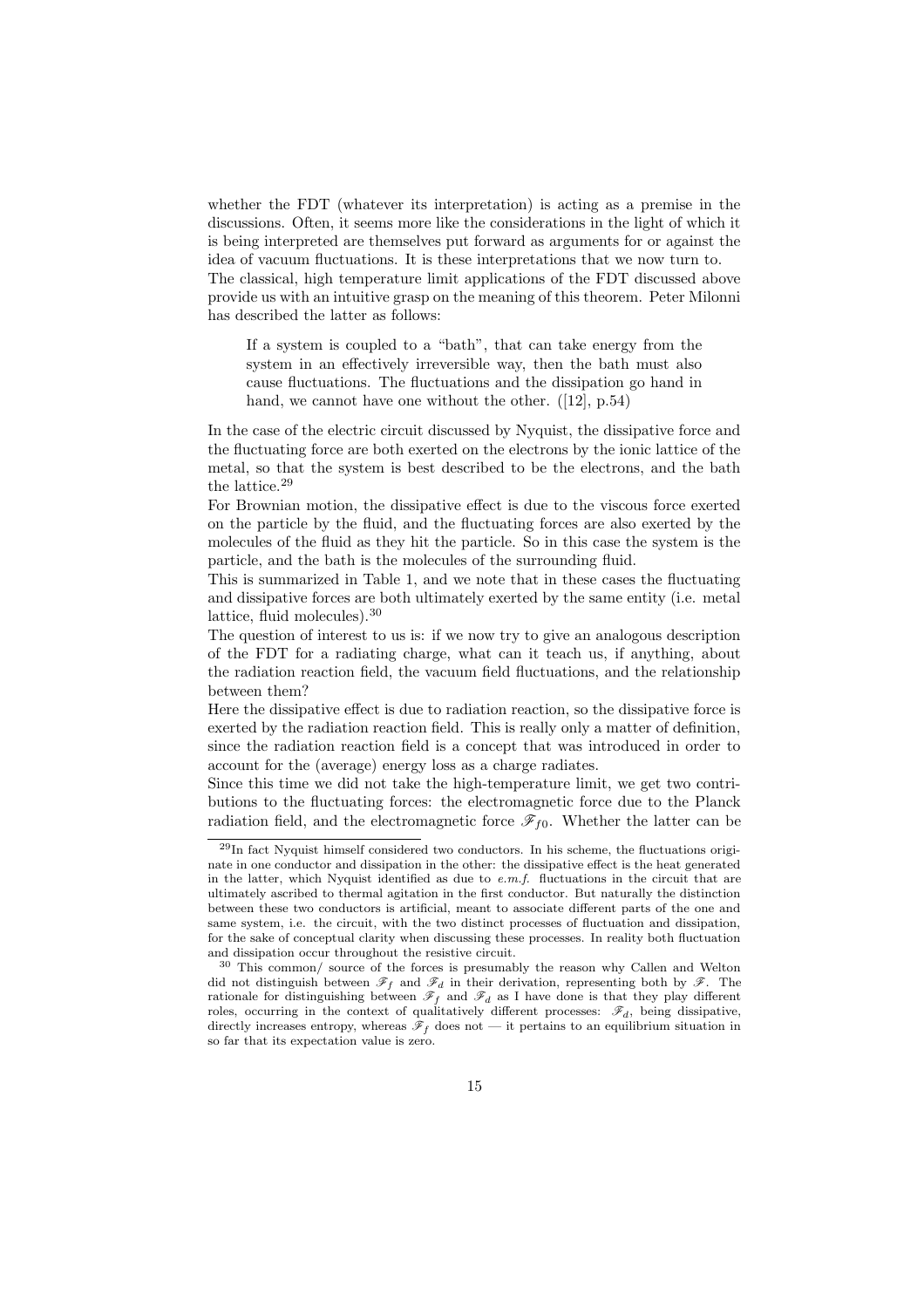<span id="page-15-0"></span>

|                                       | System    | <b>Bath</b>                      | Generalized<br>Resistance | Dissipative Force<br>$\mathscr{F}_d$                                                                    | <b>Fluctuating Force</b><br>$\mathscr{F}_f$                                                                              |
|---------------------------------------|-----------|----------------------------------|---------------------------|---------------------------------------------------------------------------------------------------------|--------------------------------------------------------------------------------------------------------------------------|
| Circuit<br>discussed<br>by<br>Nyquist | electrons | ionic<br>lattice<br>of the metal | electrical<br>resistance  | $\bullet$ origin:<br>due to<br>thermal agitation<br>$\bullet$ exerted by:<br>the metal<br>lattice       | $\bullet$ origin:<br>e.m.f. fluctuations<br>due to<br>thermal agitation<br>$\bullet$ exerted by:<br>the metal<br>lattice |
| <b>Brownian</b><br>Motion             | particle  | molecules<br>of the fluid        | viscosity                 | $\bullet$ origin:<br>viscous force<br>due to<br>thermal agitation<br>$\bullet$ exerted by:<br>the fluid | $\bullet$ origin:<br>impacts<br>from the<br>surrounding<br>molecules<br>$\bullet$ exerted by:<br>the fluid               |

Table 1: The FDT applied to the Nyquist circuit and Brownian motion

ascribed to the vacuum electromagnetic field is what is at stake.

Now for the non-zero temperature contribution, the dissipative force and the fluctuating force are exerted by the same entity: the field that exerts a reaction on the charge as the charge emits is the field it emits (see Table 2). Hence the bath is the field radiated by the charge, the source field.

For the  $T = 0$  contribution though, things get more interesting. The relevant dissipative force is the same as for the non-zero temperature contribution, since in deriving their result Callen and Welton substituted for it only [t](#page-16-0)he radiation reaction force and no other contributions. So it is again the field radiated by the charge. What does this imply for  $\mathscr{F}_{f0}$ ?

If we take the FDT to entail that the fluctuating force is exerted by the same entity as the dissipative force, then we are led to the conclusion that  $\mathscr{F}_{f0}$  is due to the radiation reaction field, i.e. to the radiated, source field. This could be argued to be the natural interpretation of the FDT, in so far that looking at Eqs.(23), (25) and at our table, it seems clear that both thermal and zero-point effects have the same relation to the dissipative force, hence to the radiation reaction field. So if the fluctuating force associated with thermal effects is due to the radiated field, why not that associated with zero-point effects? Furthermore[, o](#page-13-0)ne [usu](#page-13-0)ally thinks of the FDT as involving a system and one, single bath that exerts both  $\mathscr{F}_d$  and  $\mathscr{F}_f$ .

Then again, most applications of the FDT involve classical physics, hence the high temperature limit. So perhaps one should not take for granted that the identity of  $\mathscr{F}_d$  and  $\mathscr{F}_f$  necessarily holds for the zero-point energy contributions. And if one then takes the stance that the FDT does not require both types of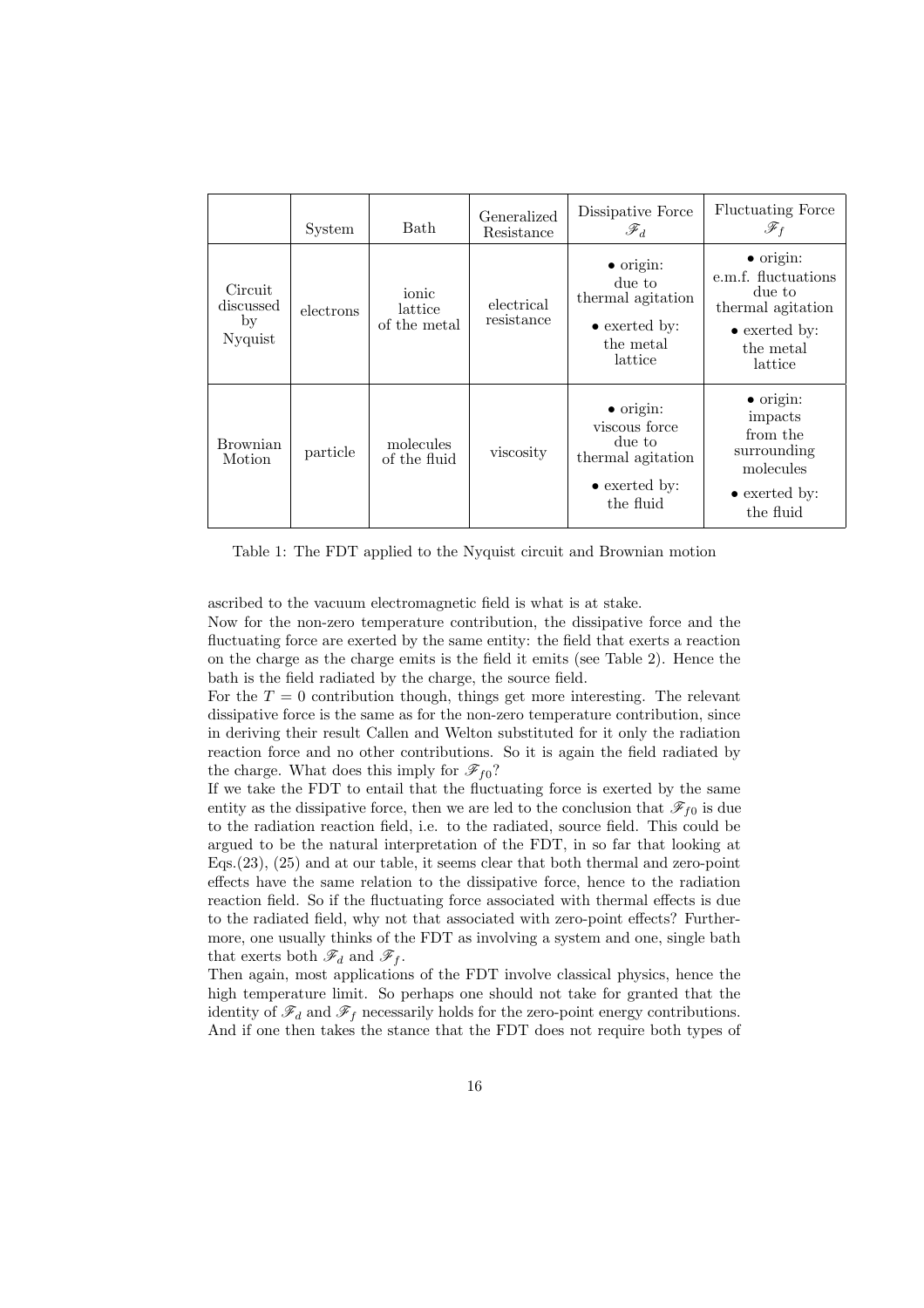<span id="page-16-0"></span>

|                     | System        | Bath       | Generalized<br>Resistance             | Dissipative Force<br>$\mathscr{F}_d$                                                                                                                                                                  | <b>Fluctuating Force</b><br>$\mathscr{F}_f$                                                                                                                                                                                                                                                                                                                                                                                                                                                                                         |
|---------------------|---------------|------------|---------------------------------------|-------------------------------------------------------------------------------------------------------------------------------------------------------------------------------------------------------|-------------------------------------------------------------------------------------------------------------------------------------------------------------------------------------------------------------------------------------------------------------------------------------------------------------------------------------------------------------------------------------------------------------------------------------------------------------------------------------------------------------------------------------|
| Radiating<br>charge | the<br>charge | $\ddot{?}$ | $-\frac{2}{3}\frac{e^2\omega^2}{c^3}$ | $\bullet$ origin:<br>radiation reaction<br>$\bullet$ exerted by:<br>the radiation<br>reaction field<br>$-\frac{2e^2}{3c^3}\ddot{x}$<br>i.e. the<br>electromagnetic<br>field radiated<br>by the charge | $\bullet$ origin:<br>- non-0 temperature<br>contribution:<br>Planck radiation<br>$-T=0$ contribution:<br>zero-point effects<br>$\bullet$ exerted by:<br>- non-0 temperature<br>contribution:<br>the Planck<br>electromagnetic<br>field<br>i.e. the<br>electromagnetic<br>field radiated<br>by the charge<br>- $T = 0$ contribution $\mathscr{F}_{f0}$ :<br>the zero-point<br>electromagnetic field<br>i.e. the electromagnetic<br>field in its ground,<br>"vacuum" state ??<br>Or radiation<br>reaction field ??<br>In either case: |
|                     |               |            |                                       |                                                                                                                                                                                                       | $\int_0^\infty \frac{\hbar \omega^3}{2\pi^2 c^3} d\omega$                                                                                                                                                                                                                                                                                                                                                                                                                                                                           |

Table 2: The FDT applied to a radiating charge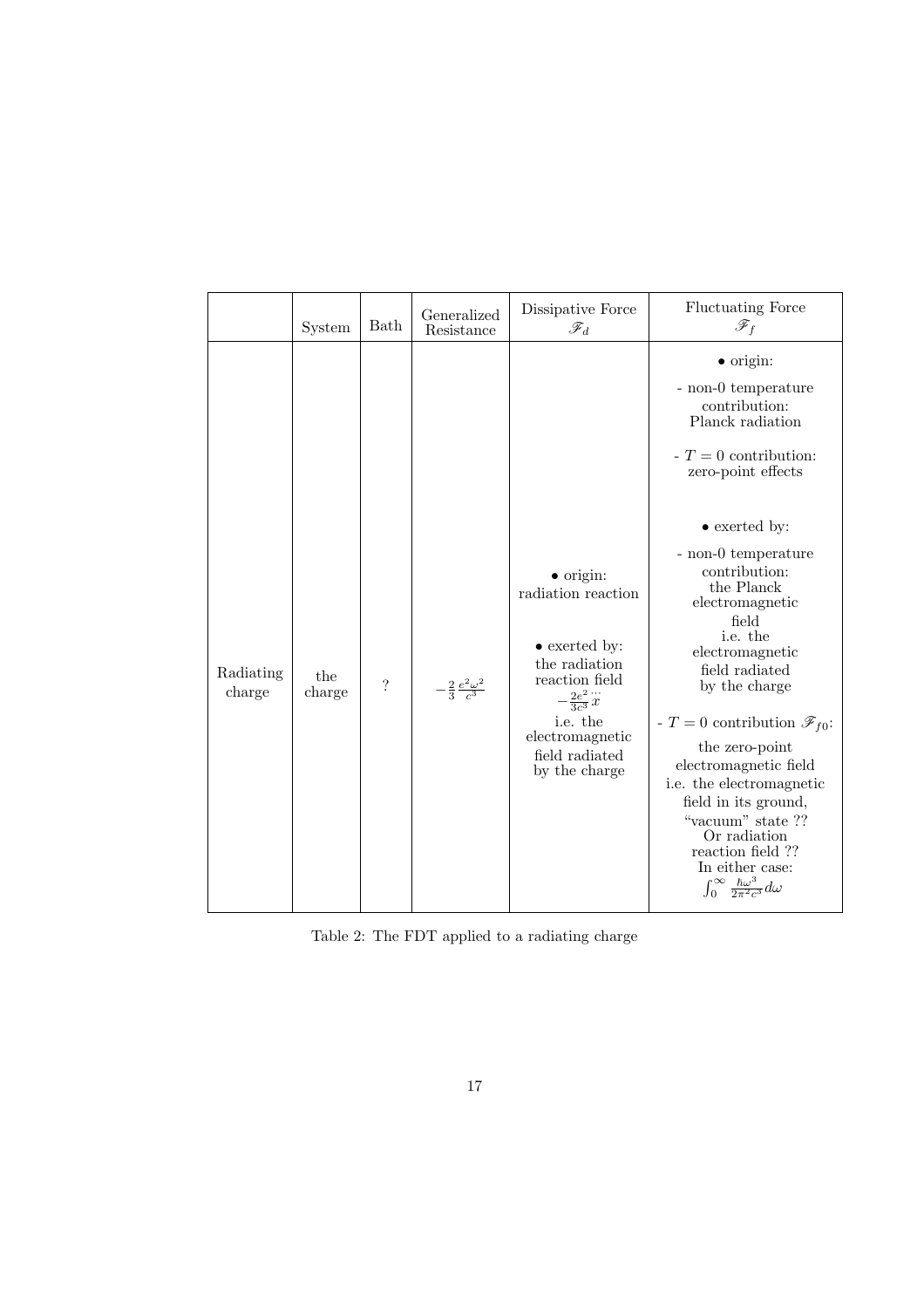<span id="page-17-0"></span>forces to be exerted by the same entity, then one is tempted to identify  $\mathscr{F}_{f0}$  as due to the vacuum field.

It is interesting to compare these two alternatives to the high-temperature examples we discussed, since being classical they are intuitive. There is an interesting difference between the bath for the Nyquist circuit and Brownian motion on the one hand, and for the Planck radiation on the other. In the former two cases, the bath is a medium that exists independently of the system — and as a result the dissipative forces exerted on the system are clearly external forces, whose appearance the system had nothing to do with. By contrast, in the case of Planck radiation, the bath has been emitted by the system itself — hence the dissipative force being a reaction force. Attributing  $\mathcal{F}_{f0}$  to the vacuum field or to radiation reaction entails a similar difference, which is arguably the main, defining difference between the two fields: the vacuum field is thought to exist irrespective of whether any charge is or has ever been accelerating in it.

## 3.4 Interpretations of the Fluctuation Dissipation Theorem in the Physics literature

When we consider the physics literature on the topic, disagreements center around whether  $\mathscr{F}_f$  and  $\mathscr{F}_d$  can be said to be exerted by the same entity, for the  $T = 0$  contribution, and whether or not the fluctuating forces  $\mathscr{F}_f$  are due to vacuum field fluctuations.<sup>31</sup>

Perhaps surprisingly, the discussion has not primarily focused on whether the FDT necessarily implies that  $\mathscr{F}_f$  and  $\mathscr{F}_d$  are both exerted by the same entity, with the view to then draw conclusions regarding the specific case of an accelerating charge. In fact, it is often unclear whether the FDT is actually playing the part of premise in the discussions, and it seems interpreted in light of other considerations, themselves put forward as arguments for or against the idea that the vacuum field is responsible for  $\mathscr{F}_f$ . We now examine these arguments, and what criteria have been implicitly used to assess the origin of  $\mathscr{F}_f$ .

#### 3.4.1 The FDT implies the existence of vacuum fluctuations

**3.4.1.1 Callen and Welton** Most physicists who have worked on the issue seem to have held the fluctuation-dissipation theorem to imply the existence of the vacuum field, understood as a distinct entity from the radiation reaction one. This certainly appears to have been true of Callen and Welton themselves. Indeed, after deriving Eq.(23), they commented on their result:

The first term in this equation gives the familiar infinite "zero-point" contribution, and the second term gives the Planck radiation law  $([15], p.38).$ 

Hence they identified  $\mathscr{F}_f$  as being due in part to the vacuum field, and the criterion they used as the basis for this identification was the functional expression

<sup>&</sup>lt;sup>31</sup>Mor[e p](#page-42-0)recisely, whether they are partly due to vacuum fluctuations in the general case, and entirely so at  $T=0$ .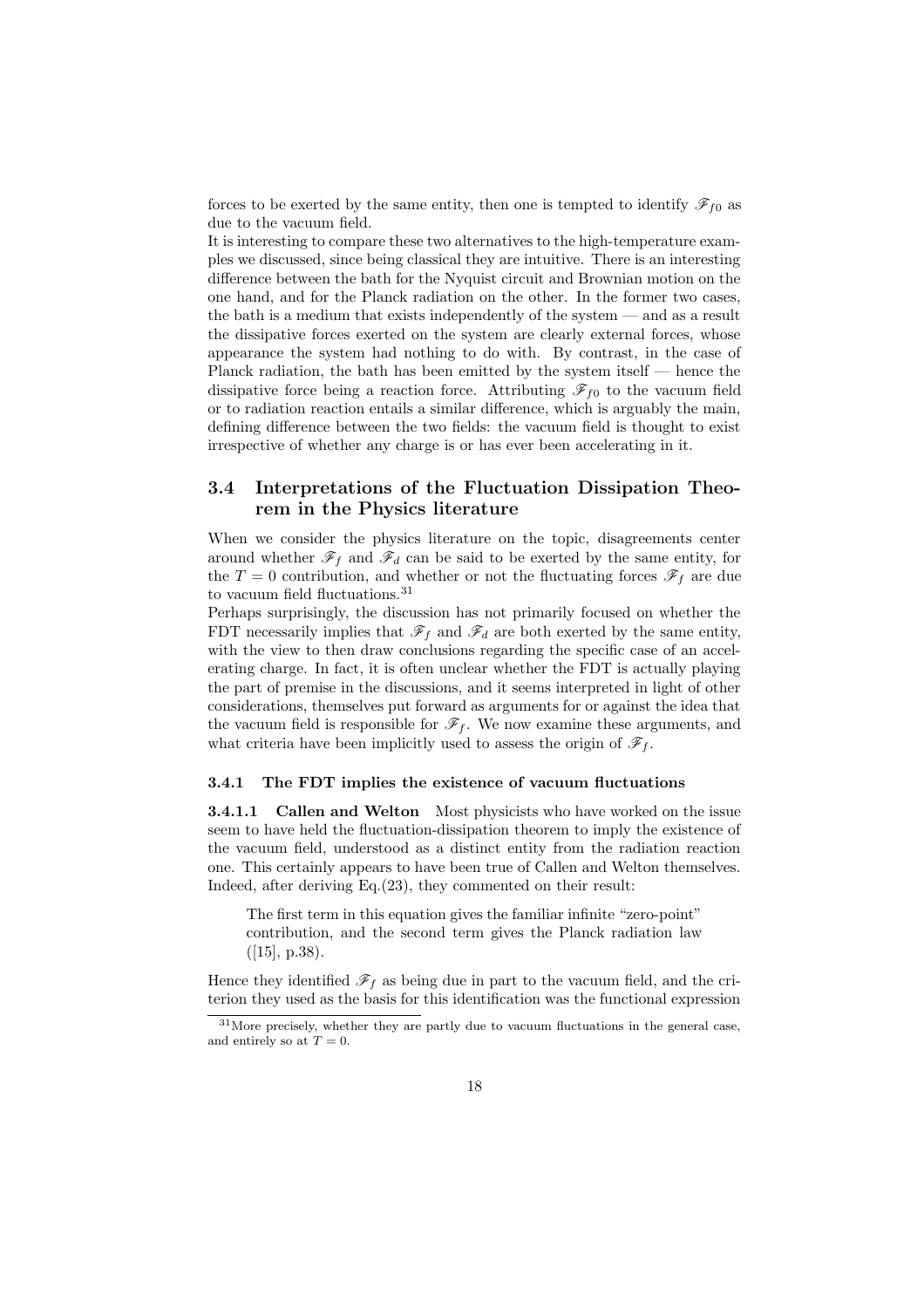of their spectral energy density: the expression for the spectral energy density of the fluctuating field predicted by the FDT (i.e. the integrand of  $Eq.(25)$ ) is identical to the known form of the spectral energy density of the vacuum field.

3.4.1.2 Peter Milonni Peter Milonni is a physicist who has devoted a lot of his research to the role of radiation reaction and the vacuum field [in](#page-13-0) the various physical effects thought to involve them, and notably to the issue of operator ordering discussed in the previous section. He takes pains to make his interpretation of the FDT explicit. The full text of the excerpt quoted earlier reads:

What we have here  $32$  is an example of a "fluctuation-dissipation" relation." Generally speaking if a system is coupled to a "bath" that can take energy from the system in an effectively irreversible way, then the bath must also cause fluctuations. The fluctuations and the dissipation go hand in hand; we cannot have one without the other. In the present example the coupling of a dipole oscillator to the electromagnetic field has a dissipative component, in the form of radiation reaction, and a fluctuation component, in the form of the zero-point (vacuum) field; given the existence of radiation reaction, the vacuum field must also exist in order to preserve the canonical commutation rule and all it entails.<sup>33</sup>

So Milonni takes the FDT to imply the existence of the vacuum field, as a distinct physical entity from the radiation reaction field, and attributes  $\mathscr{F}_f$  to the vacuum field.

Yet he does not base these opinions on the FDT alone. His mention of "the canonical commutation rule" refers to a derivation that precedes the remarks just quoted. We shall discuss it in detail in section 4, but it should already be said that it does not make use of the FDT. Furthermore, in addition to this derivation involving the commutation rule, Milonni must also have in mind the issue of operator ordering, which has been the focus of much of his research. Unlike the FDT per se, this is an approach where the radiation reaction field and the vacuum field can easily manifest themselves as compatible alternatives as much as mutually exclusive ones, since the ordering can lead to contributions from both fields as readily as from one of them.

**3.4.1.3** Dennis Sciama In the chapter that he contributed to The philosophy of vacuum ([14]), Sciama discussed a number of effects involving "zero-point energy" and "zero-point noise", including of the electro-magnetic field. Of greatest interest here is his treatment of the transition of a two-level atom from the excited to the ground state, accompanied by the emission of a photon. $34$  As

<sup>32</sup>These remarks [com](#page-41-0)e after a discussion of the commutation relation for a dipole oscillator.  $33[12]$ , p.54. My emphasis.

 $34[14]$ , pp.148-150. This is what is usually called spontaneous emission, but Sciama prefers avoiding the phrase because whether it is appropriate is precisely what is at stake.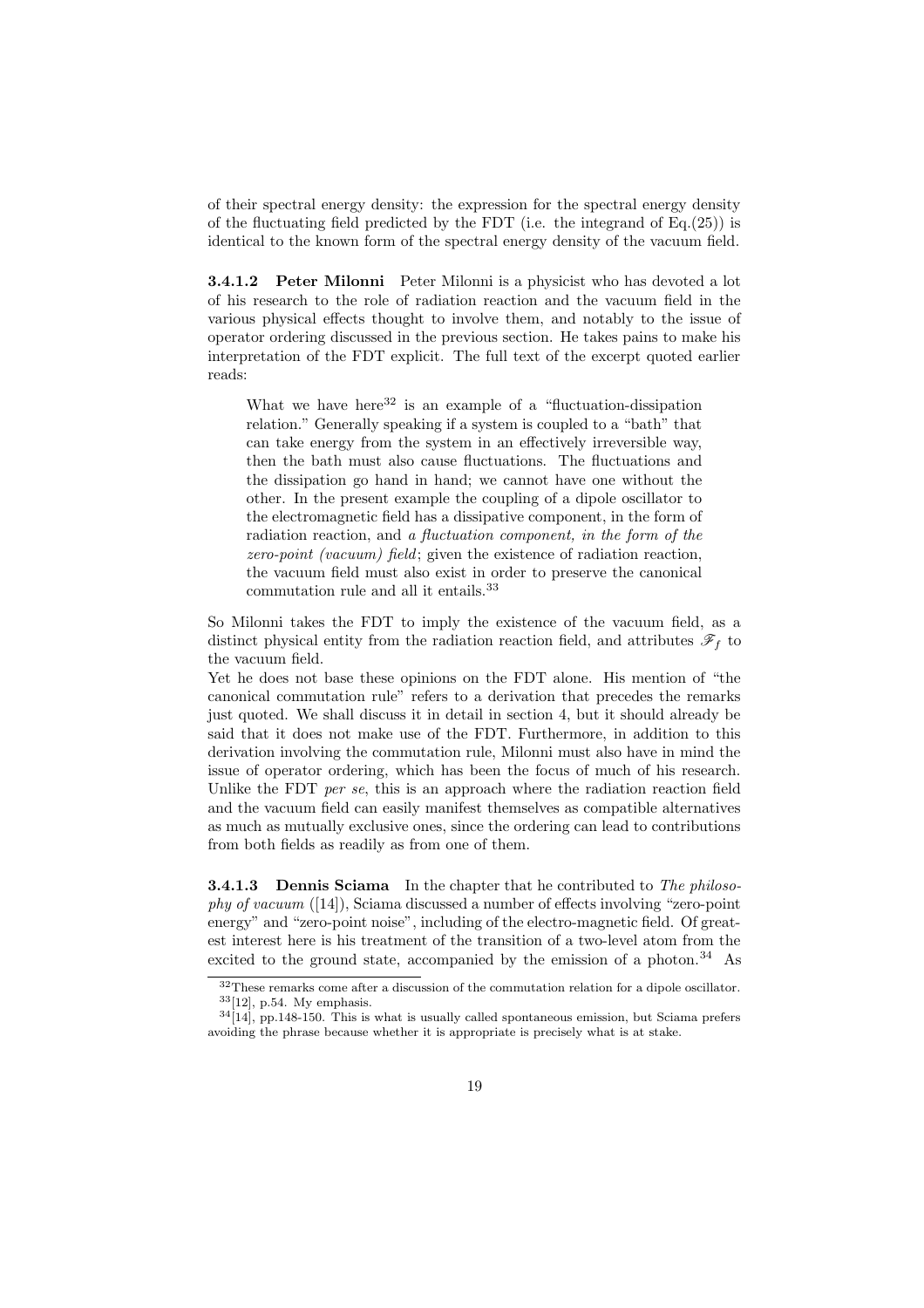in Callen and Welton's work, we are dealing with a radiating charge; only this time it is clearly a bound one, i.e. an electron in an atom.

Sciama holds that it is in this specific context that disagreement regarding the vacuum field has occurred among physicists.<sup>35</sup> He phrases the issue in a slightly different way: instead of asking what field (radiation or vacuum field) is responsible for the transition through playing the part of  $\mathscr{F}_{f0}$ , he asks what *process* is: stimulated emission or spontaneous emission. In fact the two approaches are similar: "stimulated emission" is "a reaction to spontaneous radiation emitted by the atom" whereas so-called "spontaneous emission" is thought stimulated by the vacuum field.

Sciama argues that the relative contributions of stimulated and spontaneous emission to the transition rate are "precisely equal" and "each contribution is physically real".

He further argues that the processes occur even for an atom in its ground state, In this case he speaks of emission vs absorption rather than in terms of stimulated vs *spontaneous* emission.<sup>36</sup> The way he visualizes the situation in this context suggests he has the FDT or related considerations in mind: he speaks of the atom "radiating to and absorbing energy from the zero-point fluctuations of the vacuum electromagnetic field", and further states: the radiation rate is determined by the noise power in the zero-point fluctuations of the atomic dipole moment, and the absorption rate is determined by the noise power in the zero-point fluctuations of the electromagnetic field  $([14], p.149).$ <sup>37</sup>

What interests us are his reasons for thinking that both stimulated and spontaneous processes (hence both the vacuum and the radiation reaction fields) make "precisely equal" contributions to the effect. Although he thinks of the physical situation in terms of a system in a bath, a[nd](#page-41-0) certainly has the FDT in mind, his argument does not rely on the FDT but on considerations related to operator ordering, i.e. that only symmetric ordering involves only Hermitian operators.([14], p.148).

3.4.1.4 J. Dalibard J. Dupont-Roc and C. Cohen-Tannoudji Much of Sciama's conclusions are motivated by the work of J. Dalibard, J. Dupont-Roc and C. [Co](#page-41-0)hen-Tannoudji, in which the latter argue that symmetric ordering is more physically correct than other orderings on the basis of the Hermitian character it implies for the operators. Besides this consideration however, they have other reasons for preferring symmetric ordering, which are related to the FDT. Indeed they argue that when choosing symmetric ordering, one finds physically intuitive results regarding properties of the system S and reservoir R

<sup>35</sup>This is likely due to the fact that this was the effect specifically treated by Jaynes to criticise the notion that electromagnetic vacuum fluctuations are real, as we shall discuss shortly.

<sup>36</sup>The switch in language naturally corresponds to the fact that what the processes now need to account for is no longer an emission, hence a net loss of energy by the atom, but the lack thereof, hence a dynamic equilibrium of loss and gain.

 $^{37}\rm{Sciama's}$  phrasing suggests that he thinks of the bath to consist of the vacuum field alone, but this is doubtless because he is now talking about an atom in its ground state, which does not emit radiation.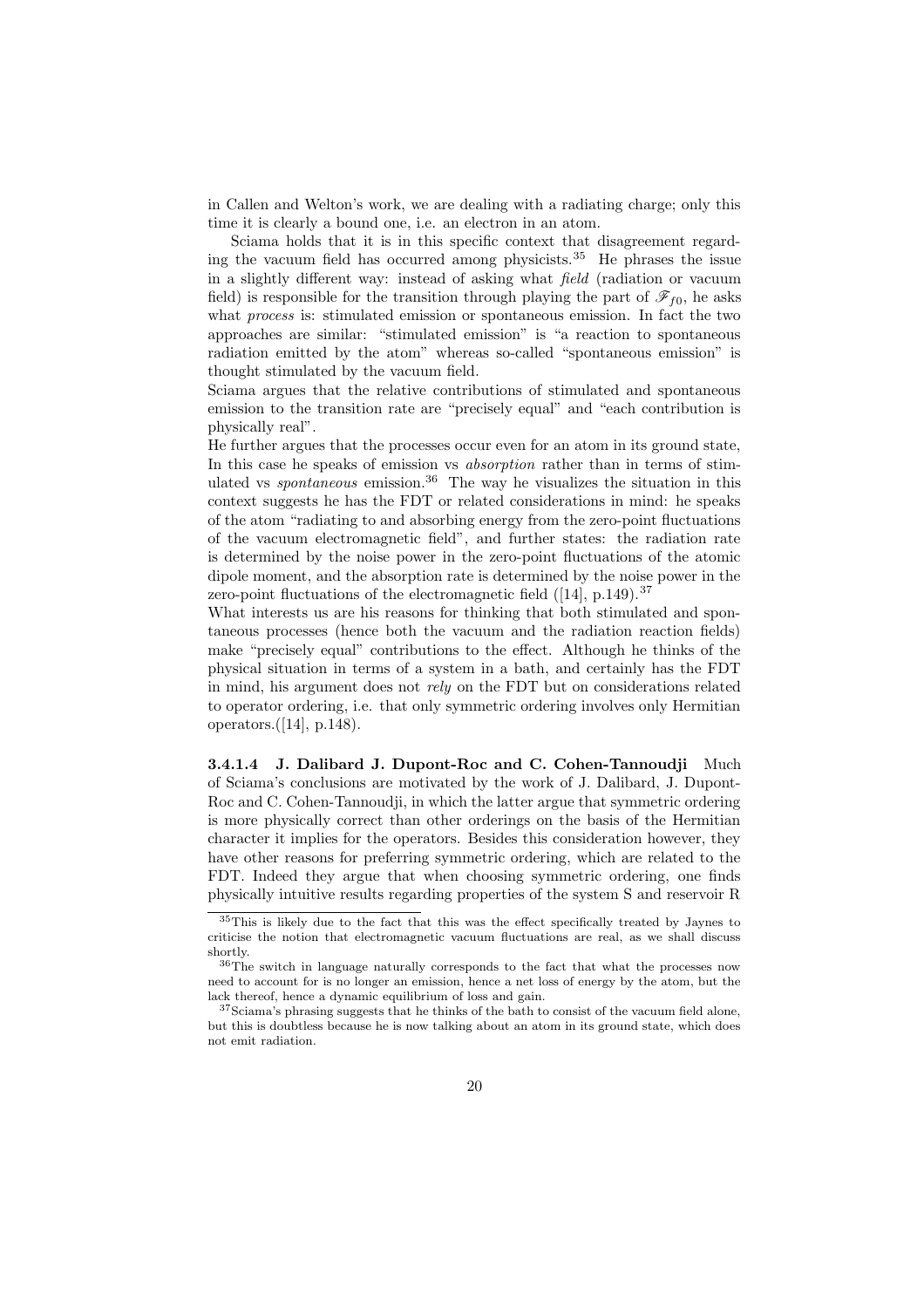#### <span id="page-20-0"></span>— i.e. the bath. $38$

Their treatment is meant to apply even more generally than the FDT in so far that it is valid for "an arbitrary state of the reservoir", rather than requiring that it be at thermal equilibrium  $([8], p.13)$ . At the same time, the discussion is given with the Lamb shift in mind. They derive expressions for the energy shift of the system due to the reservoir,  $(\delta E_a)_{rf}$ , and due to self-reaction,  $(\delta E_a)_{sr}$ .<sup>39</sup> They find, respectively:

$$
(\delta E_a)_{rf} = -\frac{1}{2} \sum_{ij} \int_{-\infty}^{+\infty} d\tau \ C_{ij}^{(R)}(\tau) \ \chi_{ij}^{(S)}(\tau) \tag{27}
$$

$$
(\delta E_a)_{sr} = -\frac{1}{2} \sum_{ij} \int_{-\infty}^{+\infty} d\tau \ \chi_{ij}^{(R)}(\tau) C_{ij}^{(S)}(\tau), \tag{28}
$$

where:

- the  $C_{ij}$  refer to correlation functions, that describe the dynamics of fluctuations in either the reservoir  $C_{ij}^{(R)}$  or the system  $C_{ij}^{(S)}$ <br>- the  $\chi_{ij}$  refer to linear susceptibilities, and represent the response of the system

 $\chi_{ij}^{(S)}$  or reservoir  $\chi_{ij}^{(R)}$  to a perturbation.

They stress that these results call for a simple physical interpretation:

One can consider that the fluctuations of  $R$  [the reservoir], characterized by  $C_{ij}^{(R)}(\tau)$ , polarize S [the system] which responds to this perturbation in a way characterized by  $\chi_{ij}^{(S)}(\tau)$ . The interaction of the fluctuations of  $R$  with the polarization to which they give rise in S has a non zero value because of the correlations which exist between the fluctuations of  $R$  and the induced polarization in  $S$ . [...] The same comments can be made [for Eq.(28)] as for  $[Eq.(27)]$ , the roles of [the system] and [reservoir] being interchanged. ([8], p.12.)

They summarize this physical model by the diagram:

<sup>38</sup>[8], p.1626. They ask: "Is it possible to understand the evolution of S [the system] as being due to the effect of the reservoir fluctuations acting upon S, or shoul[d w](#page-41-0)e invoke a kind of self-reaction, S perturbing R which reacts back on S?" and note that "For spontaneous emission, [...] the vacuum field, with its infinite number of modes, plays the role of R."

<sup>&</sup>lt;sup>39</sup> Mo[re](#page-41-0) generally, they consider the average rate of the system variable  $G$ ,  $\left\langle \frac{dG(t)}{dt} \right\rangle_R$  where the subscript R indicates that the average is taken over the states of the reservoir. They identify the contributions that the vacuum field and self reaction make to this rate  $$ respectively represented by  $\left\langle \left(\frac{dG(t)}{dt}\right)_{vf}\right\rangle_R$  and  $\left\langle \left(\frac{dG(t)}{dt}\right)_{sr}\right\rangle$  $\overline{\phantom{0}}$  $\cdot \frac{40}{R}$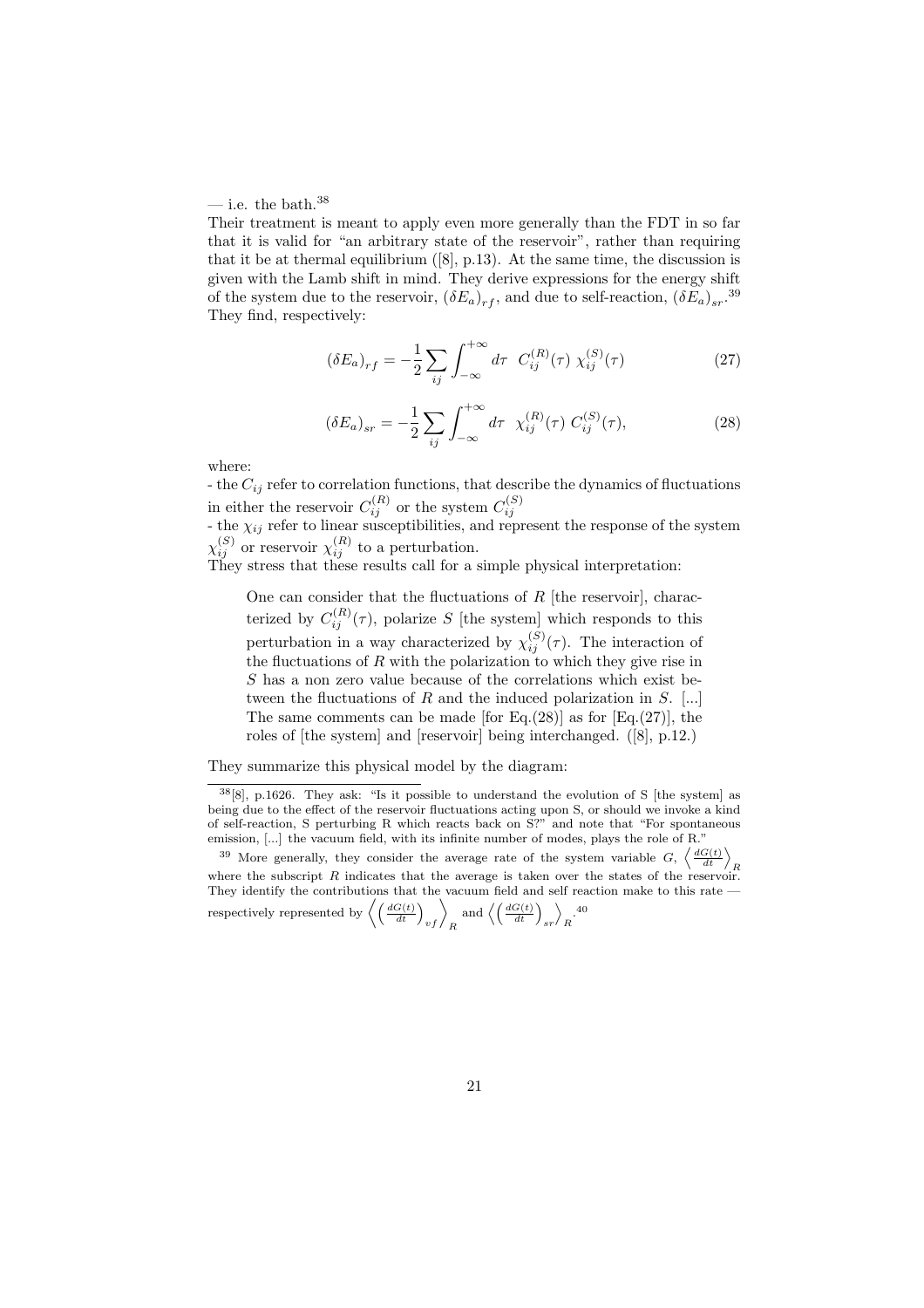<span id="page-21-0"></span>

Fig. 2. - Physical pictures for the effect of reservoir fluctuations and self reaction. a) Reservoir fluctuations : the reservoir fluctuates and interacts with the polarization induced in the small system.  $b$ ) Self reaction : the small system fluctuates and polarizes the reservoir which reacts back on the small system.

Fig. 1: Interaction between system and reservoir ([8], p.12.)

#### 3.4.2 The FDT does not imply the existence of vacuum fluctuations

3.4.2.1 Edwin Jaynes Edwin T. Jaynes argued that [eff](#page-41-0)ects such as the Lamb shift and spontaneous emission could be derived within what he termed "neoclassical theory", which meant that matter was indeed quantized but the electromagnetic field was not, in obvious contrast with QED.<sup>41</sup> He did interpret the radiation reaction field as an operator, but as "an operator not on the "Maxwell Hilbert space" of a quantized field, but on the "Dirac Hilbert space" of the electrons", and he saw no necessity for the "Maxwell Hilbert space" to account for the effects of interest ([17], pp.10, 18).

Unlike the physicists we just discussed, Jaynes insisted that the FDT does not imply the existence of vacuum fluctuations  $(17)$ . In a provocative talk given at the Conference on Coherence and Quantum Optics in 1977, he stated:

This independence of the ini[tial](#page-42-0) ordering is, then, just a very simple, general, and elegant fluctuation-d[issi](#page-42-0)pation theorem; but let me suggest a different physical interpretation from the usual one. This complete interchangeability of source-field effects and vacuumfluctuation effects does not show that vacuum fluctuations are "real". It shows that source field effects are the same as if vacuum fluctuations were present.

For many years, starting with Einstein's relation between diffusion coefficient and mobility, theoreticians have been discovering a steady stream of close mathematical connections between stochastic problems and dynamical problems. It has taken us a long time to recog-

<sup>&</sup>lt;sup>41</sup>This made it a semi-classical theory. What is particularly interesting about Jaynes' neoclassical theory is what motivated it. Peter Milonni has described it as "based on the recognition that rather few phenomena in non-relativistic radiation theory actually require field quantization for their explanation, and its purpose was to explore just how far one could get without field quantization and possibly to point the way to alternatives to QED." [12], p.148.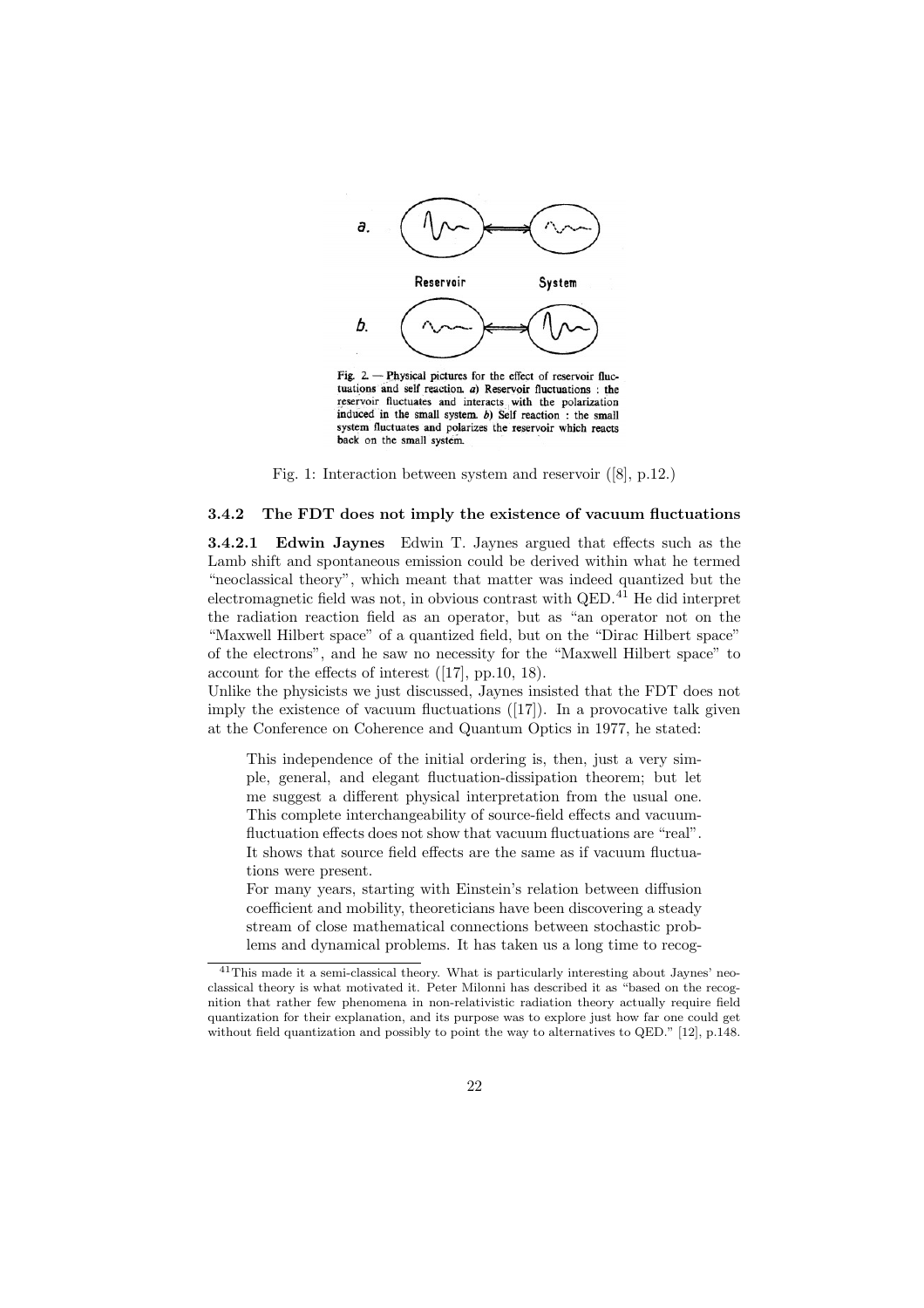nize that QED was just another example of this. But in another sense, I do have to concede that vacuum fluctuations are, after all, "very real things" ([17], p.12).

Jaynes only clarified these contradictory statements by discussing an example — precisely, the case of a spontaneously radiating atom. From it he eventually concluded:

The radiating atom is indeed interacting with an EM field of the intensity predicted by the zero-point energy; but this is just the atom's own radiation reaction field ([17], p.13.).

Jaynes essentially argued that the presence in Callen and Welton's result of the expression  $\frac{\hbar\omega^3}{2\pi^2c^3}$  should not be interpreted as evidence for the existence of vacuum fluctuations  $(Eq.(25))$ . Central to [hi](#page-42-0)s argument is the idea that what is physically significant is not the *spectral* energy density  $\rho(\omega)$ , but  $\rho(\omega)$  integrated over the appropriate frequencies, i.e. the energy density,  $W_f$ . Note that in Callen and Welton's result,  $\rho(\omega)$  appears in an integral over all frequencies in the expressio[n fo](#page-13-0)r the energy density, which comes directly from  $\mathscr{F}_f$ . Jaynes' reasoning consists in saying that not all of these frequencies are physically present. He instead considered  $\rho(\omega)$  integrated only over the small frequency bandwidth  $\Delta\omega$ , which he deemed "effective in causing the atom to radiate" ([17], p.12).

Jaynes' argument involves deriving and comparing two expressions:

 $- W_{0eff}$ , the "effective" part of the energy density whose spectral energy is  $\rho_o(\omega)$ .

 $W<sub>RReff</sub>$ , [th](#page-42-0)e energy density of the radiation reaction field.

He found them to be given by the same expression:

$$
\frac{1}{18\pi}\mu^2\left(\frac{\omega}{c}\right)^6,\tag{29}
$$

where  $\mu$  stands for the electric dipole moment of the relevant atomic transition, and  $\omega$  for the natural line frequency of this transition.<sup>42</sup>

Jaynes' derivation shows that if one takes into account only some field modes and components (deemed physically significant), the energy density due to " $\rho_o(\omega)$ ",  $W_{0eff}$ , is given by the same expression as the energy density of the radiation field at the position of the atom,  $W_{RR}$ . From this he concluded that what had been interpreted as a contribution of the vacuum field is in fact due to radiation reaction.<sup>43</sup>

At this juncture it may be useful to ask what is meant by vacuum field in the context of radiating atoms and accelerating charges. Recall that strictly speaking, the vacuum field is the electromagnetic field in its ground state, free

<sup>&</sup>lt;sup>42</sup> Jaynes' notation is not entirely consistent, as he first uses  $\omega_0$  to represent the natural line frequency, and simply  $\omega$  in his final expressions for the two energy densities. However his derivation and reasoning require that he means the natural line frequency by this.

<sup>&</sup>lt;sup>43</sup>This is most certainly the "other sense" in which he meant that vacuum fluctuations are "very real things", i.e. they are in fact the radiation reaction field.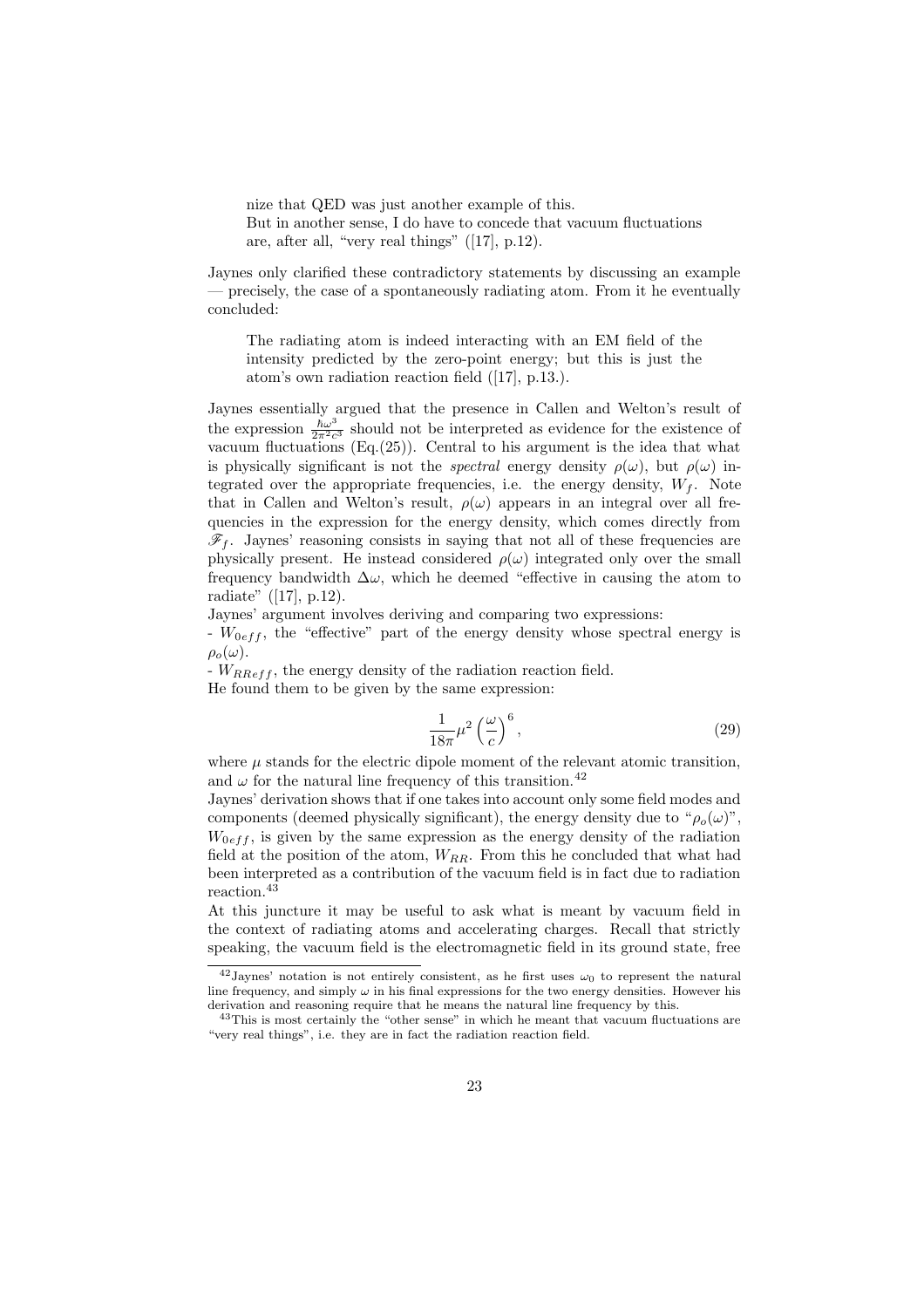of (real) particles. But in fact, as soon as a charge accelerates, it is bathed in its own radiation field, the real photons it is emitting. Phrases such as "vacuum fluctuations" and "zero-point (vacuum) field" can no longer refer per se to a vacuum surrounding the particle in this context, since the electromagnetic quantum field is no longer in its vacuum state. So how can we make sense of the phrase "vacuum field" in this context?

It seems fair to interpret these expressions as short-hand for "fluctuations above and below the (no-longer-zero-point) energy of the electromagnetic field". What can justify this use is that these fluctuations can be thought of as "the same ones" as would be there even if there were no real photons around, in the sense that they too result from the UR applied to the field.<sup>44</sup> So when one speaks of the contribution of the "vacuum field" in such a situation, one is referring to the contributions to the electromagnetic field that are due to the UR. And indeed, this is what makes the whole topic so fascinating: it involves possible implications of the UR. Being the result of the UR, vacuum fluctuations would be there whether or not there is radiation present, i.e. whether or not a charge has ever been accelerating. Essentially, the question Jaynes could be asking is: if we first imagine the universe completely empty of real particles (especially photons and accelerating charges), and we put in it an atom in an excited state, is this atom going to emit a photon? Would "spontaneous emission" take place, even then? This is what he means when he asks whether it is the vacuum field that is responsible for the effect.  $45$ 

Quite obviously Jaynes believes that the answer is "no, an excited atom placed in a universe free of real photons would not emit a photon". It seems clear that his reason for thinking so is that, since the modes responsible for the emission are of the same frequencies as the radiation emitted when the atom does, it is a more economical hypothesis to suppose that these modes in fact belong to the field we know for a fact exists anyway. However for Jaynes this economy goes beyond a concern with Occam's razor. It does away with a crucial difficulty, i.e. the infinities known to plague QED; no vacuum field, no infinities:

The fantastic numbers noted before disappear as soon as we realize that, in order to account for spontaneous emission, there is no need for this energy density to be present in all space, at all times, in all frequency bands. It is produced automatically by the radiating atom, but in a more economical way; only the field component that is needed, where it is needed, when it is needed, and in the frequency band needed  $([17], p.14).^{46}$ 

<sup>44</sup>More precisely, they result from commutation relations between field operators.

<sup>45</sup> This also explains why the issue of what field is responsible has been described in terms of whether the emission process is spontaneous or stimulated. If the modes involved are only those radiated by the at[om](#page-42-0), they are only a consequence of the process, not a cause of it, and it is truly spontaneous. By contrast if emission is caused by the vacuum field it is of course stimulated by the latter.

 $^{46}$ An interesting aspect of Jaynes' demonstration is worth noting:  $\hbar$  cancels out in his derivation of  $W_{0eff}$  — as evidenced by the final result. This occurs because his expression for the bandwidth  $\Delta\omega$  is proportional to  $\hbar^{-1}$ . This in turn comes about because he finds  $\Delta\omega$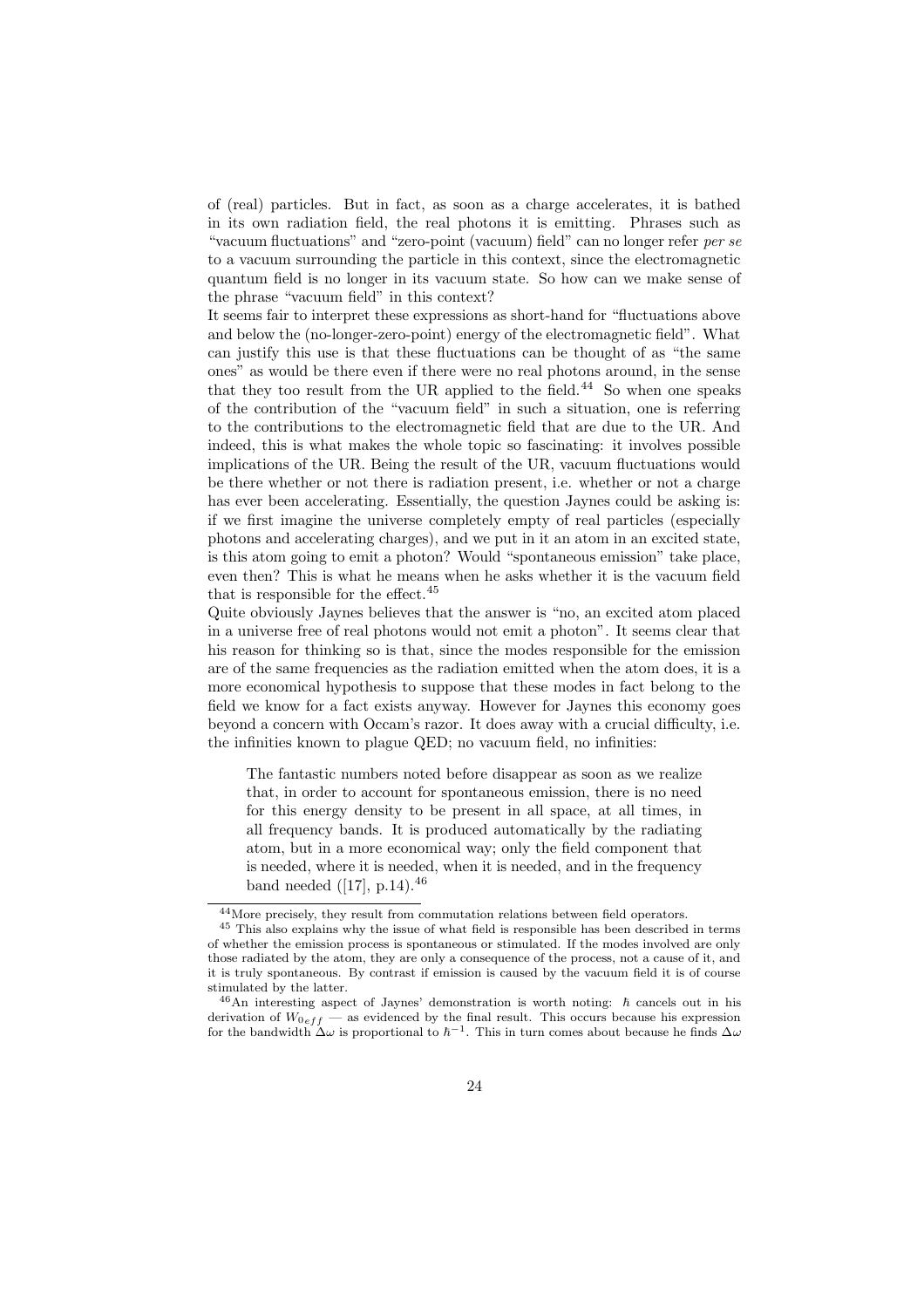<span id="page-24-0"></span>Hence Jaynes interpreted the FDT from the physicists discussed earlier. He thought that the bath consists of only one field, the radiation field, alone responsible for  $\mathscr{F}_f$ . His view was not motivated by an independent understanding of the FDT, but by the other considerations just discussed, which then led to his interpretation of the FDT.

## 4 Consistency of the quantum theory of radiation: necessity of the vacuum field for the commutation relations to hold.

In addition to arguments in favor of a preferred ordering, and considerations relating to the FDT, other evidence pertaining to the vacuum field involves the position-momentum commutation relation. Indeed a very interesting demonstration consists in showing that for  $[\mathbf{X}, \mathbf{P}] = i\hbar$  to hold for an accelerating charge — which of course undergoes radiation reaction damping in the process —, the charge needs to be driven by the vacuum field. And not only are both vacuum and radiation fields needed, they also need to be related to one another in a specific way.<sup>47</sup>

Peter Milonni showed this notably by considering a non-relativistic electron in free space. The Heisenberg equation of motion for the electron is:

$$
\frac{d^2\mathbf{X}}{dt^2} - \frac{2e^2}{3mc^3}\frac{d^3\mathbf{X}}{dt^3} = \frac{e}{m}\mathbf{E}_0,^{48}
$$
(30)

where we recognize the second term as the radiation reaction force. If this equation is solved for **X**, and we then use it to find as well  $P = mX$ , it turns out that the commutator of these operators takes the form:

$$
\left[\mathbf{X}, \mathbf{P}\right] = \frac{8\pi^2 i}{3m} \int_0^\infty d\omega \frac{\rho_0(\omega)}{\left[\omega^3 \left(1 + \gamma^2 \omega^2\right)\right]},\tag{31}
$$

where  $\gamma = \frac{2e^2}{3mc^3}$  and  $\rho_0(\omega)$  is the spectral density of the vacuum field. When we then substitute  $\rho_0(\omega) = \frac{\hbar \omega^3}{2\pi^2 c^3}$  in this expression, we find the commutator equal

<sup>47</sup>[18], p.106; [19], p.1322, 1323; [20].

to be proportional to the Einstein A-coefficient (i.e. the coefficient of spontaneous emission,  $A_{21}$  is the probability per unit time that an atom in energy state 2 will spontaneously emit a photon and undergo a transition to energy state 1) and the latter is proportional to  $\hbar^{-1}$ . Indeed, Jaynes reasons that although the spectral density  $I(\omega)$  of the radiation spontaneously emitted by the atom has a Lorentzian profile, and therefore no well-defined width,  $I(\omega_0)\Delta\omega$ must be equal to the total energy radiated by the atom,  $\int I(\omega)d\omega$ , and the latter naturally involves the A-coefficient. This line of reasoning assumes that the bandwidth  $\Delta\omega$ , which refers to the frequencies of the fluctuating field causing the atom to radiate, can be identified with the width of the natural emission line of the atom. Jaynes does not strongly defend this position, merely stating that this is "presumably" the case. Perhaps he felt that his final result, i.e. the identity of expressions for  $W_{0eff}$  and  $\mathscr{W}_{RR}$ , was remarkable enough to lend credence to the assumptions he had to make in order to reach it.

 $48$ Note that  $E_0$  here is the homogeneous solution of the Maxwell (Heisenberg) equation for the electric field.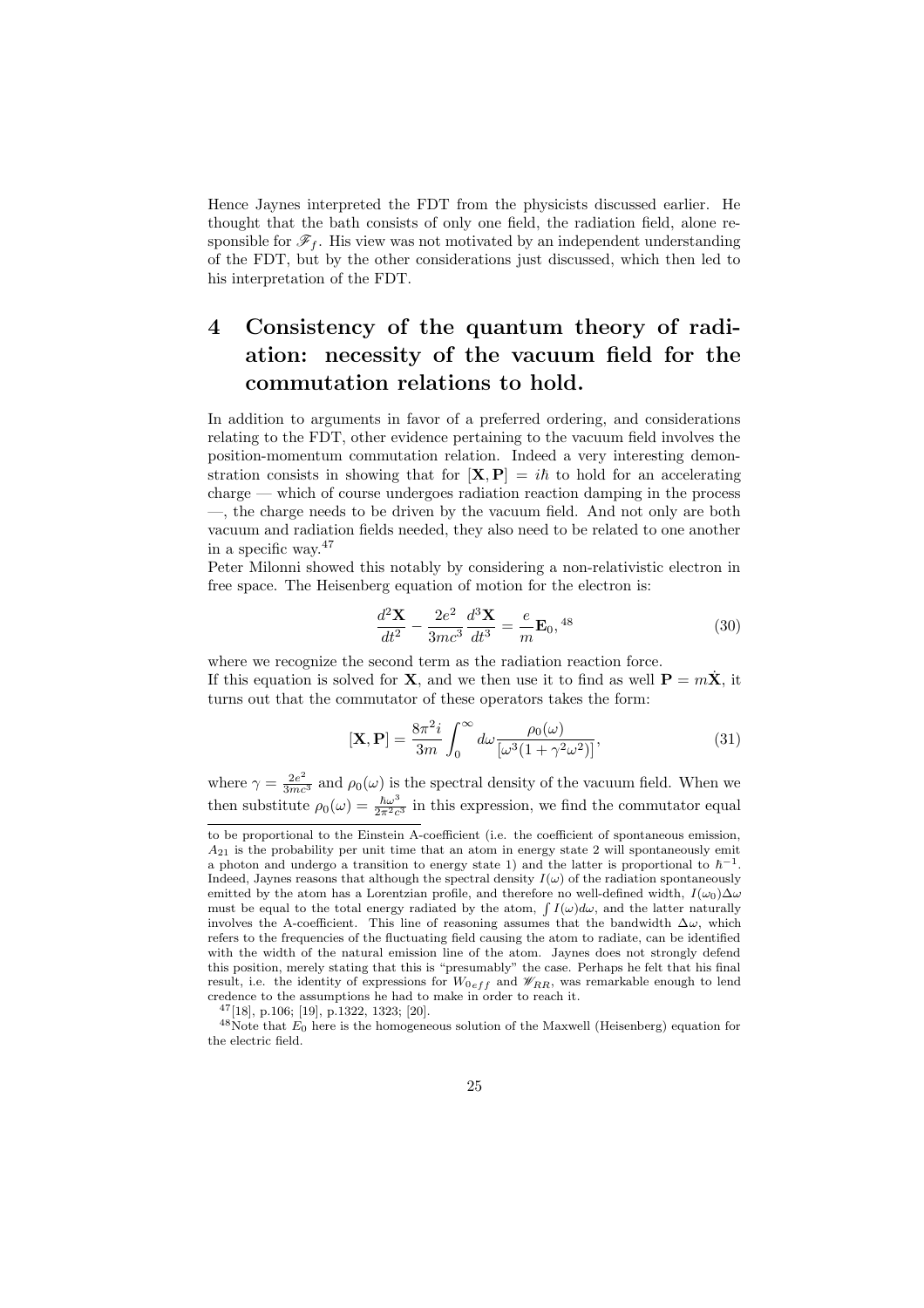to  $i\hbar$  as it should be.

The crucial point is this: had we neglected the vacuum field in Eq.(30) by setting the RHS to zero,  $[X, P]$  would not be equal to *i* $\hbar$ . Nor would it be if the field responsible for the driving force had a spectral energy density different from  $\frac{\hbar \omega^3}{2\pi^2 c^3}$ . Notably, the energy spectrum needs to go as the *third* power of the frequency  $\omega$  because the radiation reaction force involves the *third* d[eriv](#page-24-0)ative of the position.<sup>49</sup>

One may perhaps wonder if there isn't some circularity at play in this argument. After all, the consistency with quantum mechanics at stake here is the commutation relation that formally expresses the UR, and it is again the UR that lead to the prediction of vacuum fluctuations in the first place. Why should we now regard another *formal* argument based on the *same* "principle",<sup>53</sup> as additional and (as Milonni implies) even stronger evidence for vacuum fluctuations? However the commutation relation at stake here is not the one that gives rise to the zero point energy of the field in QFT: it is the NRQM commutation relation for the charge. Now, one can argue that we are still using the same "principle", even though it now refers to different variables — position and momentum, vs field and canonical momentum. However as we shall see below there is an important difference between these two sets of variables, which may justify regarding the NRQM UR to be on a stronger footing than its QFT counterpart: quantum field and canonical momentum are not observable, in so far that they have zero expectation value.

## 5 Discussion

Do the arguments provided by Dalibard et al and Peter Milonni invalidate Jayne's view? There are at least two separate issues at stake: first, whether the ordering of operators can still be said to lead to underdetermination regard-

$$
\ddot{\mathbf{x}} + \omega_0^2 \mathbf{x} - \tau \ddot{x} = \frac{e}{m} \mathbf{E}_0(t)
$$
 (32)

thereby obtaining:

$$
\ddot{\mathbf{x}} + \tau \omega_0^2 \dot{\mathbf{x}} + \omega_0^2 \mathbf{x} \cong \frac{e}{m} \mathbf{E}_0(t).^{51}
$$
 (33)

As he notes:

Without the free field  $E_0(t)$  in this equation the *operator*  $x(t)$  would be exponentially damped, and commutators like  $[z(t), p_z(t)]$  would approach zero for  $t >> (\tau \omega_o^2)^{-1}$ . With the vacuum field included, however, the commutator is in at all times.<sup>52</sup>

In other words, the presence of  $E_0(t)$  is required for the variables that describe the dipole to take on their quantum character: without this field, their commutator is no longer proportional to  $\hbar$ ; instead it vanishes so these variables would then commute as they do classically.

 $^{53}$  In so far that the UR are often described as a principle.

 $49$ The reverse is also true: had we instead neglected the radiation reaction effect in Eq.(30) by setting the second term to zero,  $[X, P]$  would not be equal to *ih* either. Milonni also gives elsewhere an analogous treatment for the case of a dipole oscillator.<sup>50</sup>

There he uses the small-damping approximation  $\ddot{\mathbf{x}} \cong -\omega_0^2 \mathbf{x}(t)$  in the equation for the Heisenberg-picture position operator  $\mathbf{x}(t)$ :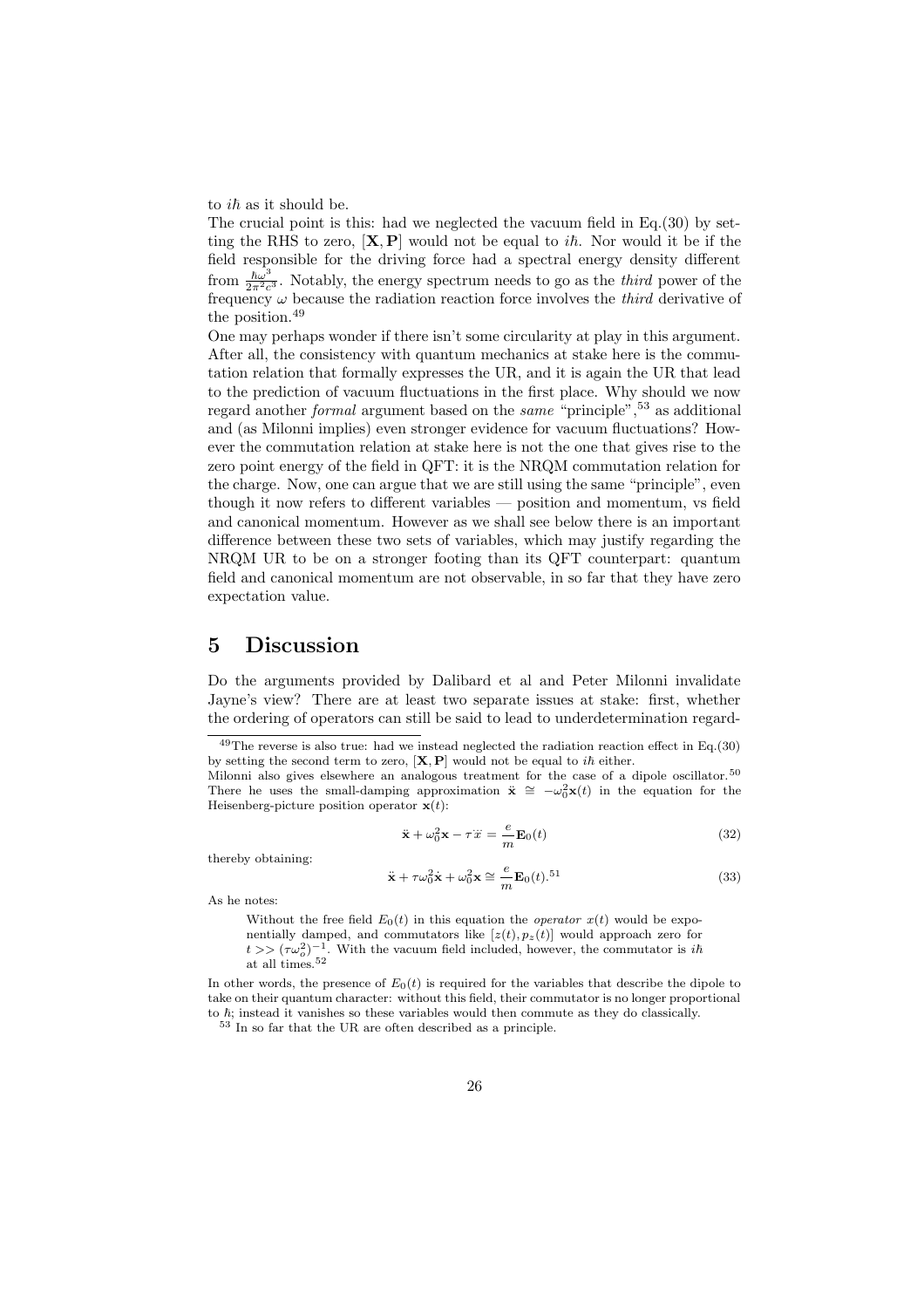<span id="page-26-0"></span>ing which field is responsible for the effects of interest, and second, when we interpret an expression as being a signature of the vacuum field, are we sure that it is indeed the vacuum field which is at stake?

#### 5.1 Operator Ordering

As explained above, the ambiguity regarding whether the vacuum field is definitely involved in the various relevant effects can be said to arise from issues regarding the commuting properties of operators, hence our freedom or lack thereof in ordering them. In so far that operators commute we get similar results in terms of numerical predictions, in so far that they don't we get different accounts of which field is responsible for the effects.<sup>54</sup>

This underdetermination does not allow for the source field to play no part in all effects, because in spontaneous emission all orderings involve at least some contribution from it. However, in and of itself, the ordering freedom does leave open the possibility that the *vacuum field* may play no part  $-$  hence that these effects provide no evidence for its existence.

As explained above, it has been argued that this underdetermination is only superficial, because symmetric ordering should be preferred to all other choices, and it involves equal contributions from the vacuum field as well as the source field. The proponents of symmetric ordering argue that it should be preferred because only with this ordering do we find that:

- the vacuum field contribution to the effect, and the source field contribution to it, are represented by Hermitian operators.

- throughout the derivation, operators for the system and for the fields are Hermitian operators (only products of Hermitian operators are involved, not products of, say, creation operators).

These two considerations are then elevated to the status of requirements to be imposed on derivations in order for them to make physical sense. The argument is that because in NRQM observables are represented by Hermitian operators, demanding that the operators be Hermitian throughout the calculation ensures that they have physical meaning throughout.

It should be noted that there may be some circularity in the reasoning involved, in so far that these two "requirements" do not appear as desiderata purely for their own sake, with lifting the underdetermination a mere fortunate consequence of them. In fact the latter, i.e. removing the ambiguity, also functions as an argument in favor of preferring one ordering over the others, and motivates seeking criteria to do so. Whether or not operators are Hermitian turns out to depend on the ordering, and has been deemed a good criterion to go by.

What can perhaps be argued to be a fortunate consequence of these requirements is the extent to which they lead to an intuitive, classical description of

<sup>54</sup>Recall that it is the operators for the system and the total field that commute, so whatever way we choose to order them, we get the same final, overall results, but that the operators for the vacuum and source field do not separately commute with operators for the system, so that different choices of ordering involve different contributions from the vacuum and source fields.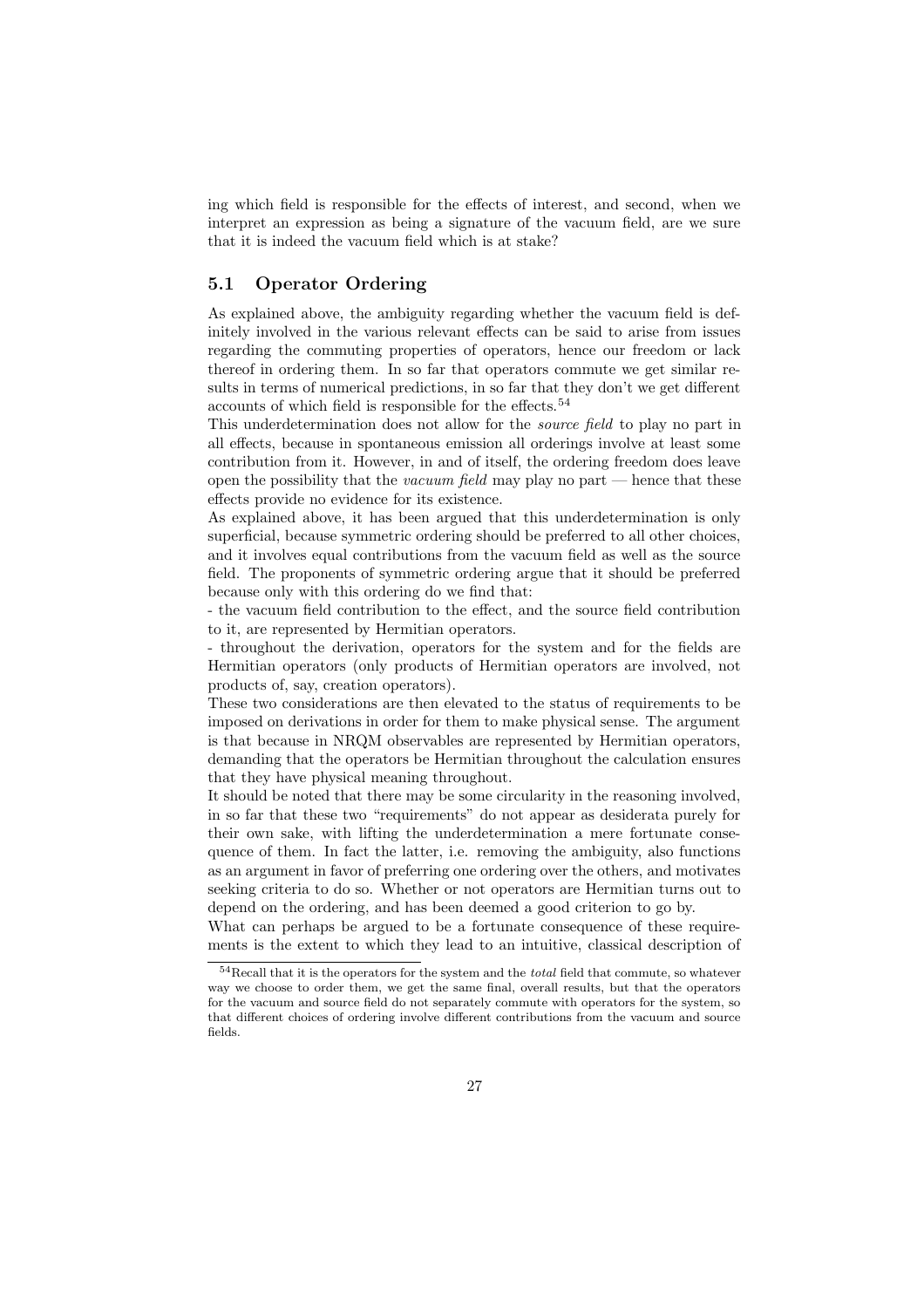the relationship between system and vacuum field, whereby they can be said to polarize one another on the basis of Eq.(27) and Eq.(28).

However, not all researchers agree that these considerations justify regarding symmetric ordering as *correct*, or simply *more correct*, than the alternative choices. Ultimately, the difference between the different view points lies in the ontological status one chooses to as[crib](#page-20-0)e to the [pos](#page-20-0)itive (or negative) frequency part of a field. The physicists who argue for the superiority of symmetric orderings state:

It would be difficult to elaborate a physical picture from an expression involving only the positive frequency part of the field which is not observable ([8], p.9).

Others, notably Peter Milonni, frame the issue in terms of the distinction between quantum and classical features, and refrain from ascribing greater import to the latter:

Various [...] orderings give different weights to the vacuum and source fields when we try to interpret the results of a calculation. To emphasize as much as possible the classical-like aspects of the vacuum and source fields, we can choose a symmetric ordering at every stage of a calculation ([18], p.7).

Taking this view, one is then led to describe the phenomena of interest as due, say, to only the positive frequency part of the field when normal ordering is chosen, and this physical picture shoul[d b](#page-42-0)e taken as seriously as the one described by normal ordering.<sup>55</sup>

Also, one can contrast Dalibard et al's concern with restricting the derivation to observables in the formal sense of the word, with Jaynes' operationalist motivations for doing away with the vacuum field, i.e. the at best indirect character of its experimental observability. Jaynes states:

It seems to me that, if you say radiation is "real," you ought to mean by that, that it can be detected by a real detector. But an optical pyrometer sees only the Planck term, and not the zero-point term, in black body-radiation.<sup>56</sup>

$$
E^{(-)}P + PE^{(+)},\tag{34}
$$

<sup>55</sup> Normal ordering corresponds to:

and  $E^{(-)}$  acting on the left is equivalent to  $E^{(+)}$  on the right. It is worth noting that despite these differences of opinion, Peter Milonni actually does think that the vacuum field exists as well as the source field — simply he does not think so on the basis of the arguments that favor symmetric ordering.

 $56[17]$ , pp.5-6. For interest's sake, Jaynes goes on: "Of course, a staunch defender of present theory will say immediately that such objections reflect only naive metaphysical preconceptions of reality, not unlike pre-relativistic notions of absolute simultaneity, of just the kind that the Copenhagen interpretation of quantum theory has recognized. and rightly removed from science. ...

It is [a s](#page-42-0)upple ontology which supposes that vacuum fluctuations are just real enough to shift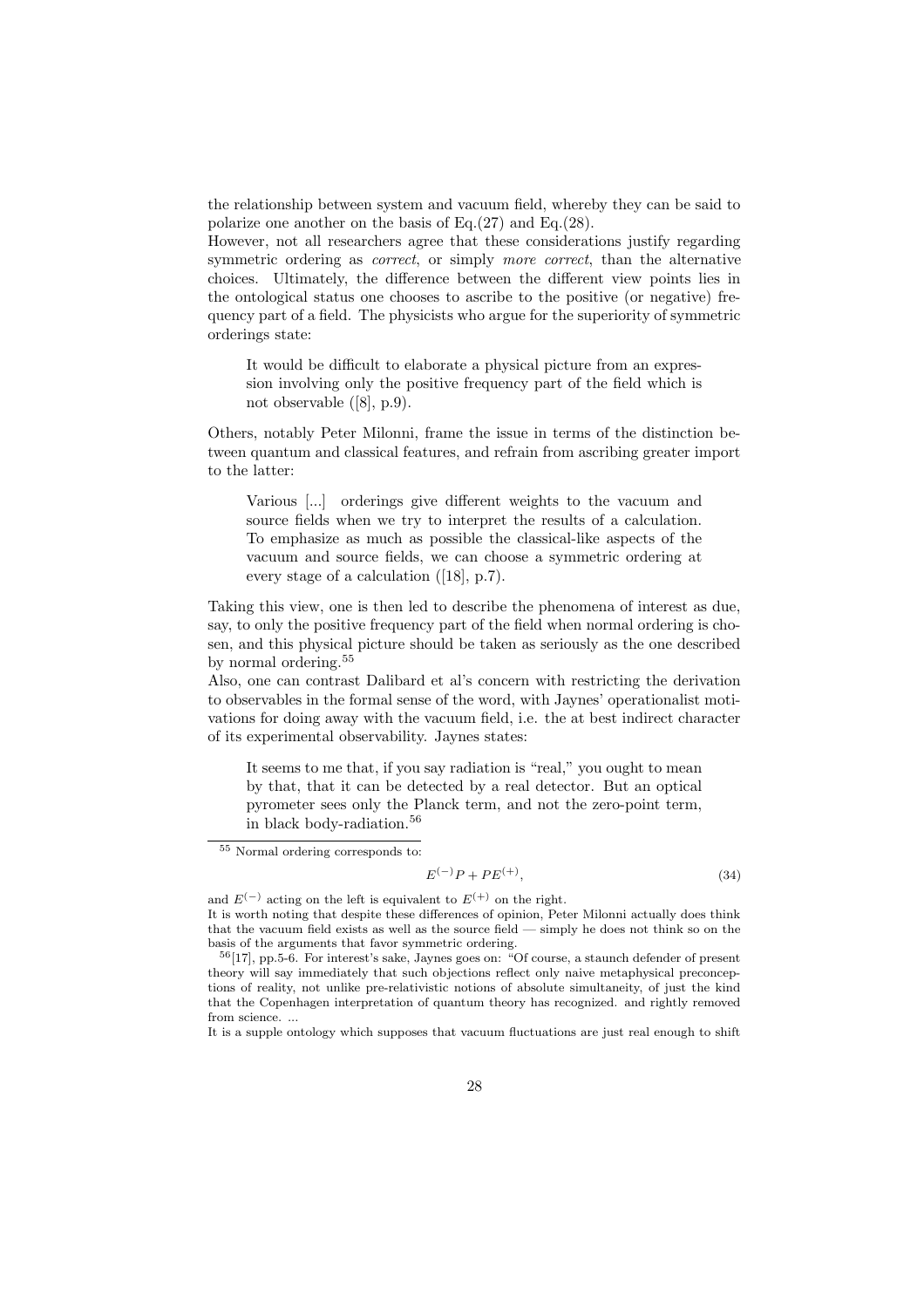One gets the impression that ultimately, for Dalibard et al and Sciama, it is the intuitive description of the relationship between system and vacuum field that convinces them of the correctness of symmetric ordering. It is arguably in this sense that the FDT can be said to provide a strong argument in favor of the existence of vacuum fluctuations, for it provides a classical framework in which Dalibard et al can easily interpret their results.

#### 5.2 Are we really dealing with the vacuum field?

A key point of Jaynes' discussion was that one could easily be mistaken in identifying the vacuum field. Is this point possibly relevant to the arguments put forward by Dalibard et al and Milonni?

As shown above, Jaynes himself used the accepted expression for the spectral energy of the vacuum, " $\rho_o(\omega)$ " i.e.  $\frac{\hbar\omega^3}{2\pi^2c^3}$ . His work stressed that the mere appearance of this expression in a result does not constitute evidence for the existence of the vacuum field. It seems fair to say that he agreed this expression represented the energy density that the vacuum field would indeed have per mode, if these modes did exist. He simply saw no reason in the appearance of this expression to assert that they do, in fact, exist. In his derivation, the piece of formalism relevant to their existence or lack thereof is the range of the frequencies one integrates  $\rho_o(\omega)$  over. The vacuum field presumably involves an infinite range of frequencies, whereas the emitted radiation involves only the frequencies emitted by the atom. To account for observable facts, Jaynes argued, the appropriate range of frequencies is the latter. This did not show that the vacuum field could not be responsible, but it did show that its existence was not required.

Now Milonni's argument involving commutation relations certainly relies on identifying  $\frac{\hbar\omega^3}{2\pi^2c^3}$  as the spectral density of the vacuum field. So does Jaynes point invalidate Milonni's argument?

The expression used by Milonni involves an integral over all frequencies, not simply some of them, and his result relies on performing this integral.<sup>57</sup> So his result does depend on the range of frequencies he considers. This suggests that Jaynes' point (i.e. that the field at stake may in fact not be the vacuum field) does not affect Milonni's result.

It does not seem to affect Dalibard et al.'s arguments either, although matters are less straightforward in this case: the spectral energy density  $\frac{\hbar \omega^3}{2\pi^2 c^3}$  does not play the role of an operational definition of the vacuum in their work. Instead, they define the vacuum field via the homogeneous solution to the field equations, i.e. the "free field". Now in classical electrodynamics such solutions exist and in no way correspond to what we mean by vacuum field: in that context, all fields have at some point in the past been emitted by some source. So considering

the hydrogen 2s level by 4 microvolts; but not real enough to be seen by our eyes, although in the optical band they correspond to a flux of over 100 kilowatts/cm<sup>2</sup>. Nevertheless, the dark-adapted eye, looking for example at a faint star, can see real radiation of the order of  $10^{-15}$  watts/cm<sup>2</sup>."

<sup>57</sup>And not just on terms cancelling out in the integrand for instance.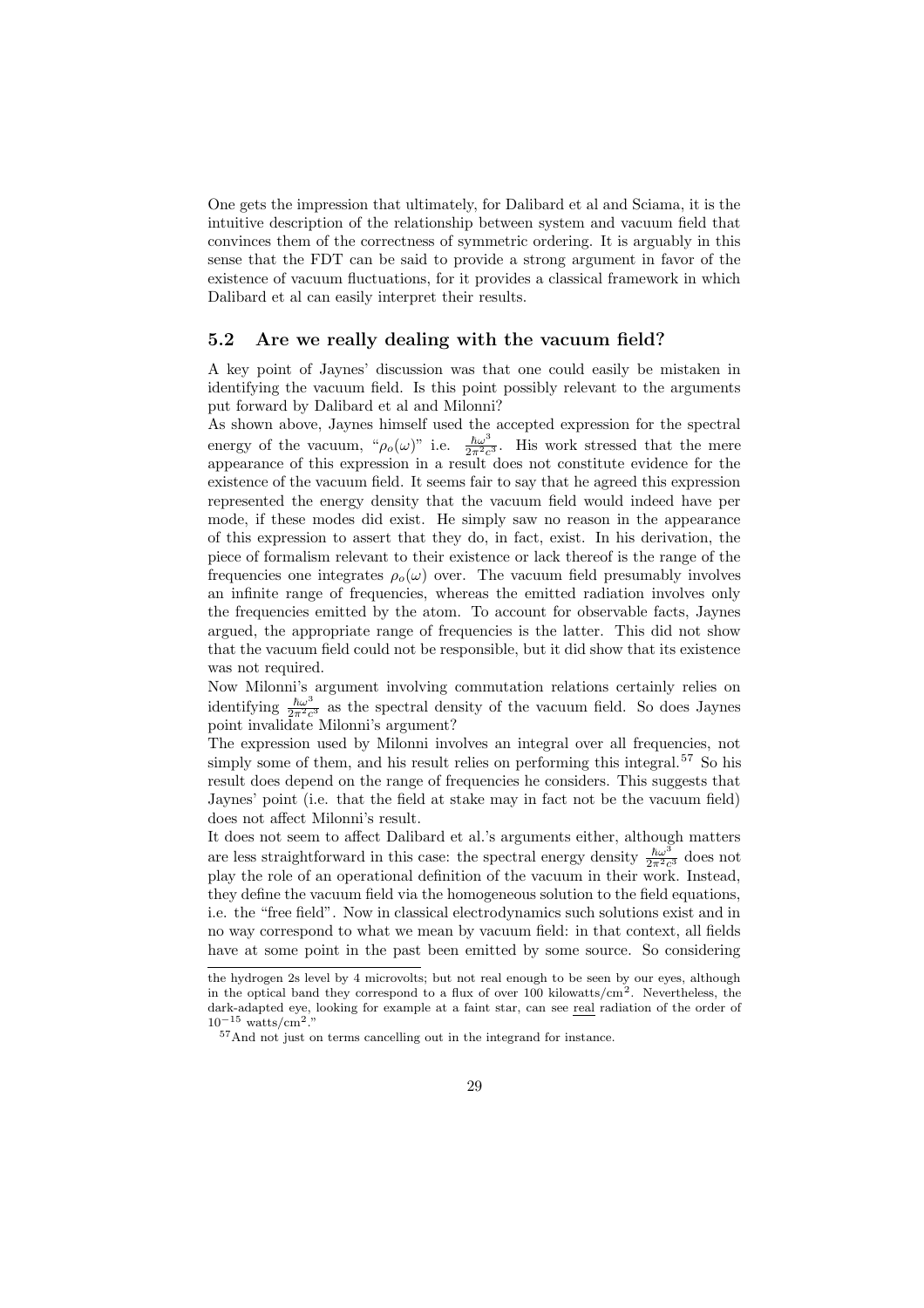<span id="page-29-0"></span>the homogeneous solution alone is obviously no guarantee that we are dealing with the vacuum field. What makes it so is to add the condition that "no [real] photons are initially present" ([8], p.1618), which they impose through the requirement that "the radiation field is in the vacuum state at the initial time" ([8], p.1622). Hence it would appear that Jaynes' worry regarding the identification of the vacuum field does not apply to the work of Dalibard et al either.

### 5.3 [Im](#page-41-0)plication for the Uncertainty Relations

#### 5.3.1 Preliminary: Interpretations of the Uncertainty Relations in the context of NRQM

The Uncertainty Relations have been interpreted in different ways. As Jan Hilgevoord and Jos Uffink note ([21], p.13):

The interpretation of these relations has often been debated. Do Heisenberg's relations express restrictions on the experiments we can perform on quantum syste[ms,](#page-42-0) and, therefore, restrictions on the information we can gather about such systems; or do they express restrictions on the meaning of the concepts we use to describe quantum systems? Or else, are they restrictions of an ontological nature, i.e., do they assert that a quantum system simply does not possess a definite value for its position and momentum at the same time? The difference between these interpretations is partly reflected in the various names by which the relations are known, e.g. as 'inaccuracy relations', or: 'uncertainty', 'indeterminacy' or 'unsharpness relations'.

Which interpretation of the UR one tends to adopt is generally related to which interpretation of quantum mechanics as a whole one favors. For this reason, Jan Hilgevoord and Jos Uffink deem as the "minimal interpretation" that which "seems to be shared by both the adherents of the Copenhagen interpretation and of other views".<sup>58</sup>

The minimal interpretation is a statistical one, with the uncertainties identified with spreads of probability distributions: one considers a very large number of copies of the system all formally described by the same state vector,  $59$  and look at the outcomes of, say, position (or momentum) measurements on all these copies. The UR are then taken to mean that "the position and momentum distributions cannot both be arbitrarily narrow" ([21], pp.34-35).

What makes it possible for this description to serve as a common-ground interpretation is the fact that it is purely epistemic in the sense that it only restricts what we can know about the systems, while remaining agnostic regarding the source of this restriction. In addition to forming [su](#page-42-0)ch common-ground, it is

<sup>58</sup>[21], p.34. See also notably: [22], pp.82-83, [23].

<sup>59</sup>Which from an experimental standpoint implies that they must all be prepared in the same state.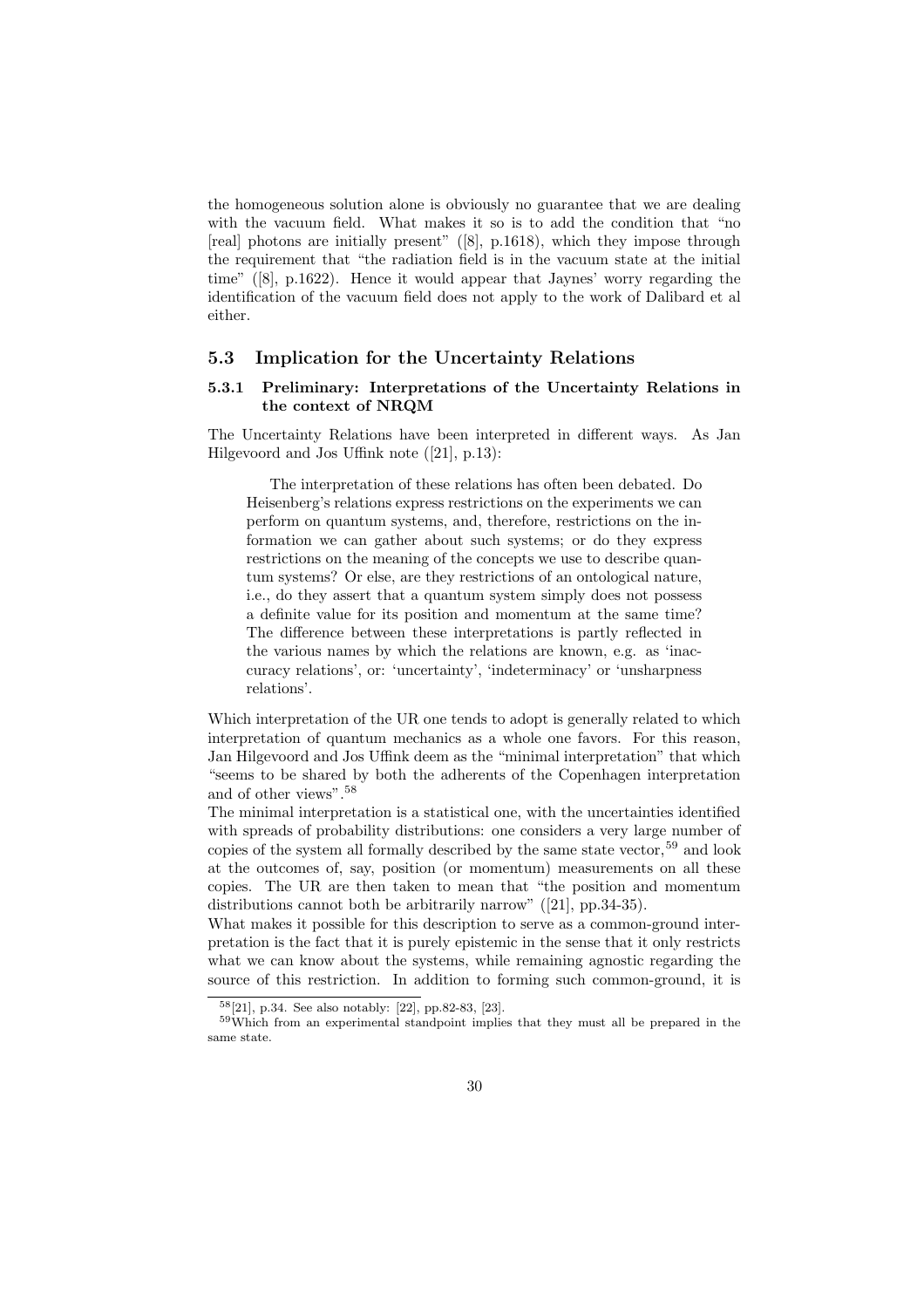also minimal in a second sense: it does "little more than filling in the empirical meaning" of an inequality which is widely considered as the formal expression of the UR:

$$
\Delta_{\Psi} p \,\Delta_{\Psi} q \ge \frac{\hbar}{2} \tag{35}
$$

where  $\Delta_{\Psi}p$  and  $\Delta_{\Psi}q$  are standard deviations of momentum and position, respectively:

$$
(\Delta_{\Psi}p)^2 = \langle \Psi | p^2 | \Psi \rangle - \langle \Psi | p | \Psi \rangle^2, \tag{36}
$$

and similarly for position.<sup>60</sup>

This is a particular case of a more general theorem about Hermitian operators  $(A \text{ and } B \text{ here})$ :

$$
\Delta_{\Psi} A \,\Delta_{\Psi} B \ge \frac{1}{2} |\langle \Psi | \left[ A, B \right] | \Psi \rangle|^{61} \tag{37}
$$

Modern textbooks typically identify the UR with this inequality, which is the result of a formal derivation based on the quantum formalism itself, by contrast with Heisenberg's original formulation to which we shall soon turn. As can be seen from  $Eq.(37)$ , the uncertainty involved is due to the commutation relations: when  $A$  and  $B$  commute, the RHS vanishes and the standard deviations can be simultaneously arbitrarily small; uncertainty only obtains when this is not the case.

The way Heisenberg originally discussed the UR had little to do with the spread of statistical distributions however.<sup>62</sup> Instead it was related to the inaccuracy of instruments. Both Heisenberg and Bohr saw in the UR more than a restriction on our ability to obtain information about quantum systems (of course in their view it entailed that too, but not only). This was the result of an operationalist standpoint: Heisenberg held that physical quantities (position, momentum) only have meaning if we can specify an experiment by which to measure them (what Hilgevoord and Uffink term the "measurement=meaning principle"). Restrictions in our ability to measure accurately (which per se is an epistemic issue) then imply corresponding inaccuracies in the meaning of physical quantities:

If there are, as Heisenberg claims, no experiments that allow a simultaneous precise measurement of two conjugate quantities, then these quantities are also not simultaneously well-defined.<sup>63</sup>

<sup>60</sup> This was derived by Kennard in 1927, and Heisenberg presented it in his own work in 1930. [21], pp.19-20, [24], [25].

 $61$ This generalization was obtained by Robertson in 1929. [21], p.20.

 $62$  Even though he viewed in Kennard's result an exact proof of his UR, [21], p.20.

<sup>63</sup>[21], pp.6-8. In Heisenberg's view inaccuracies were related to the occurrence of discontinuous changes, i.e. in the thought experiment where he imagines trying to measure the positio[n o](#page-42-0)f an electro[n u](#page-42-0)si[ng](#page-42-0) light:

At the instant of time when the position is determi[ned](#page-42-0), that is, at the instant when the photon is sc[a](#page-42-0)ttere[d](#page-42-0) by the electron, the electron undergoes a discontin[u](#page-42-0)ous change in momentum. This change is the greater the smaller the wavelength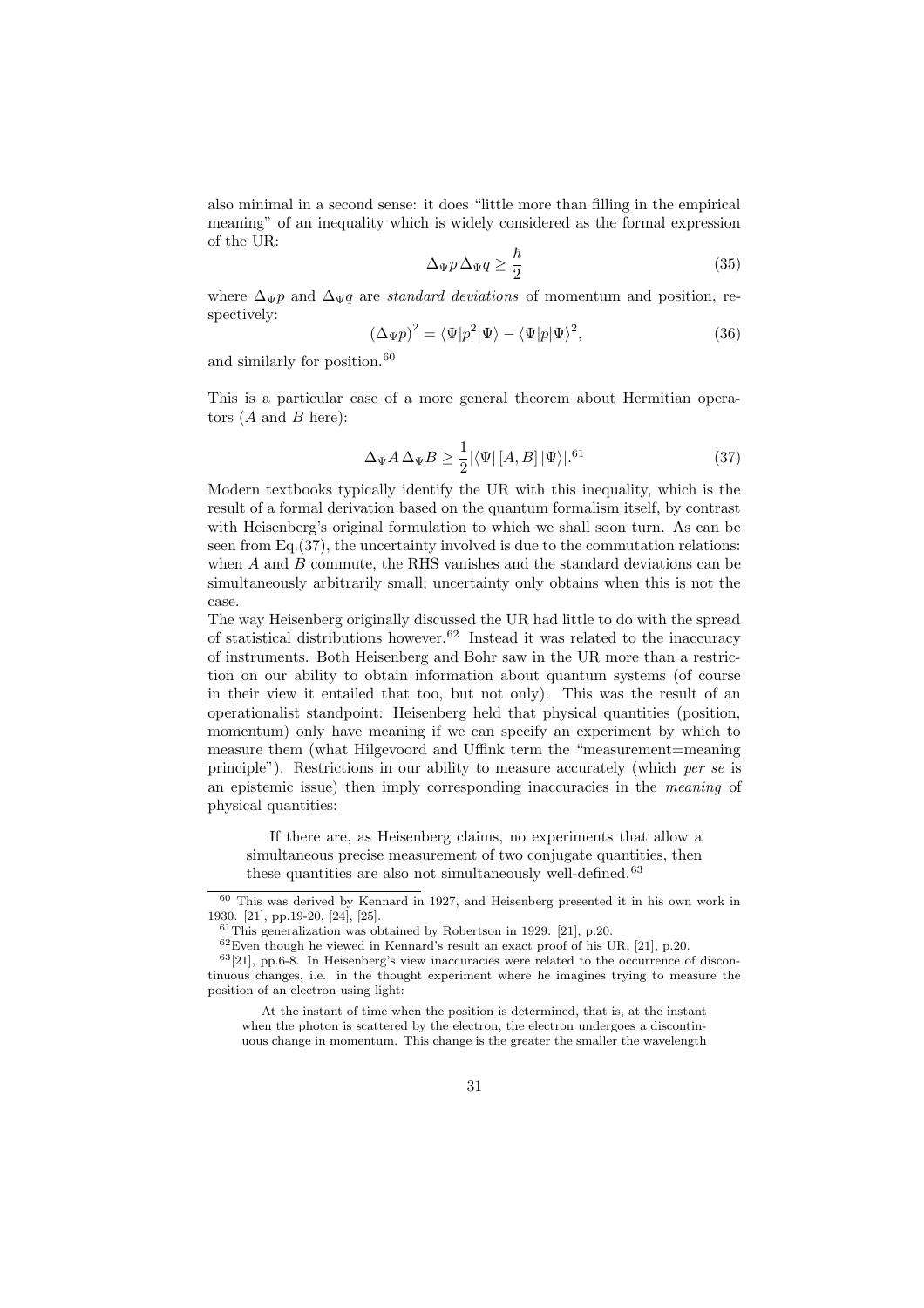But Heisenberg occasionally expressed views that could be described as more extreme, if denying something's existence can be deemed more extreme than denying the possibility of *defining* said thing. He famously wrote:

I believe that one can formulate the emergence of the classical path of a particle pregnantly as follows: the path comes into being only because we observe it ([26], p.185),

on which Hilgevoord and Uffink comment:

Apparently, in his view, a measurement does not only serve to give meaning to a quantity, [it](#page-42-0) creates a particular value for this quantity. This may be called the measurement=creation principle. It is an ontological principle, for it states what is physically real.([21], p.12)

This in turn suggests an interpretation of the UR that can also be deemed ontological:

Before the final measurement, the best we can attribute to the electron is some unsharp, or fuzzy momentum. These terms are meant here in an ontological sense, characterizing a real attribute of the electron.<sup>64</sup>

Bohr's understanding of the UR further differed from Heisenberg's. Notably, Bohr did not ascribe the UR's origin to discontinuous changes in momentum, but to his Principle of Complementarity:

 $^{64}[21],$  p.12. Hilgevoord and Uffink state this after summing up Heisenberg's views:

First we measure the momentum of the electron very accurately. By measure-ment = meaning, this entails that the term ["th](#page-42-0)e momentum of the particle" is [now](#page-42-0) well-defined. Moreove[r,](#page-42-0) [b](#page-42-0)y the measurement=creation principle, we may say that this momentum is physically real. Next, the position is measured with inaccuracy  $\delta q$ . At this instant, the position of the particle becomes well-defined and, again, one can regard this as a physically real attribute of the particle. However, the momentum has now changed by an amount that is unpredictable by an order of magnitude  $|p_f - p_i| \sim \frac{\hbar}{\delta q}$ . The meaning and validity of this claim can be verified by a subsequent momentum measurement.

The question is then what status we shall assign to the momentum of the electron just before its final measurement. Is it real? According to Heisenberg it is not. Before the final measurement, the best we can attribute to the electron is some unsharp, or fuzzy momentum. These terms are meant here in an ontological sense, characterizing a real attribute of the electron.

of the light employed, i.e., the more exact the determination of the position. At the instant at which the position of the electron is known, its momentum therefore can be known only up to magnitudes which correspond to that discontinuous change; thus, the more precisely the position is determined, the less precisely the momentum is known, and conversely.[26], pp.174-5, English translation [27], pp.62-84. See as well [21], p.7.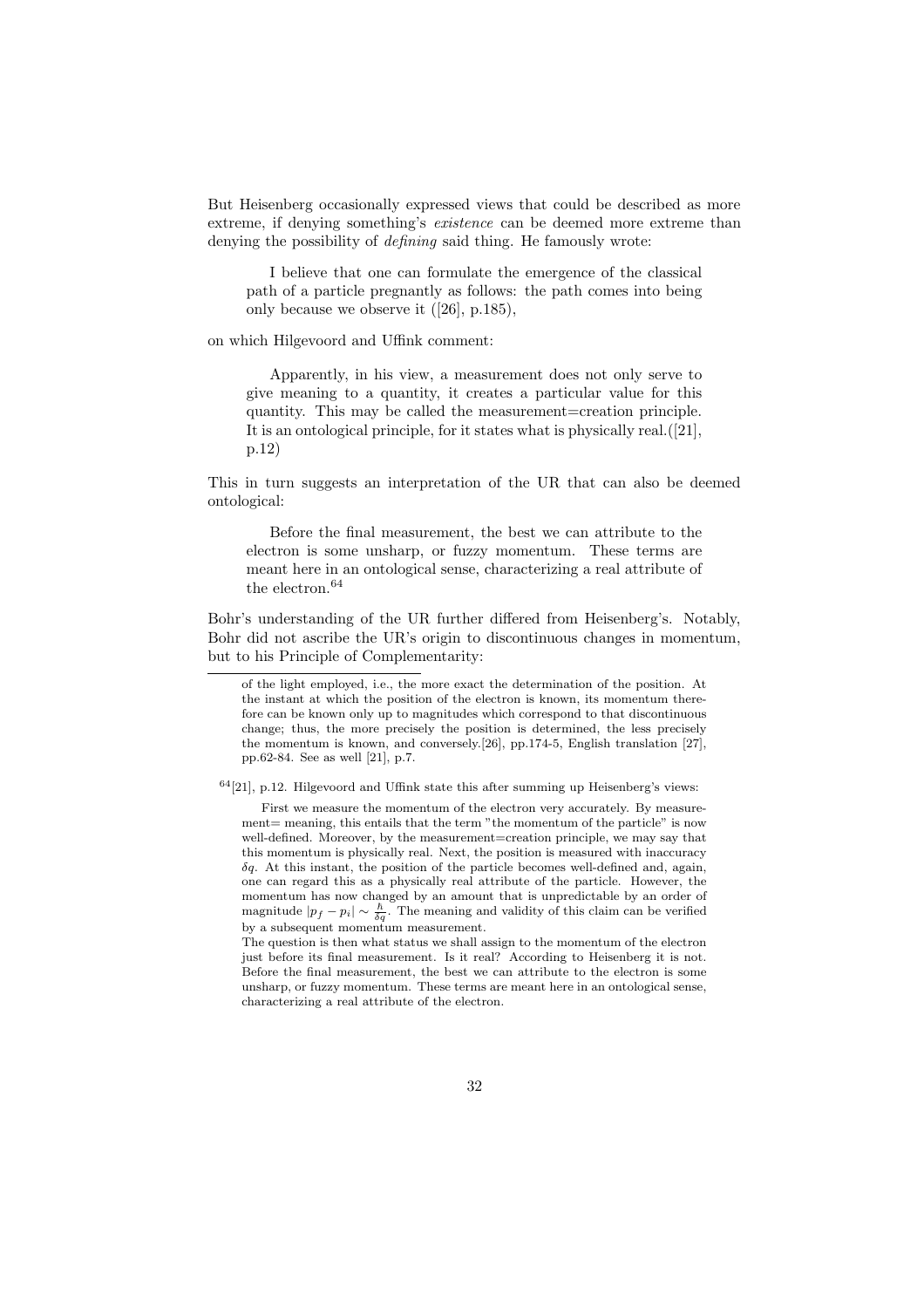<span id="page-32-0"></span>It is not so much the unknown disturbance which renders the momentum of the electron uncertain but rather the fact that the position and the momentum of the electron cannot be simultaneously defined in this experiment.<sup>65</sup>

Especially interesting is the derivation of the UR Bohr offered in 1928, in which uncertainties were defined in terms of the features of a wave packet.<sup>66</sup>  $\Delta x$  and  $\Delta t$  represented the spatial and temporal extensions of the wave packet,  $\Delta \sigma$  and  $\Delta \nu$  its range of inverse wave numbers  $(\sigma = \frac{1}{k})$  and frequencies.

What is remarkable about this derivation is that it makes no use of commutation relations, in contrast to the now standard one discussed above. It relies instead on Fourier analysis to obtain the product of uncertainties, responsible for the restriction in defining quantities simultaneously (since as one factor increases the other must decrease) ([21], p.29):

$$
\Delta x \,\Delta \sigma \approx \Delta t \,\Delta \nu \approx 1. \tag{38}
$$

Then Bohr obtained the U[R b](#page-42-0)y substituting for frequency and wavenumber in these relations, using, respectively, the relation between energy and frequency  $E = h\nu$ , and between momentum and wavelength  $p = \frac{h}{\lambda}$  ([21], p.29):

$$
\Delta x \,\Delta p \approx \Delta t \,\Delta E \approx h. \tag{39}
$$

Two remarks are in order regarding the use of  $E = h\nu$  and  $p = \frac{h}{\lambda}$ . First, it is through them that the quantum character of the relation[s](#page-42-0) [a](#page-42-0)ppears:  $\Delta x \Delta \sigma \approx$  $\Delta t \Delta \nu \approx 1$  are obtained from purely classical considerations. This is also obvious from the fact that it is the substitution of  $E = h\nu$  and  $p = \frac{h}{\lambda}$  which introduces h in the final result, i.e. in the UR. Second, Eq.(38) can be thought to express the principle of complementarity so dear to Bohr, with  $E$  and  $p$  regarded as having to do with the particle aspect of entities and  $\nu$  and  $\sigma$  the wave one.

#### 5.3.2 Uncertainty Relations, vacuum fluctuations and virtual particles

As briefly discussed in introduction, in NRQM a particle in a "harmonic oscillator" energy well has a ground state, "zero-point" energy of  $\frac{1}{2}\hbar\omega$ , and this is generally seen as a consequence of the UR for position and momentum, which implies corresponding URs for potential and kinetic energies respectively.

One derivation relating the UR to the "zero-point" energy goes as follows. If one considers the mechanical energy of the particle and:

- one substitutes the "momentum uncertainty"  $\Delta p$  for p in the kinetic energy term and the "position uncertainty"  $\Delta x$  for x in the potential energy specific

 $65$  "Addition in Proof" to [26]; [21], p.24. The thought experiment in question involves determining the position of an electron by scattering a photon off it, thereby leading to a discontinuous change in the momentum of the electron.

<sup>66</sup>A wave packet is a superposition of waves of different frequencies, hence of different wave numbers.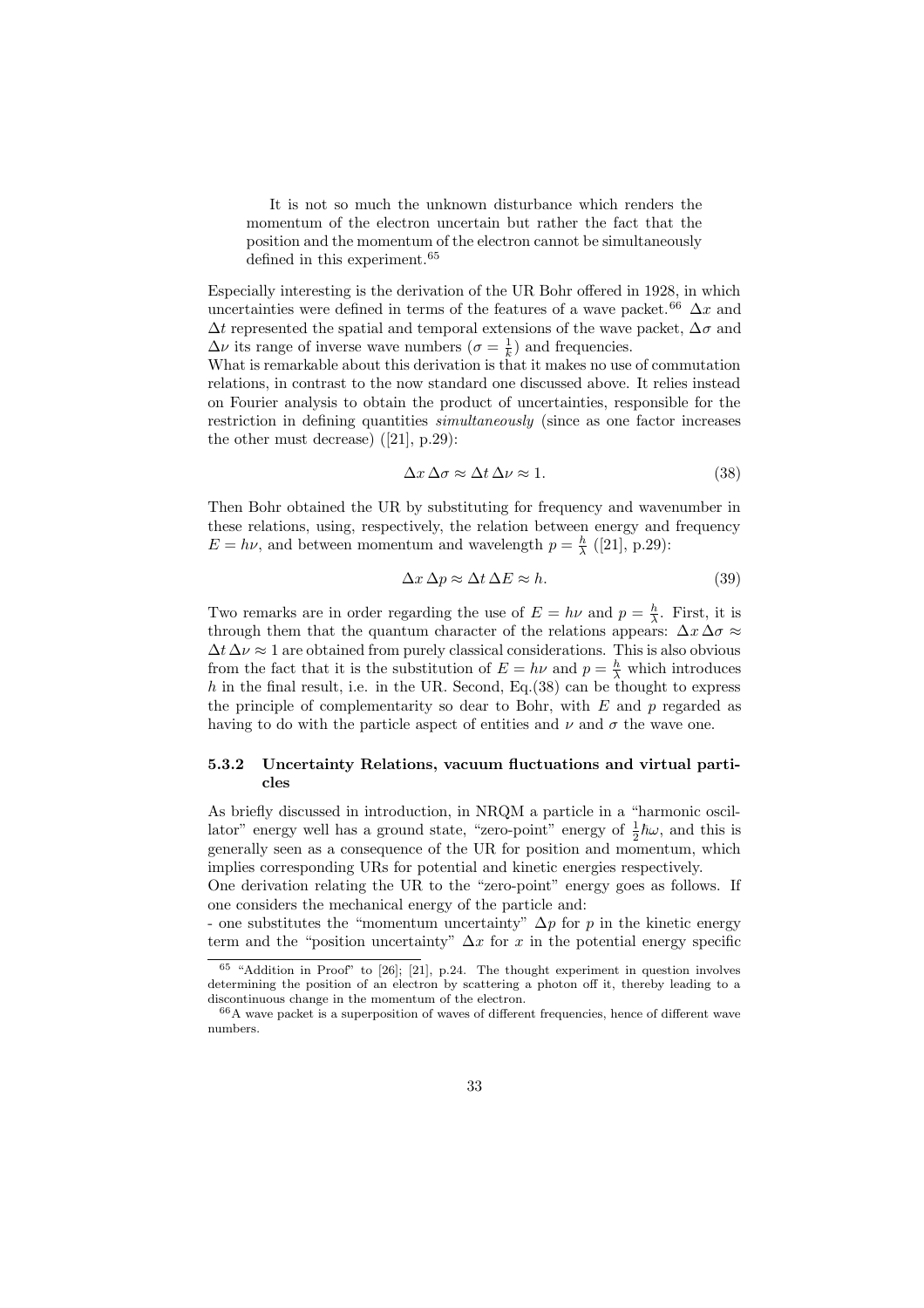to a harmonic oscillator,  $67$ 

- one makes use of the minimal form of the UR  $\Delta x \Delta p = \frac{\hbar}{2}$ , substituting for  $\Delta p$ , - one minimizes the resulting expression for the mechanical energy with respect to  $\Delta x$ ,

one finds that this energy has a global minimum (at  $\Delta x = \sqrt{\frac{\hbar}{2m\omega}}$ ), and that its value there is  $\frac{1}{2} \hbar \omega$ .<sup>68</sup>

Note that no assumption has been made regarding the exact meaning of  $\Delta x$  and  $\Delta p$ , i.e. whether they should be viewed as representing experimental inaccuracies due to the limitations of instruments, statistical spreads such as standard deviations, or are associated with wave packets.

This derivation would seem to motivate an interpretation of the UR that goes beyond an epistemic one, whereby the relations would be understood as limiting only our knowledge of the position and momentum.<sup>69</sup> That is, if we interpret the zero-point energy result to mean that a particle in its ground state *actually* has an energy of  $\frac{1}{2}\hbar\omega$ , this would imply that the UR tell us something about the value a variable really has. How exactly this would come about seems less clear. One account would be to say that the uncertainty in the UR arises because of an intrinsic indeterminacy in the variables at stake, i.e. that there is truly no fact of the matter as to how much potential(/kinetic) energy the particle has exactly; that therefore the potential and kinetic energies cannot be both actually and exactly zero, hence their sum, the total energy, cannot either. In this story, ironically, the degree of indeterminacy in the component energies determines the exact value of their sum. This would correspond to an ontological interpretation of the UR as discussed by Hilgevoord and Uffink in connection to Heisenberg's ideas, since the potential and kinetic energies would have to be unsharp in such a sense.

If instead one views  $(\Delta x)$  and  $(\Delta p)$  as standard deviations, one can restrict oneself to the minimal interpretation of the UR, which is only epistemic. This would imply that the  $\frac{1}{2}\hbar\omega$  value for the zero-point energy would have to be interpreted in a similar way.

We just considered zero-point energies in NRQM, we now turn back to QFT, and the half-quanta of its vacuum field. As stated previously, these are what are termed "vacuum fluctuations", and they are often described as evanescent "virtual particles" that borrow from the vacuum enough energy to become real for an amount of time too short for them to be observed, courtesy of the UR between time and energy.<sup>70</sup>

<sup>&</sup>lt;sup>67</sup>Taking the ground state energy to be:  $E_0 = \frac{1}{2m} (\Delta p)^2 + \frac{1}{2} m \omega^2 (\Delta x)^2$ .<br><sup>68</sup>Note that this derivation relies on using equality in the UR, and that this is possible here because we are dealing with an harmonic oscillator potential: the wave function of the particle in such a potential is a gaussian, which constitutes a case of minimum uncertainty.

<sup>69</sup>Hence of the potential and kinetic energies.

<sup>70</sup>It may be worth stressing that this use of the phrase "virtual particles" differs from the standard, formal use of it in the context of Feynman diagrams notably: there "virtual particles" are particles that are "off shell", meaning that they are not obliged to satisfy the relativistic energy-momentum relation. What the two definitions have in common is that in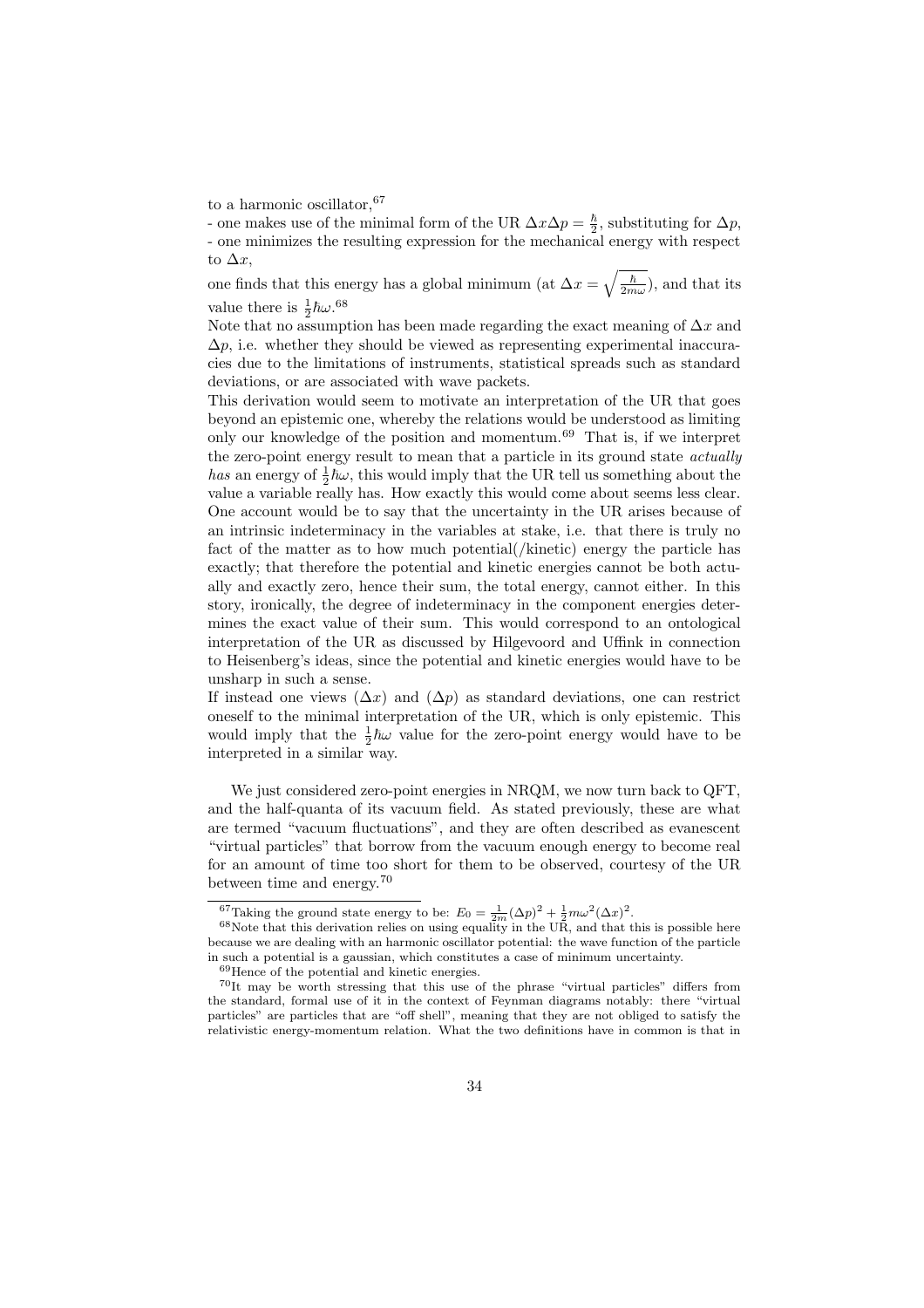Now whether we are justified to talk about zero-point energies in terms of "fluctuations", which suggests a dynamical process, and whether we have ground to accept the "virtual particles" account are two different issues. Yet they are related: the latter requires the former, since "virtual particles" require energy to vary with time by small amounts, in turn increasing and decreasing  $-$  i.e. they require energy to fluctuate.

What makes the issue of whether this account is correct a fascinating one are its implications for the meaning of the UR. These play a double role in the scheme, because the uncertainty in energy and the uncertainty in time play different ones. For the energy uncertainty, the UR have to concern a matter of fact about the world, and to tell us something about the properties of entities  $-$  as could already be said in the context of zero-point energies in NRQM. So it requires the UR to be ontological in the sense used by Hilgevoord and Uffink. But it could be argued that now, in addition, it is ontological in a further sense: this "uncertainty" is responsible for the very existence of some entities. Indeed the scheme describes virtual particles to actually *exist* because they acquire enough energy to become full quanta courtesy of the UR. The reason the implications of zero-point energies in NRQM are not as extreme is because the latter cannot describe particle creation, so the quanta concern the energy of a particle that NRQM has to take as pre-existing. In QFT by contrast, the very existence of an entity (a particle) depends on the value of a property of another (the field): the energy quanta pertain to the field, and not to a particle from the outset; whether one is there or not depends on the value of a property of this field, i.e. its energy. While the energy is a full quantum, a particle actually exists. Its virtual character consists in its inability to maintain this existence long enough to be observed, which brings us to the second role played by the UR.

While the uncertainty in energy is responsible for the "effect" itself (i.e. the existence of the particles), the uncertainty in time provides an explanation for what could otherwise be deemed a contradiction with experimental facts, i.e. our inability to observe it. Hence in this account the uncertainty in time is both about a physical fact (the particles exist for a short time), and a limit on our knowledge (virtual particles are unobservable as a matter of principle).

However, there are serious issues with the "virtual particles" account.

Indeed, what part the energy half quanta are thought to play in this description is not clear. Their relation to the concepts of vacuum fluctuations and virtual particles certainly seems to be mediated by the UR: virtual particles are explicitly said to be the direct result of time-energy UR, fluctuations are certainly ascribed to uncertainty (although exactly how is again unclear), and field half quanta are thought to be due to the UR by analogy to the zero-point energy of the NRQM harmonic oscillator.<sup>71</sup> This analogy is suggested by the fact that both the NRQM particle and the QFT electromagnetic field have non-zero ground state energies as a result of operators not commuting. In this context the field and canonical momentum of QFT are the analogs of the NRQM posi-

both cases, the particles are said to be unobservable as a matter of principle.

<sup>71</sup>Particle in an harmonic oscillator potential well.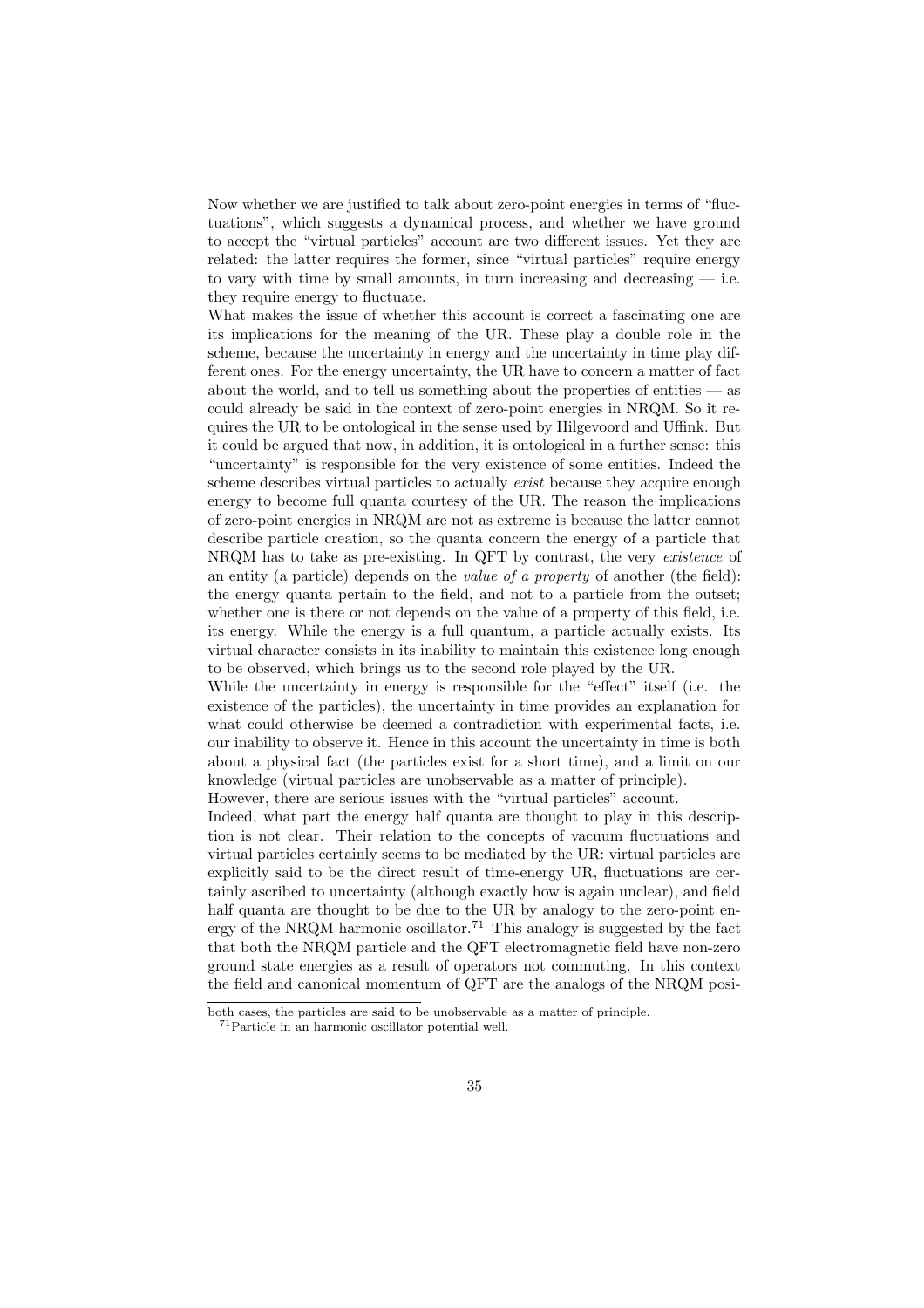tion and momentum respectively. However there are issues with this analogy. A first issue is that what is needed for the "virtual particles" account to make sense is an analog of the NRQM energy-time UR, not position-momentum. To what extent this is problematic is questionable: being relativistic, QFT puts position and time on the one hand, and energy and momentum on the other on the same footing. Hence quantum field and canonical momentum are both functions of time and position. Since their commutation relation involves time as much as it does position, one could argue that the field-canonical momentum commutation relation is the relevant one. Furthermore, it has been argued that "in the context of special relativity the energy-time form might be thought of as a consequence of the position-momentum version, because x and t (or rather,  $ct$ ) go together in the position-time four vector." ([28], p.112.) So the field-canonical momentum relation could be said to stand in the same relation to both the energy-time and the position-momentum  $URs$ <sup>72</sup> However it is unclear how the "virtual particles" account should be phrased to reflect the field-canonical momentum relation.

A second problem with the "virtual particles" account, and with even merely talking of fluctuations is that they implicitly invoke a dynamical process. Although the field-canonical momentum commutation relation indirectly involves time, it can hardly be said to express dynamical evolution. The operators may be time dependent, but these commutation relations are usually considered at equal times, so it is difficult to see how an uncertainty in time would arise never mind how that would then yield a dynamical account. On the other side of the correspondence, as noted by Robert Klauber, being energy eigenstates half quanta do not sit well with a dynamical story either:

Those half quanta appear to simply be steadily "sitting" in the vacuum, and not "popping in and out" of it. There is no apparent mechanism whereby they exist part of the time, but not all of the  $\rm time.^{73}$ 

Partly related to the latter is a third, and perhaps more worrisome issue which too would undermine not only an account in terms of virtual particles, but even the soundness of speaking of fluctuations. There exists an important disanalogy between the NRQM commutation relation and its QFT counterpart: unlike position and momentum in NRQM, quantum fields and their conjugate momenta are not observable, in that their expectation value is zero. For this reason, Klauber has argued that the UR one can associate with this commutation relation is in fact "meaningless"  $([29], p.273$ .<sup>74</sup>

So all in all, it is hard to see how the commutation relations responsible for the half quanta in QFT are related to the time-energy UR invoked in the "virtual

<sup>72</sup> even though only position-momentum is based on commutation relations.

<sup>73</sup>[29], p.270. Klauber's work is primarily a [tex](#page-42-0)tbook on QFT but some parts of it, notably his chapter 10 entitled "The vacuum revisited" is a critical reflection on the uses of the phrase "virtual particles".

<sup>74</sup>The same remarks apply to the commutation relation between creation and annihilation operators.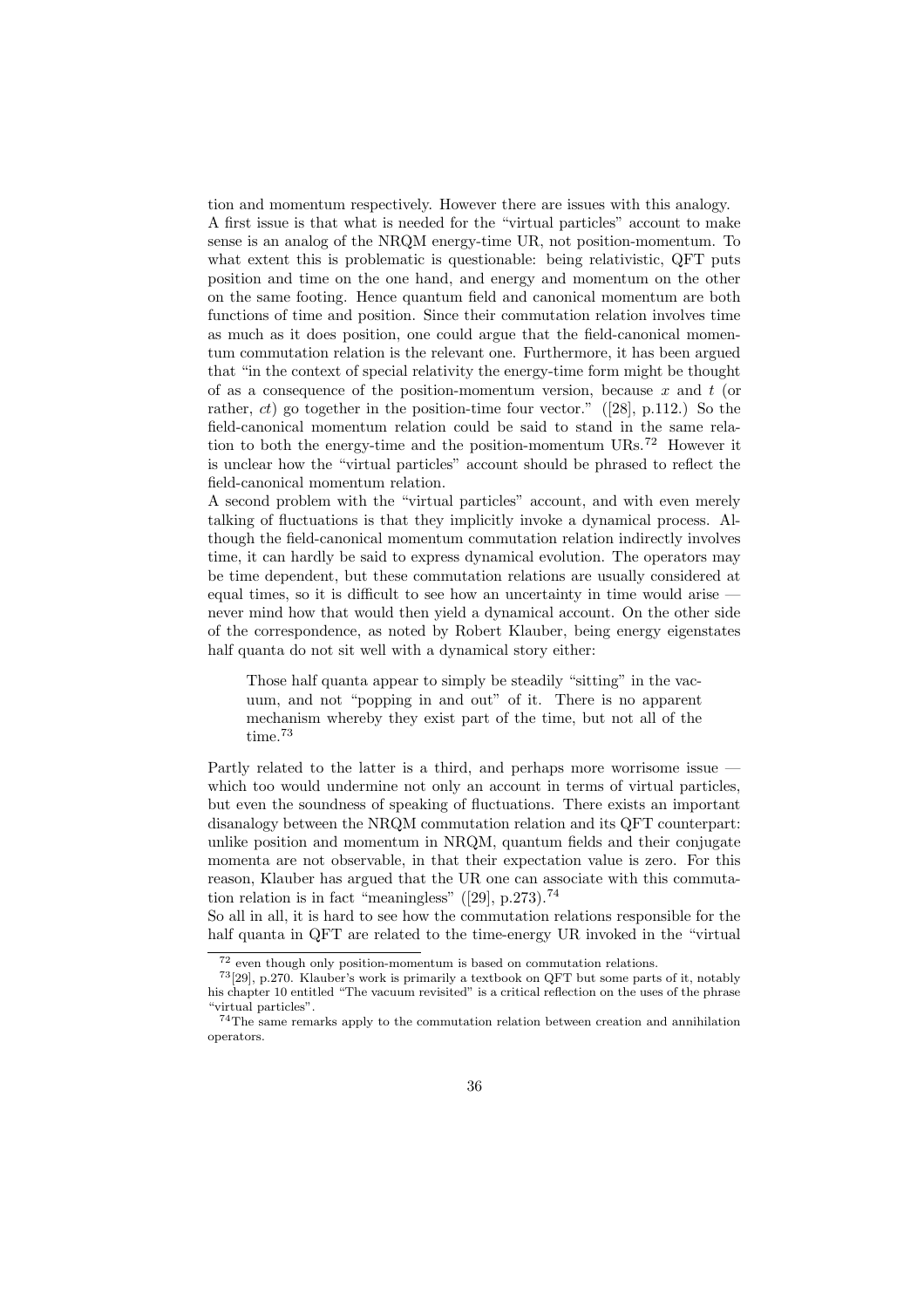particles" account — and perhaps required to speak of fluctuations too.

Can the time-energy UR nevertheless be used to justify this account, independently of any reference to the field-canonical momentum commutation relations? After all, both Heisenberg's and Bohr's views on the UR did not *require* commutation relations.<sup>75</sup> As we saw, Bohr even provided a derivation of the position-momentum as well as the time-energy UR without using commutation relations. And above all, the time-energy UR are not associated with a commutation relation anyway.

This approach may be more hopeful, but even in this case it is not clear how a dynamical account could emerge. One may seek inspiration in the fact that the time-energy UR has been used to account for the period of oscillation of a system between its stationary states: the energy difference between two eigenstates is related to the period of oscillation by this UR. However this requires the system to be in a superposition of the two energy eigenstates, which a field in the vacuum state by definition is not. Another suggestive account is the relationship between the lifetime of a particle type and the spread found in its mass (i.e. rest energy) through repeated measurements, which is also given by the time-energy UR. However in this account what the UR controls is the time it takes the particles to cease to exist; by contrast what we need as a matter of priority for the "virtual particles" account is for it to provide them with the required energy to become full quanta in the first place. Still, it is a suggestive story.

Yet a different approach would be to seek dynamics without invoking the UR for that purpose. This would not provide much ground for the virtual particles account, but would presumably justify the use of the term "fluctuations". In this respect the FDT could be helpful, since it has been interpreted to show that in the  $T = 0$  limit, the fluctuating force is due to the vacuum field.<sup>76</sup> This certainly would seem to require that the latter fluctuates, in the same, dynamical sense as the Planck radiation field does in the high temperature limit. Generally speaking, in applications of the FDT, zero-point effects and high-temperature limit, classical effects stand in the same relation to the fluctuating force, each contributing a term to it. It therefore seems reasonable that if thermal effects give rise to a fluctuating, dynamical force, so do the zero-point effects.

In so far that the associated zero-point field can be said to originate from the UR (which in itself is questionable), this would indeed seem to justify interpreting the latter in more than an epistemic sense but in an ontological one as well, i.e. as actually affecting the value of variables. This conclusion would seem to hold irrespective of whether these fluctuations are thought to require the pre-existence of the radiation field or not, since the UR does imply a zero-point term in both cases.

<sup>75</sup>The relation between UR and commutation relations were introduced by Kennard, as discussed above.

<sup>&</sup>lt;sup>76</sup>i.e. the zero-point term in Eq.(15) for  $E(\omega, T)$  manifests itself as fluctuations.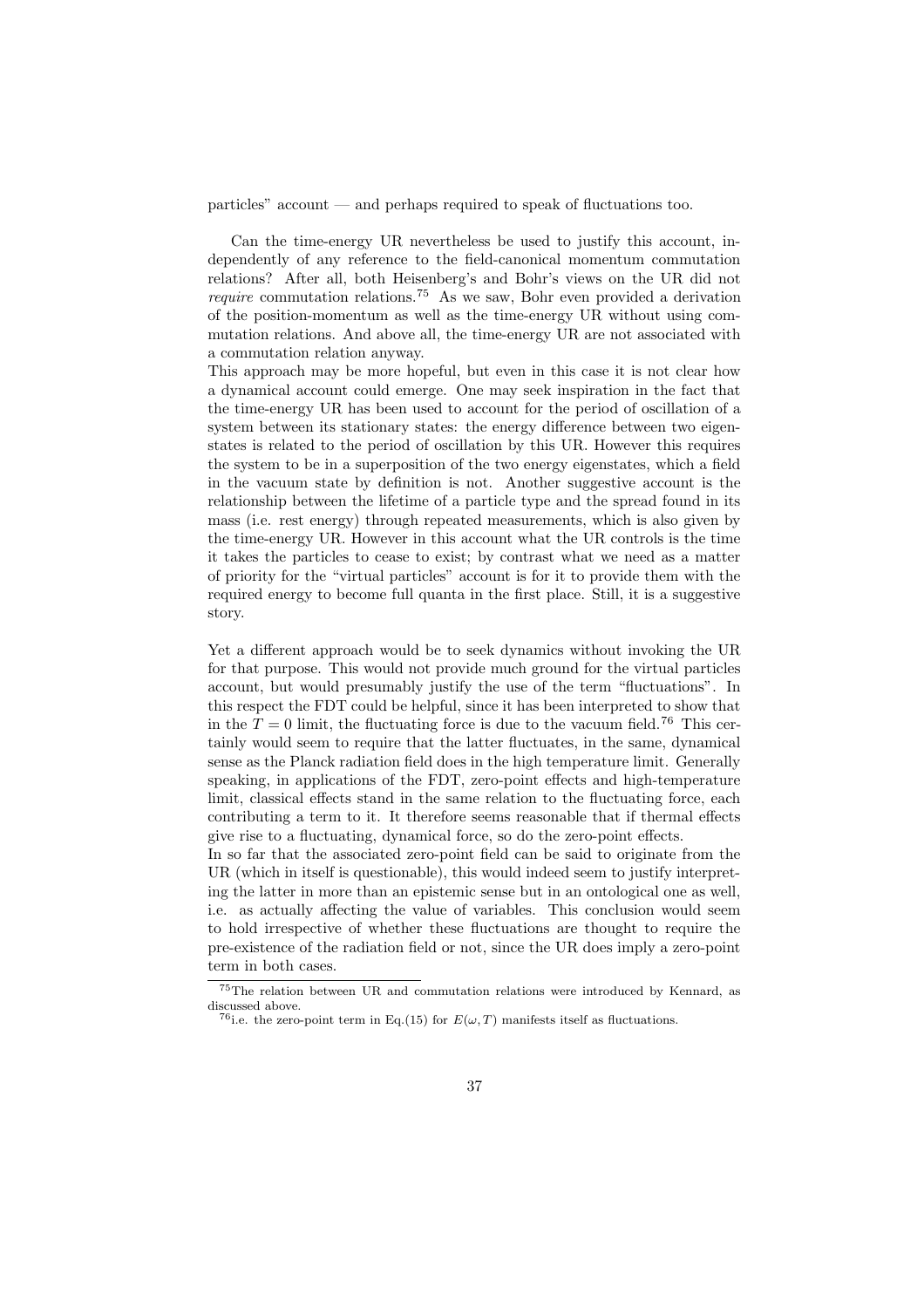## 6 Conclusions

The effects traditionally ascribed to vacuum fluctuations can also be ascribed to a source field, and we showed how this underdetermination comes about: the operator relative to the system commutes with the operator for the total field (vacuum + source), hence derivations yield the same results irrespective of the ordering chosen, but it does not commute with the operator for the source field nor for the vacuum field, so different orderings yield different relative contributions from these two fields. We saw that the ambiguity can be lifted by demanding that only Hermitian operators be used throughout the derivation, which corresponds to choosing symmetric ordering, and implies that both fields contribute — hence that the vacuum field has an observable effect. This demand is justified on the ground that symmetric ordering is more physical, in so far that it involves Hermitian operators throughout the calculations. However, it implies regarding the positive (or negative) frequency part of the field as unphysical.

At the same time, physicists have often appealed to the Fluctuation-Dissipation Theorem when discussing the relative contributions of source and vacuum fields. Although the FDT paints a clear intuitive physical picture in the high temperature, classical limit, its interpretation in the  $T = 0$  limit of zero-point contributions is not as straightforward. If we take it to mean that the fluctuating force it describes is exerted by the same entity as the dissipative force, then we should conclude that it is due to a source field. More often than not however, the FDT has been thought to suggest that the fluctuating force is due to the vacuum field. Either way the FDT requires the presence of a source field for dissipative effects to take place, and what we mean by vacuum field in such situation requires some care: in QFT the phrase refers to the electromagnetic field being in its ground state. The very presence of a source field precludes this, so what is at stake are then fluctuations in the (excited) field having the same origin as the zero-point energy of the vacuum field  $-$  i.e. the Uncertainty Relations.

Most physicists have interpreted the FDT as evidence for contributions from vacuum fluctuations. But this view has been heavily criticized at some point, notably by Edwin Jaynes, who interpreted the FDT to "show that source field effects are the same as if vacuum fluctuations were present"  $-$  i.e. that the fluctuating force is exerted by the same field as the dissipative one. He argued that people incorrectly assumed vacuum fluctuations to be responsible because the expression for the spectral energy density of the vacuum field appeared in their result, when in fact this expression could just as well be due to the source field.

However Jaynes' warning against unduly interpreting some expressions as representing vacuum field effects does not hold for the research involving operator ordering. Nor does it seem to undermine an argument in favor of vacuum field effects regarding the consistency of the quantum theory of radiation: taking the vacuum field into account in the Heisenberg equation of motion for an accelerating charge is necessary for the position-momentum commutation relation to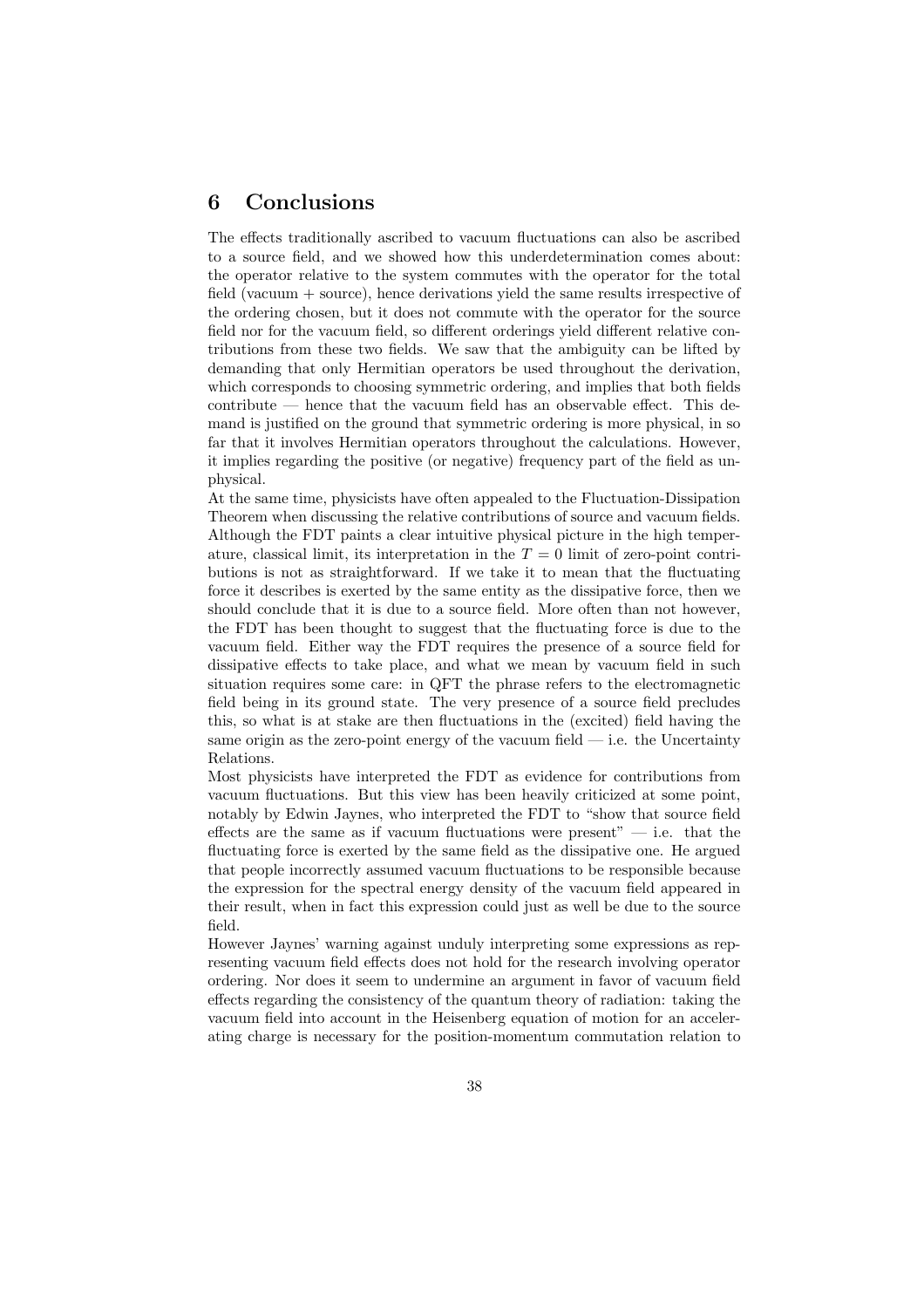hold.

Therefore, at this point it seems that the vacuum field does contribute to the physical effects in question.

Whether describing the role of the vacuum field as involving fluctuations in a dynamical sense, or to speak of such "vacuum fluctuations" as evanescent, virtual, particles that exist courtesy of the UR, is far more questionable. The best reason we have to speak of fluctuations seems to be the FDT, which does refer to a fluctuating force. High temperature limit, classical contributions to this force are certainly dynamical in character, which would suggest their zero-point counterparts are as well.

Furthermore, in so far that this zero-point field can be said to originate from the UR, it suggests that in this context at least, the latter should be interpreted in more than a minimal, epistemic sense, but in an ontological one as well.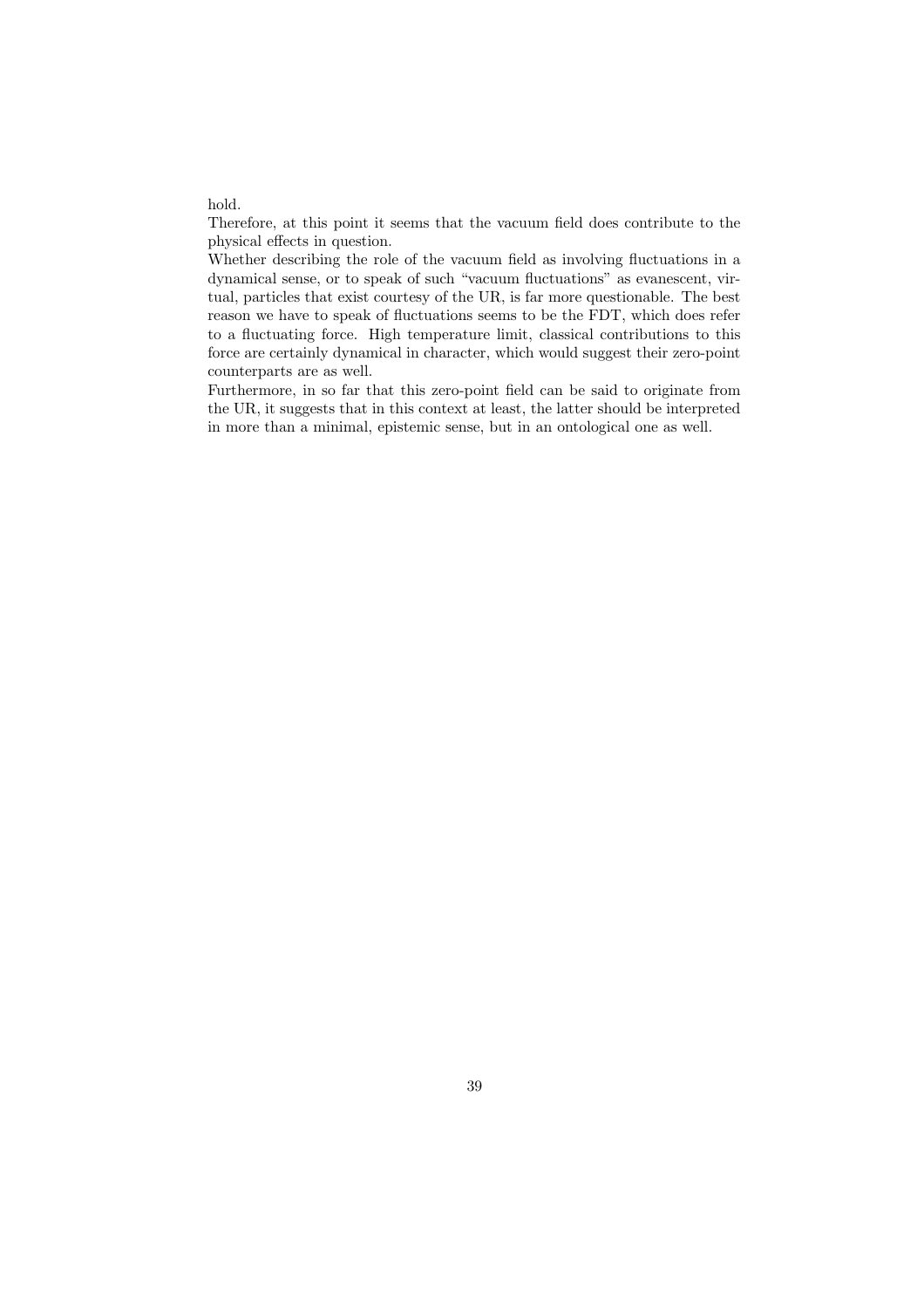## 7 Appendix: Underdetermination and Ordering of operators

### First case:  $Q$  given by  $PE$

We denote by Q the operator for the quantity of interest, the field operator by  $E$  and the operator for the quantity that describes the atomic system by  $P$ . If:

$$
Q = PE,\t\t(40)
$$

and we refrain from making any assumption regarding the ordering of E and P within  $Q$ , the most general form the latter can take can be written:

$$
Q = \lambda PE + (1 - \lambda)EP,\tag{41}
$$

where  $\lambda$  is arbitrary. This implies that the contributions to  $Q$  due to the vacuum and source fields, i.e. respectively,  $Q_0$  and  $Q_S$  can in turn be written:

$$
Q_0 = \lambda PE_0 + (1 - \lambda)E_0P; \quad Q_S = \lambda PE_S + (1 - \lambda)E_SP. \tag{42}
$$

 $P, E<sub>S</sub>$  and  $E<sub>0</sub>$  are Hermitian, so their conjugates are:

$$
P = P^*; \quad E_0 = E_0^*; \quad E_S = E_S^*, \tag{43}
$$

and therefore the Hermitian conjugates of  $Q^s$  and  $Q_0^*$  are:

$$
Q_0^* = \lambda E_0^* P^* + (1 - \lambda) P^* E_0^* = \lambda E_0 P + (1 - \lambda) P E_0,
$$
\n(44)

$$
Q_S^* = \lambda E_S^* P^* + (1 - \lambda) P^* E_S^* = \lambda E_S P + (1 - \lambda) P E_S.
$$
 (45)

In order for  $Q_0$  and  $Q_S$  to be hermitian, the following needs to be satisfied:

$$
Q_0 = Q_0^*; \quad Q_S = Q_S^* \tag{46}
$$

$$
\lambda PE_0 + (1 - \lambda)E_0P = \lambda E_0P + (1 - \lambda)PE_0; \quad \lambda PE_S + (1 - \lambda)E_SP = \lambda E_SP + (1 - \lambda)PE_S
$$
\n(47)

$$
\lambda = 1 - \lambda \Rightarrow \lambda = \frac{1}{2} \tag{48}
$$

That is,  $Q_0$  and  $Q_S$  hermitian implies that  $\lambda = \frac{1}{2}$ . In this case the two operators take the form:

$$
Q_0 = \frac{1}{2}PE_0 + \frac{1}{2}E_0P; \quad Q_S = \frac{1}{2}PE_S + \frac{1}{2}E_SP
$$
(49)

This corresponds to the following expression for Q:

 $Q$ 

$$
= Q_0 + Q_S
$$
  
=  $\frac{1}{2}(PE_0 + PE_S) + \frac{1}{2}(E_0P + E_SP)$   
=  $\frac{1}{2}PE + \frac{1}{2}EP.$  (50)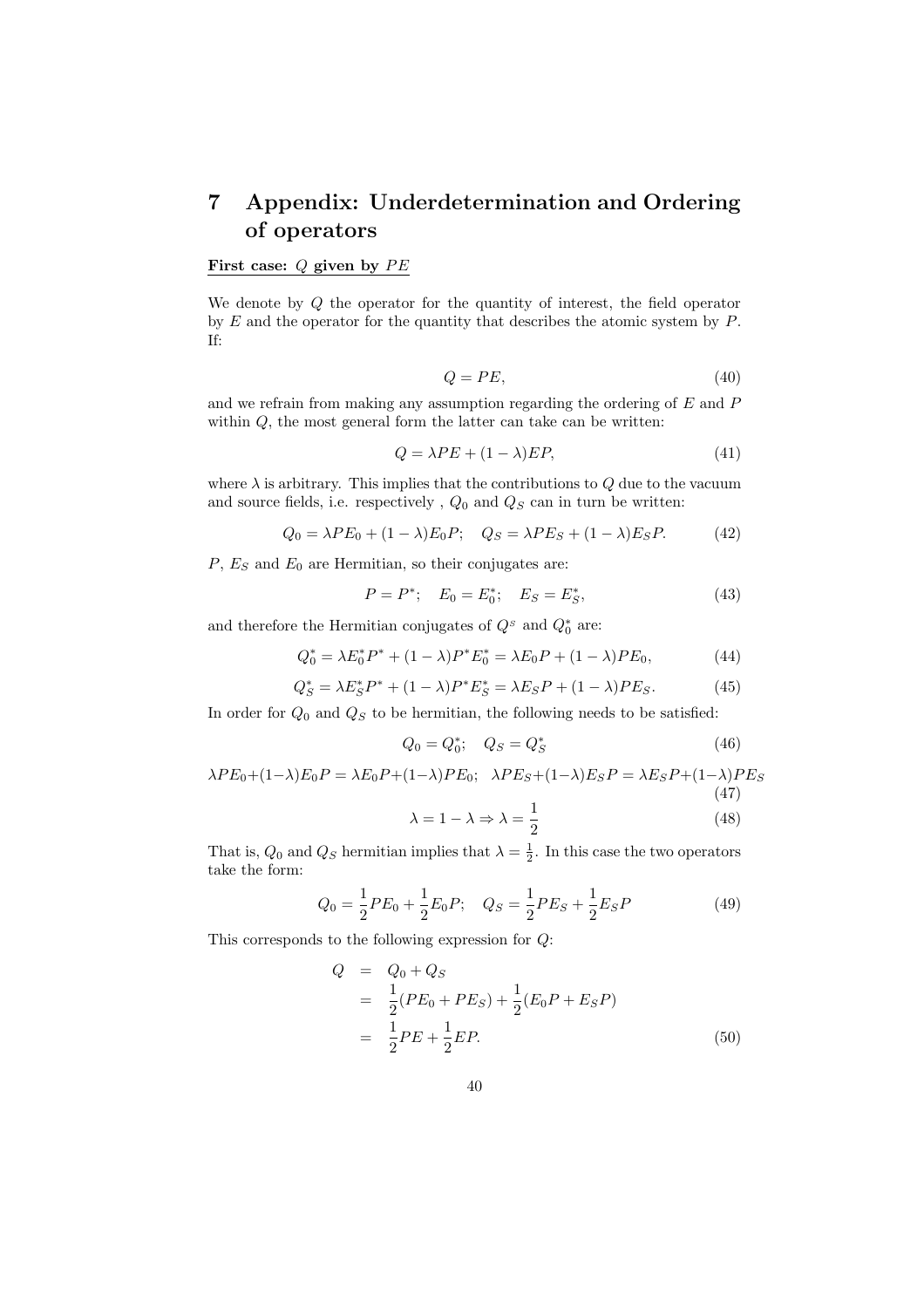If we now expand the field operators in terms of their positive and negative frequency components:

$$
Q = \frac{1}{2}PE + \frac{1}{2}EP = \frac{1}{2}P(E^{+} + E^{-}) + \frac{1}{2}(E^{+} + E^{-})P,
$$
 (51)

which corresponds to a choice of symmetric ordering of the field operators, as announced.<sup>77</sup>

#### Second case (two-level atom): Q given by terms of the form  $E^-P^- + E^+P^+$

Now  $Q$  is no longer by  $PE$  but by a sum over terms of the form:

$$
E^-P^- + E^+P^+, \tag{52}
$$

where  $E^-$  and  $P^-$  can be ordered arbitrarily since they commute, and the same holds for  $E^+$  and  $P^+$ . If we then choose to order them differently in both terms, i.e.:

$$
E^-P^- + P^+E^+ \quad \text{or} \quad P^-E^- + E^+P^+ \tag{53}
$$

we notice that we get back these two expressions in the same order when taking their hermitian conjugates:

$$
(E^-P^- + P^+E^+)^{\dagger} = P^+E^+ + E^-P^- = E^-P^- + P^+E^+ \tag{54}
$$

$$
(P^{-}E^{-} + E^{+}P^{+})^{\dagger} = E^{+}P^{+} + P^{-}E^{-} = P^{-}E^{-} + E^{+}P^{+}
$$
(55)

If we now want to express this in terms of the separate contributions  $Q_0$  and  $Q_S$ of the vacuum and source fields, the same structure is preserved as we substitute  $E^+ = E_0^+ + E_S^+$  and  $E^- = E_0^- + E_S^-$ . That is, for instance:

$$
Q_0^{\dagger} = (E_0^- P^- + P^+ E_0^+)^{\dagger} = P^+ E_0^+ + E_0^- P^- = E_0^- P^- + P^+ E_0^+ = Q_0. \tag{56}
$$

So we see that with both ordering choices in Eq.(53),  $Q_0$  and  $Q_S$  are hermitian. Yet these two choices are not equivalent to one another: they constitute different choices of ordering that lead to different relative contributions from the vacuum and source fields.

In such a situation, i.e. when the variable of interest  $Q$  is given by a sum over terms of the form Eq.(52), removing the ordering freedom requires imposing an additional requirement, in addition to demanding that  $Q_0$  and  $Q_S$  be hermitian. One needs to impose also that the expression for  $Q$  be rewritten in a form that involves products of only E with  $P,$ <sup>78</sup> not products of either  $E^+$  or  $E^-$  with  $P^+$  or  $P^-$  as above. The ordering that corresponds to this requirement is again the symmetric ordering.<sup>79</sup>

<sup>77</sup>Recall that normal ordering consists in placing annihilation operators to the right of creation operators, anti-normal ordering the is the reverse, and symmetric ordering the linear combination of both in equal proportions.<br><sup>78</sup>Or products of appropriate combinations of  $E^+ - E^-$  and  $P^+ - P^-$ .

 $79$ These derivations are clarified versions of what can be found in [8].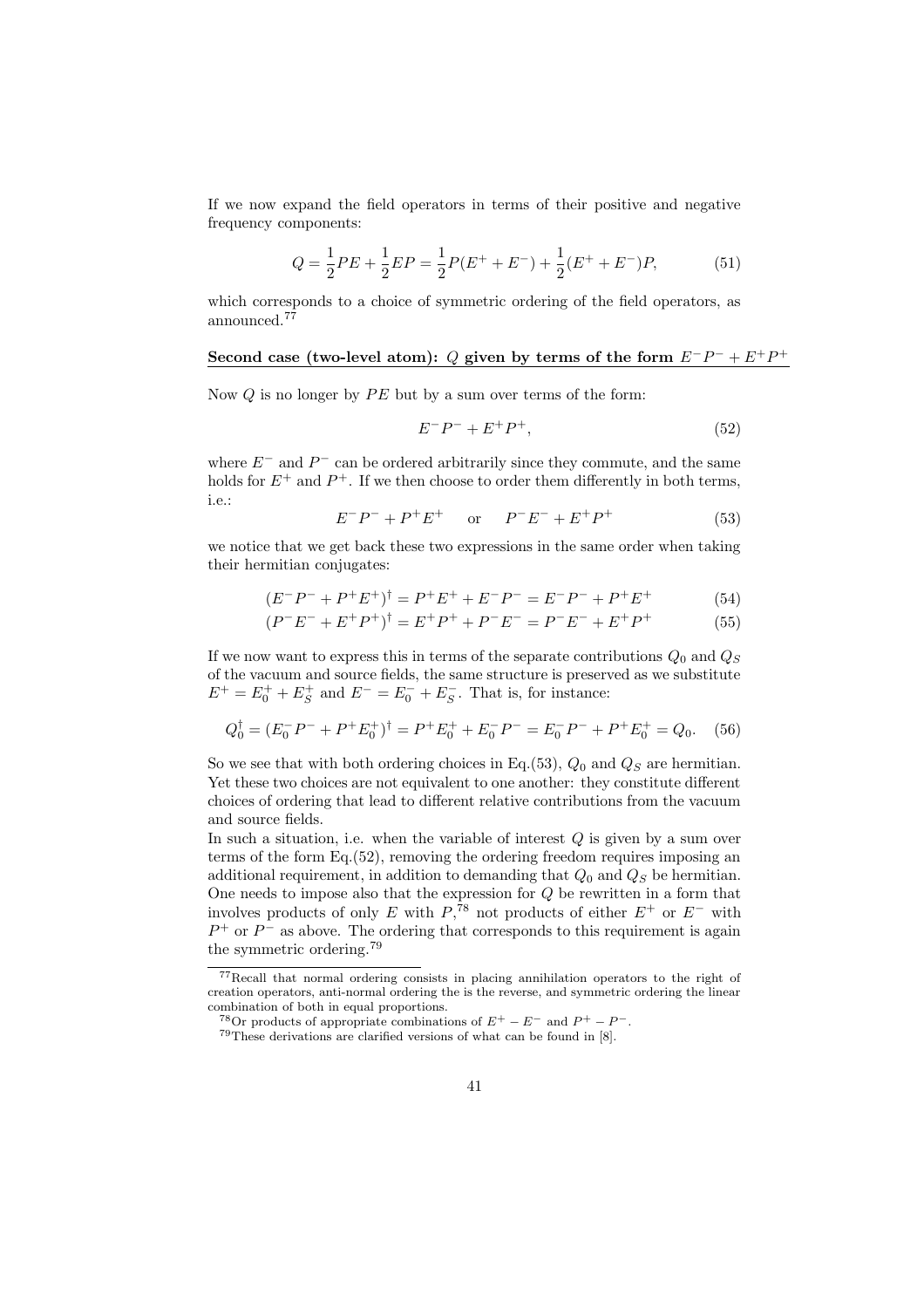## <span id="page-41-0"></span>References

- [1] R. Jaffe, "Casimir effect and the quantum vacuum," Physical Review D 72, 021301 (2005).
- [2] J. Bain, "Against particle/field duality: Asymptotic particle states and interpolating fields in interacting qft (or: Who's afraid of haag's theorem?)," Erkenntnis 53, 375 (2000).
- [3] J. Earman, A. Arageorgis, and L. Ruetsche, "Fulling non-uniqueness and the unruh effect: A primer on some aspects of quantum field theory," Philosophy of Science 70, 164 (2003).
- [4] D. Fraser, "The fate of particles in quantum field theories with interactions," Studies in History and Philosophy of Science Part B: Studies in History and Philosophy of Modern Physics 39, 841 (2008).
- [5] J. Bain, Relativity and Quantum Field Theory (Springer, 2010).
- [6] D. B. Malament, in Perspectives on quantum reality (Springer, 1996), pp. 1–10.
- [7] H. Halvorson and R. Clifton, "No place for particles in relativistic quantum theories?," (2002).
- [8] J. Dalibard, J. Dupont-Roc, and C. Cohen-Tannoudji, "Vacuum fluctuations and radiation reaction: identification of their respective contributions," Journal de Physique 43, 1617 (1982).
- [9] L. Allen, Optical Resonance and Two-level Atoms, vol. 28 (Courier Corporation, 1975).
- [10] J. Martin, "Everything you always wanted to know about the cosmological constant problem (but were afraid to ask)," Comptes Rendus Physique (2012).
- [11] J. Martin, "Everything you always wanted to know about the cosmological constant problem (but were afraid to ask)," arXiv preprint arXiv:1205.3365 (2012).
- [12] P. Milonni, The quantum vacuum: an introduction to quantum electrodynamics (Academic Press, 1994), ISBN 9780124980808, URL http:// books.google.com/books?id=P83vAAAAMAAJ.
- [13] R. P. Feynman, R. B. Leighton, and M. Sands, The Feynman lectures on physics, vol. 2: Mainly electromagnetism and matter (Addiso[n-Wesley,](http://books.google.com/books?id=P83vAAAAMAAJ) [1979\).](http://books.google.com/books?id=P83vAAAAMAAJ)
- [14] D. W. Sciama, in The philosophy of vacuum, edited by S. Saunders and H. R. Brown (Clarendon Press, Oxford, 1991).